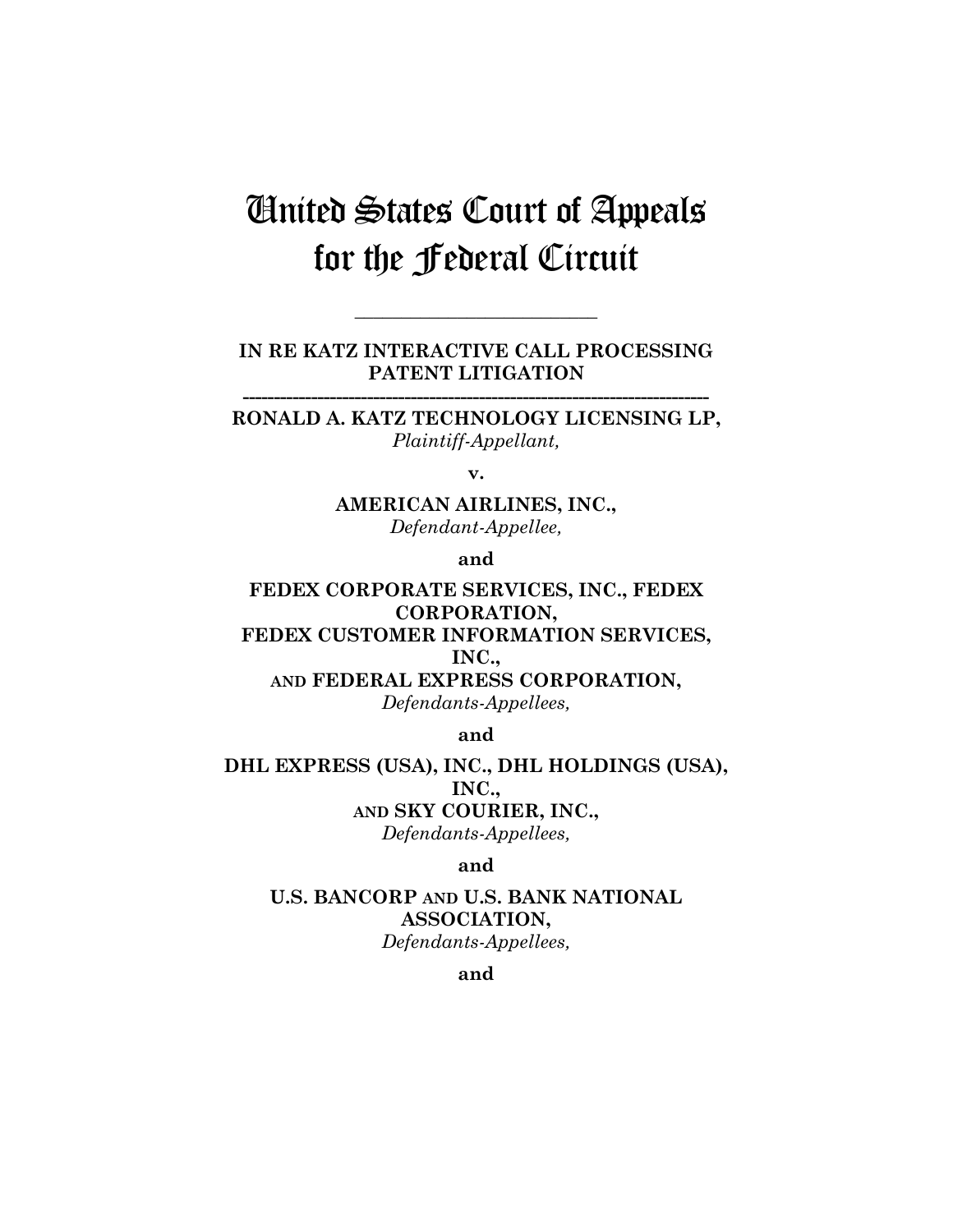# **TIME WARNER CABLE, INC., TIME WARNER ENTERTAINMENT COMPANY, L.P., TIME WARNER NY CABLE LLC, AOL, LLC, COMPUSERVE INTERACTIVE SERVICES, INC., NETSCAPE COMMUNICATIONS CORP., CHARTER COMMUNICATIONS ENTERTAINMENT I LLC, CHARTER COMMUNICATIONS HOLDING COMPANY LLC, CHARTER COMMUNICATIONS OPERATING LLC, AND CHARTER COMMUNICATIONS, INC.,**  *Defendants,*

**and** 

**CSC HOLDINGS, INC. (NOW KNOWN AS CSC HOLDINGS, LLC), CABLEVISION SYSTEMS CORPORATION, CABLEVISION SYSTEMS NEW YORK CITY CORPORATION, CABLEVISION OF BROOKHAVEN, INC., CABLEVISION OF CONNECTICUT CORPORATION, CABLEVISION OF HUDSON COUNTY, INC., CABLEVISION OF LITCHFIELD, INC., CABLEVISION OF MONMOUTH, INC., CABLEVISION OF NEW JERSEY, INC., CABLEVISION OF OAKLAND LLC, AND CABLEVISION OF ROCKLAND/RAMAPO LLC,**  *Defendants-Appellees,* 

**and** 

**TDS METROCOM LLC, TDS TELECOMMUNICATIONS CORPORATION, AND UNITED STATES CELLULAR CORPORATION,**  *Defendants.* 

2009-1450, -1451, -1452, -1468, -1469, 2010-1017 **\_\_\_\_\_\_\_\_\_\_\_\_\_\_\_\_\_\_\_\_\_\_\_\_\_\_** 

**\_\_\_\_\_\_\_\_\_\_\_\_\_\_\_\_\_\_\_\_\_\_\_\_\_\_**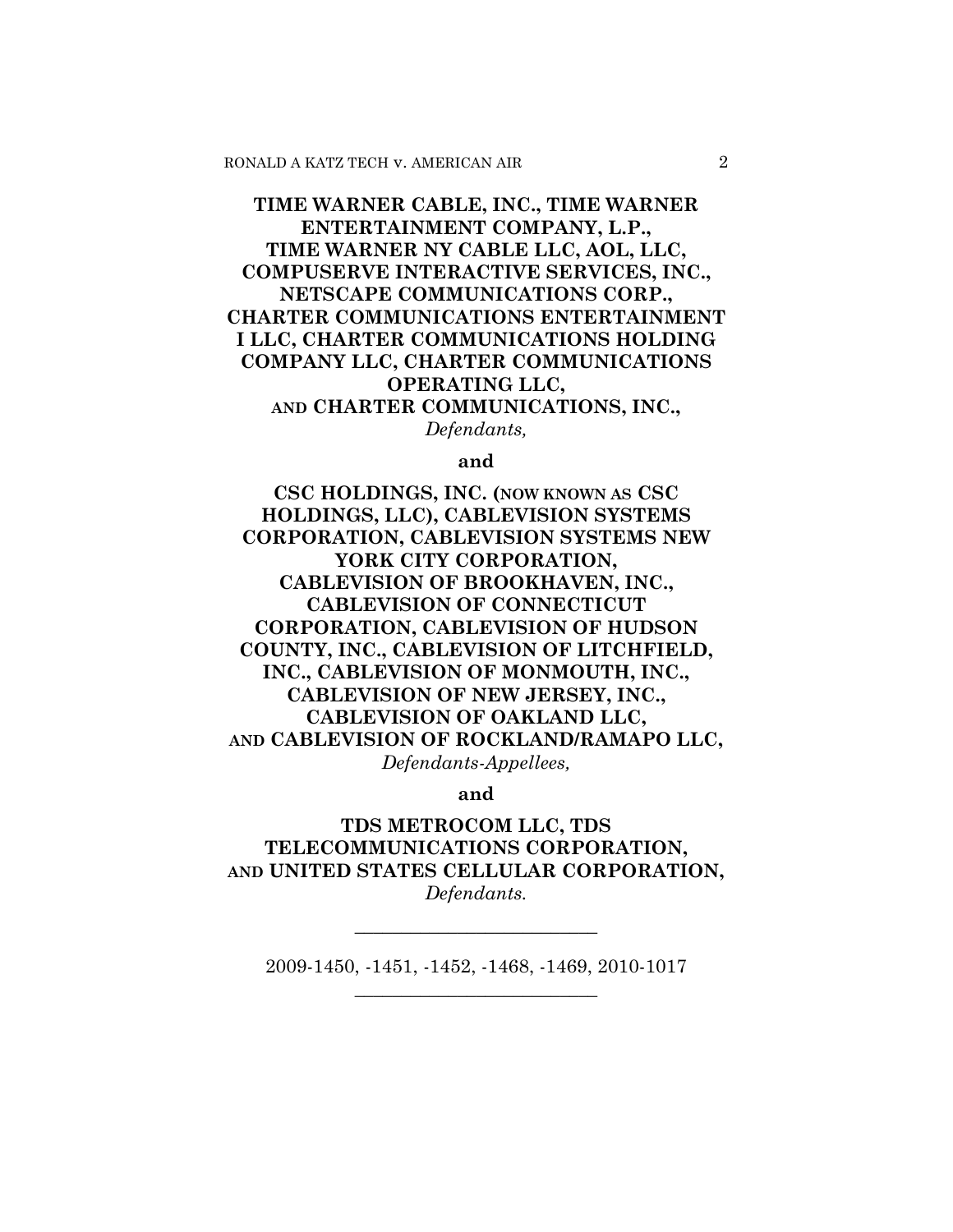Appeals from the United States District Court for the Central District of California in case nos. 2:07-ML-1816, 07-CV-2192, 07-CV-2196, 07-CV-2360, and 07-CV-2134, Judge R. Gary Klausner.

> Decided: February 18, 2011 **\_\_\_\_\_\_\_\_\_\_\_\_\_\_\_\_\_\_\_\_\_\_\_\_\_\_\_**

> **\_\_\_\_\_\_\_\_\_\_\_\_\_\_\_\_\_\_\_\_\_\_\_\_\_\_\_**

FRANK V. PIETRANTONIO and JONATHAN G. GRAVES, Cooley Goodward Kronish LLP, of Reston, Virginia, argued for plaintiff-appellant. With them on the brief were NATHAN K. CUMMINGS; STEPHEN C. NEAL and LORI R.E. PLOEGER, of Palo Alto, California.

MARK A. PERRY, Gibson, Dunn & Crutcher LLP, of Washington, DC, argued for all defendants-appellees. With him on the brief were JOSH A. KEVITT, of New York, New York and David A. Segal, of Irvine, California; and Adam T. Bernstein, CSC Holding, LLC, of Bethpage, New York, for CSC Holding, et al.

MIKE MCKOOL, JR., McKool Smith, P.C., of Dallas, Texas, for defendant-appellee American Airlines, Inc. With him on the brief were PETER J. AYERS and JOEL L. THOLLANDER, of Austin, Texas.

KARAN F. STOLL, Finnegan, Henderson, Farabow, Garrett & Dunner, LLP, of Washington, DC, for defendants-appellees FedEx Corporation Services, Inc., et al. With her on the brief were JASON W. MELVIN; and JEFFREY A. BERKOWITZ and JAMES J. BOYLE, of Reston, Virginia; and E. CHRIS CHERRY, FedEx Corporation, of Memphis, Tennessee.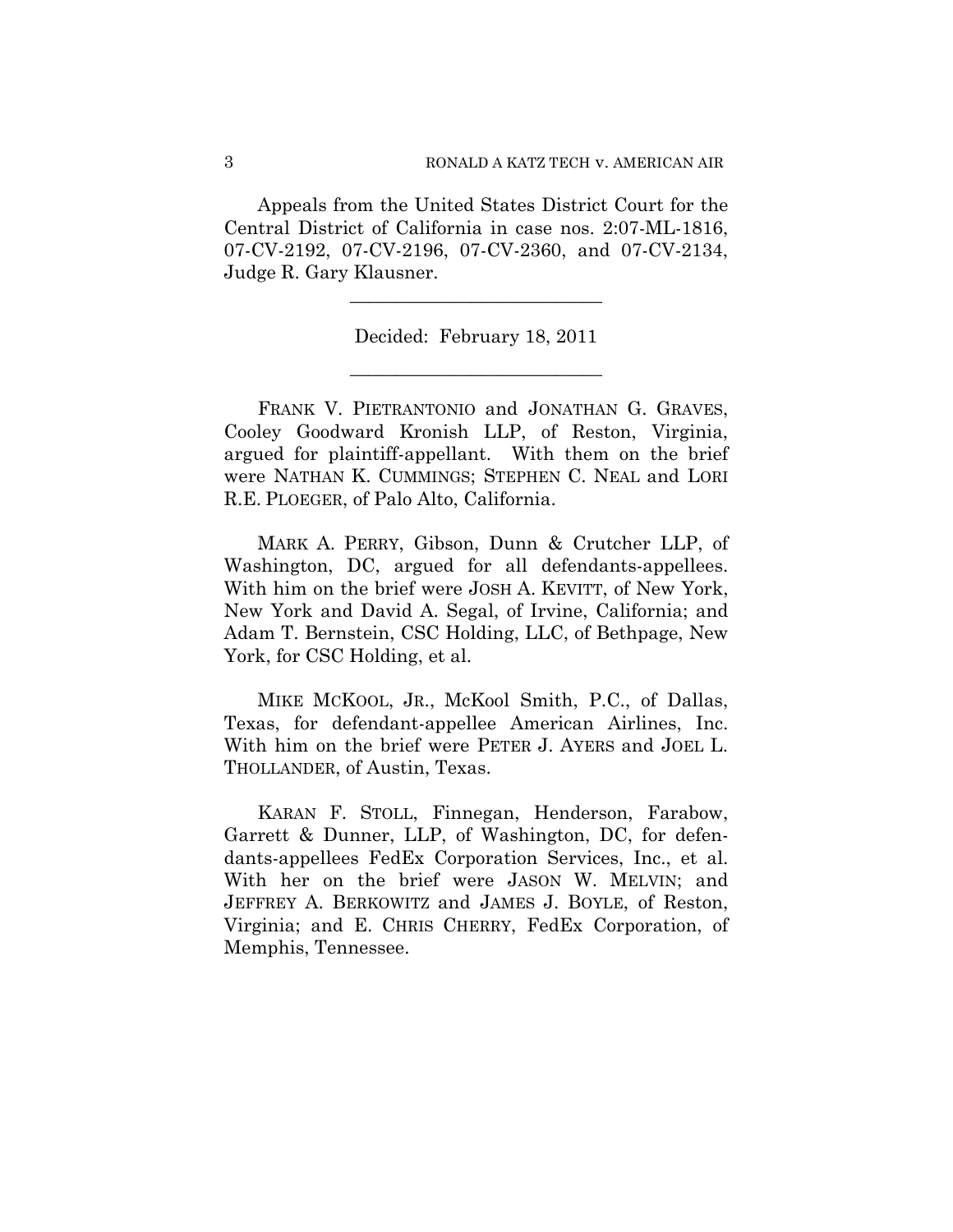CHRISTOPHER S. RUHLAND, Orrick, Herrington & Sutcliffe LLP, of Los Angeles, California, for defendantappellee DHL Express (USA), Inc. With him on the brief were EDWIN V. WOODSOME, JR.; and MATTHEW H. POPPE, of Menlo Park, California, and MARK J. SHEAN, of Irvine, California.

JONATHAN R. SPIVEY, Foley & Lardner LLP, of Chicago, Illinois, for defendants-appellees U.S. Bancorp et al. With him on the brief were GREGORY S. NORROD and SCOTT R. KASPAR; and GEORGE E. QUILLIN, of Washington, DC.

Before NEWMAN, LOURIE, and BRYSON, *Circuit Judges*.

**\_\_\_\_\_\_\_\_\_\_\_\_\_\_\_\_\_\_\_\_\_\_\_\_\_\_** 

BRYSON, *Circuit Judge*.

In this multi-district litigation patent case, the plaintiff Ronald A. Katz Technology Licensing LP ("Katz") appeals from final judgments entered by the United States District Court for the Central District of California in a group of consolidated cases. The judgments held numerous claims from Katz's patent portfolio either invalid or not infringed. We affirm in part, vacate in part, and remand.

I

Katz owns a number of patents on interactive call processing systems and call conferencing systems. The 14 patents that Katz asserts in this appeal all relate to interactive call processing systems. The patents fall into four groups; the patents in each group share a common specification.

The first group of patents, referred to as the "Statistical Interface" group, covers a telephonic interface system for acquiring data from a large group of callers and using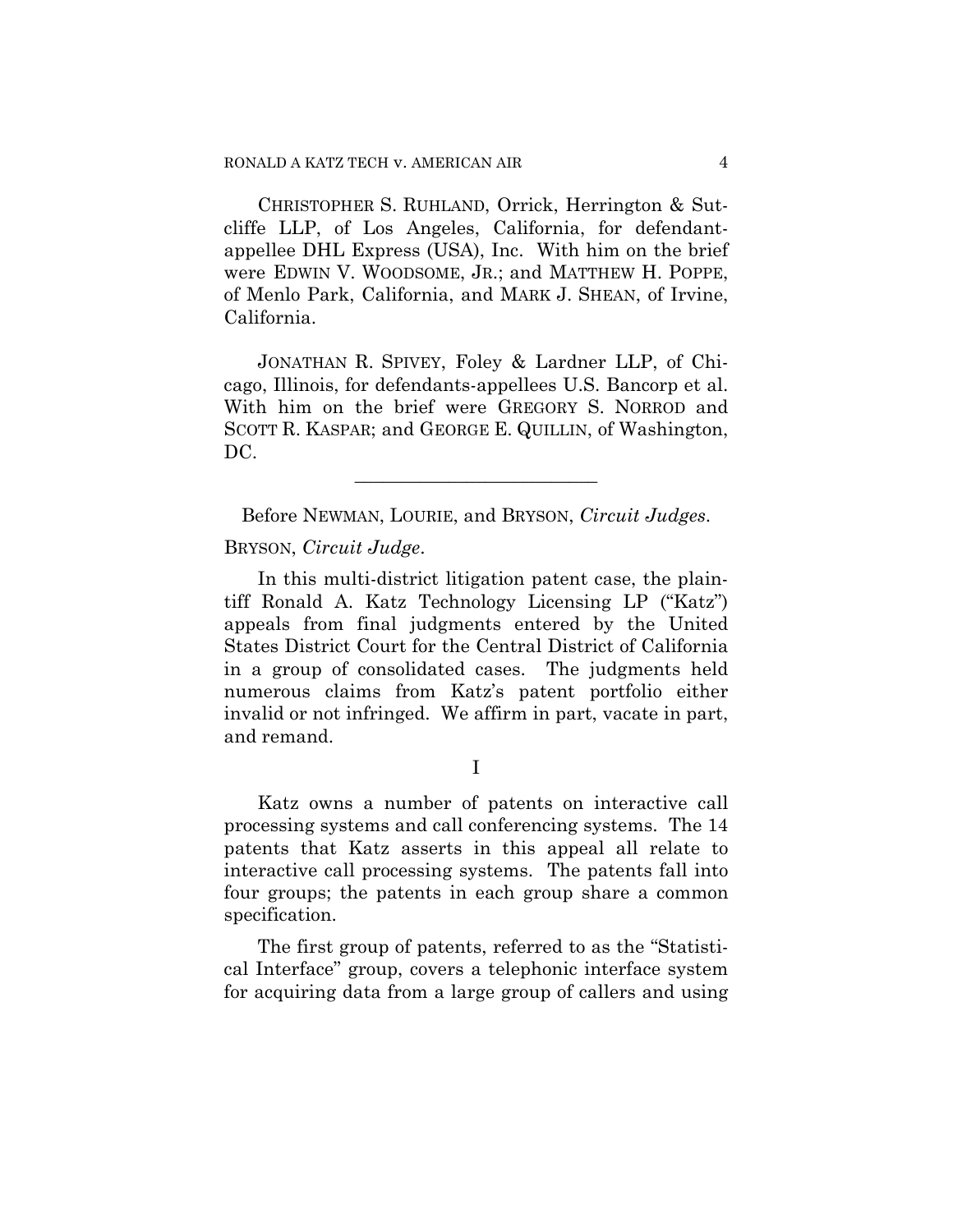that data to identify some subset of the group.[1](#page-4-0) *See, e.g.*, '863 patent, col. 1, ll. 52-64. The claimed system can be used in connection with a variety of telephone-based operations, such as "an auction sale, a contest, a lottery, a poll, a merchandising operation, a game, and so on." '863 patent, col. 2, ll. 18-19.

The second group of patents, referred to as the "Conditional Interface Plus" group, covers "a telephoniccomputer interface system" that can handle a large number of calls and direct them either to live-operator stations or to computer-operated stations.[2](#page-4-1) '285 patent, col. 2, ll. 3-8. The claimed system is designed to avoid the "sometimes complex and burdensome" interfaces presented to callers that can result in ineffective screening, misdirection of calls, and cumbersome delay. *Id.*, col. 1, ll. 60-62.

The third group of patents, referred to as the "Dual Call Mode" group, covers a telephone call processing system for receiving and processing calls relating to a game or contest format, in which the system has means for neutralizing the advantages in the game or contest

l

<span id="page-4-0"></span><sup>&</sup>lt;sup>1</sup> That group of patents includes U.S. Patent No. 5,235,309 ("the '309 patent"), U.S. Patent No. 5,561,707 ("the '707 patent"), U.S. Patent No. 5,684,863 ("the '863 patent"), U.S. Patent No. 5,815,551 ("the '551 patent"), U.S. Patent No. 5,898,762 ("the '762 patent"), U.S. Patent No. 6,035,021 ("the '021 patent"), U.S. Patent No. 6,148,065 ("the '065 patent"), U.S. Patent No. 6,292,547 ("the '547 patent"), and U.S. Patent No. 6,678,360 ("the  $360$  patent"). The  $309, 762$ , and  $021$  patents are discussed in Katz's brief, but no claims from those patents have been selected against any of the appellees. Those patents are therefore not at issue in this appeal. *See infra* Part VIII.

<span id="page-4-1"></span>That group of patents includes U.S. Patent No. 5,351,285 ("the '285 patent") and U.S. Patent No. 5,917,893 ("the '893 patent").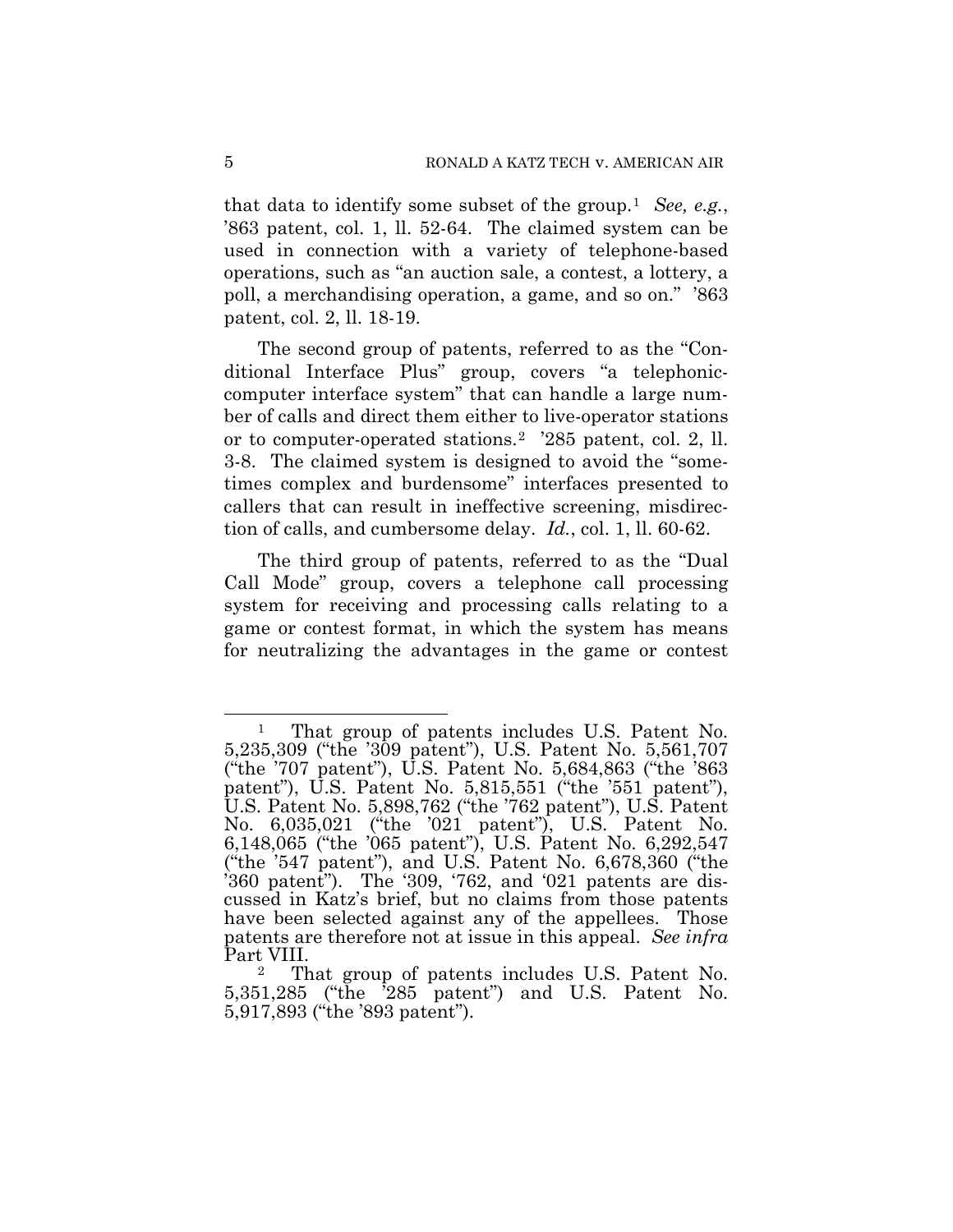that would otherwise be obtained by repeat callers.[3](#page-5-0) '120 patent, col. 2, ll. 62-66. The preferred embodiment described in those patents uses different procedures for qualifying the caller to participate in the game depending on whether the caller has dialed an 800 number, a 900 number, or an area code number. *Id.*, fig. 2.

The last patent, U.S. Patent No. 6,335,965 ("the '965 patent"), referred to as the "Voice-Data" patent, claims a telephone-computer interface system that is designed to receive and identify both digital signals and voice signals from callers. '965 patent, col. 2, ll. 20-23, 28-29

In 1997, Katz asserted many of the same patents in an action brought against AT&T Corporation in the United States District Court for the Eastern District of Pennsylvania. The parties settled that action. In 2001, Verizon Communications Inc. filed a declaratory judgment action against Katz in the United States District Court for the Central District of California. The parties settled that action after claim construction and summary judgment rulings. Between 2005 and 2006, Katz filed 25 separate actions in federal district courts in the Eastern District of Texas and the District of Delaware. The Judicial Panel on Multidistrict Litigation transferred all the cases to the Central District of California for coordinated pretrial proceedings before Judge R. Gary Klausner, who had presided over Verizon's declaratory judgment suit. Across all 25 actions, Katz asserted a total of 1,975 claims from 31 patents against 165 defendants in 50 groups of related corporate entities ("defendant groups"). Katz has subsequently filed 28 additional actions that have also

l

<span id="page-5-0"></span><sup>3</sup> That group of patents includes U.S. Patent No. 5,974,120 ("the '120 patent") and U.S. Patent No. 6,434,223 ("the '223 patent").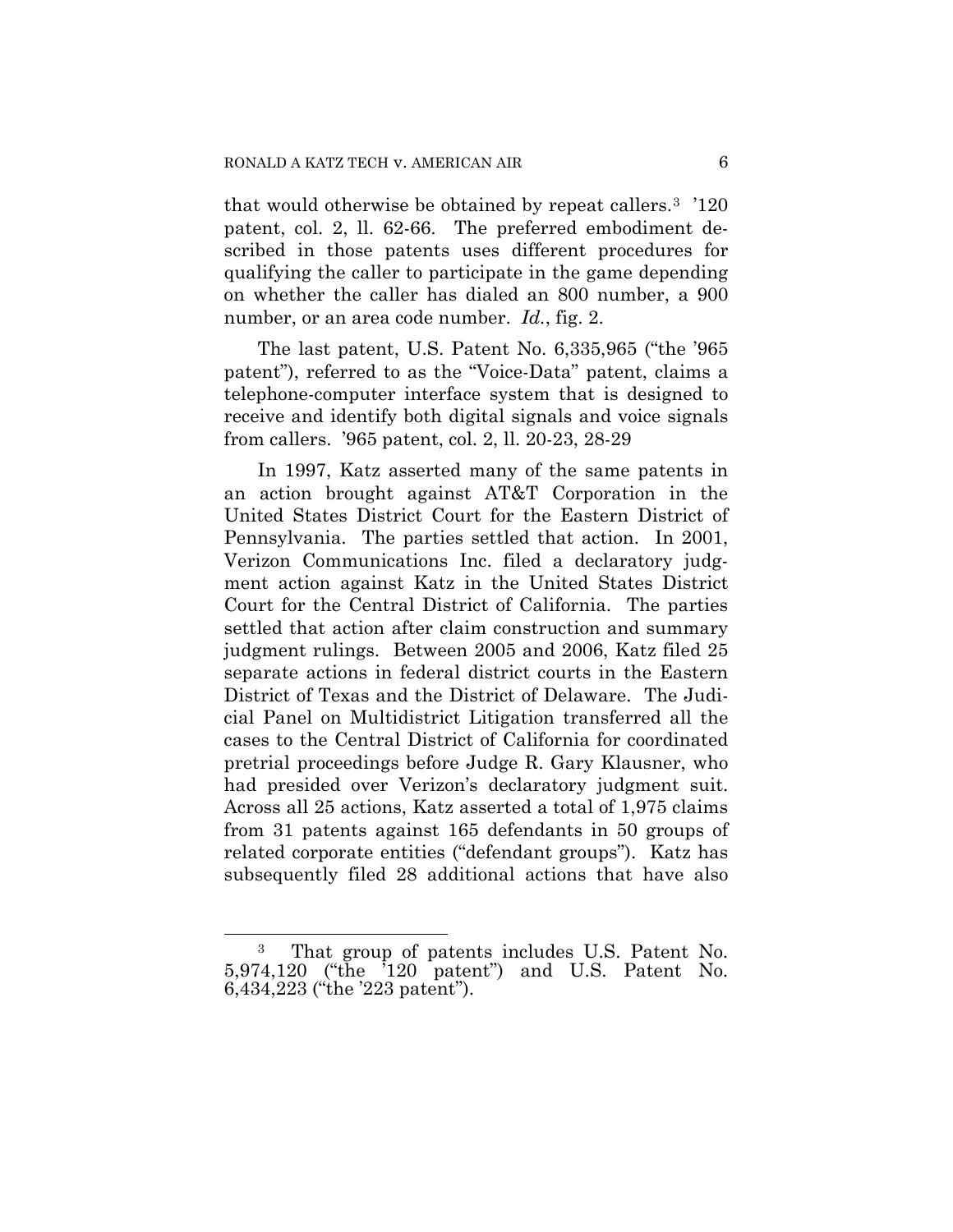been assigned to Judge Klausner. This appeal arises from the initial 25 actions.

Several groups of defendants asked the district court to limit the number of asserted claims to be addressed in the litigation. One group proposed that Katz initially select 40 claims per action and then narrow the number of selected claims to 20 per action after discovery. Katz countered with a broader proposal to initially select 50 claims per defendant group and then narrow the number of selected claims to 20 per defendant group after discovery. Katz did not question the need to limit the number of claims in order to make the case manageable.

Choosing a middle ground between the two proposals, the district court ordered Katz initially to select no more than 40 claims per defendant group, and after discovery to narrow the number of selected claims to 16 per defendant group. The court further directed that the total number of claims to be asserted against all defendants could not exceed 64 (eight claims for each unique specification including four specifications not at issue in this appeal). However, the court added a proviso that the limitations on the numbers of claims were not immutable. The proviso permitted Katz to add new claims if they "raise[d] issues of infringement/validity that [were] not duplicative" of previously selected claims. Katz added new claims to exceed a total of 64 across all the actions, but the number of claims did not exceed 16 per defendant group.[4](#page-6-0)

<span id="page-6-0"></span>Katz selected 16 claims to assert against appellees U.S. Bancorp and U.S. Bank National Association ("U.S. Bank"). From the Statistical Interface group, Katz selected claims 43, 49, 96, 98, and 99 of the '863 patent; claims 21 and 33 of the '551 patent; claims 13 and 86 of the '360 patent; and claim 13 of the '065 patent. From the Conditional Interface Plus group, Katz selected claims 19, 49, and 71 of the '285 patent. From the Dual Call Mode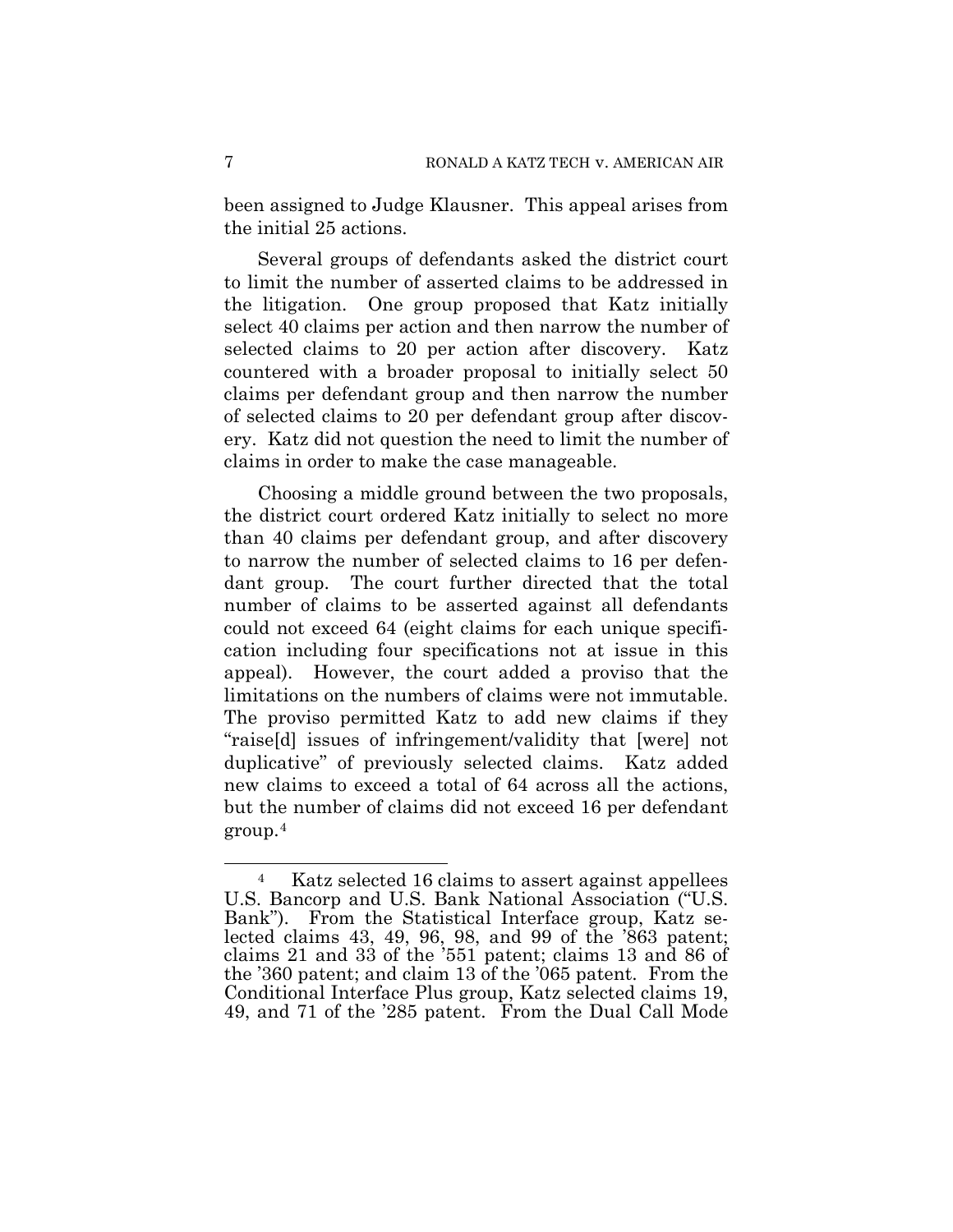$\overline{a}$ 

group, Katz chose claim 5 of the '223 patent. And from the Voice-Data patent, Katz selected claims 61 and 66.

Katz selected 16 claims to assert against appellees DHL Express (USA), Inc., and its associated parties ("DHL"). From the Statistical Interface group, Katz selected claims 19 and 33 of the '551 patent; claims 14 and 36 of the '360 patent; claim 98 of the '863 patent; and claim 13 of the '065 patent. From the Conditional Interface Plus group, Katz selected claim 61 of the '285 patent and claims 1 and 2 of the '893 patent. From the Dual Call Mode group, Katz chose claims 34, 57, and 63 of the '120 patent. And from the Voice-Data patent, Katz selected claims 31, 35, 61, and 66.

Katz selected 11 claims to assert against appellee American Airlines, Inc. From the Statistical Interface group, Katz selected claims 43 and 98 of the '863 patent; claims 19 and 21 of the '551 patent; claims 14 and 86 of the '360 patent; claim 85 of the '707 patent; and claim 13 of the '065 patent. From the Dual Call Mode group, Katz chose claims 34 and 67 of the '120 patent. And from the Voice-Data patent, Katz selected claim 53.

Katz selected 15 claims to assert against appellees Cablevision Systems Corporation and its associated parties. From the Statistical Interface group, Katz selected claim 11 of the '547 patent; claim 33 of the '551 patent; claims 14 and 36 of the '360 patent; claim 69 of the '707 patent; and claim 13 of the '065 patent. From the Conditional Interface Plus group, Katz selected claims 1 and 61 of the '285 patent as well as claims 2 and 83 of the '893 patent. From the Dual Call Mode group, Katz chose claim 57 of the '120 patent and claim 2 of U.S. Patent No. 6,512,415, which is not at issue on appeal. And from the Voice-Data patent, Katz selected claims 31, 61, and 66.

Katz selected 15 claims to assert against appellee FedEx Corporation and its associated defendants. From the Statistical Interface group, Katz selected claim 18 of the '547 patent; claim 19 of the '551 patent; claims 18 and 86 of the '360 patent; claim 85 of the '707 patent; claim 43 of the '863 patent; and claim 13 of the '065 patent. From the Conditional Interface Plus group, Katz selected claims 19 and 49 of the '285 patent and claims 2 and 83 of the '893 patent. From the Dual Call Mode group, Katz chose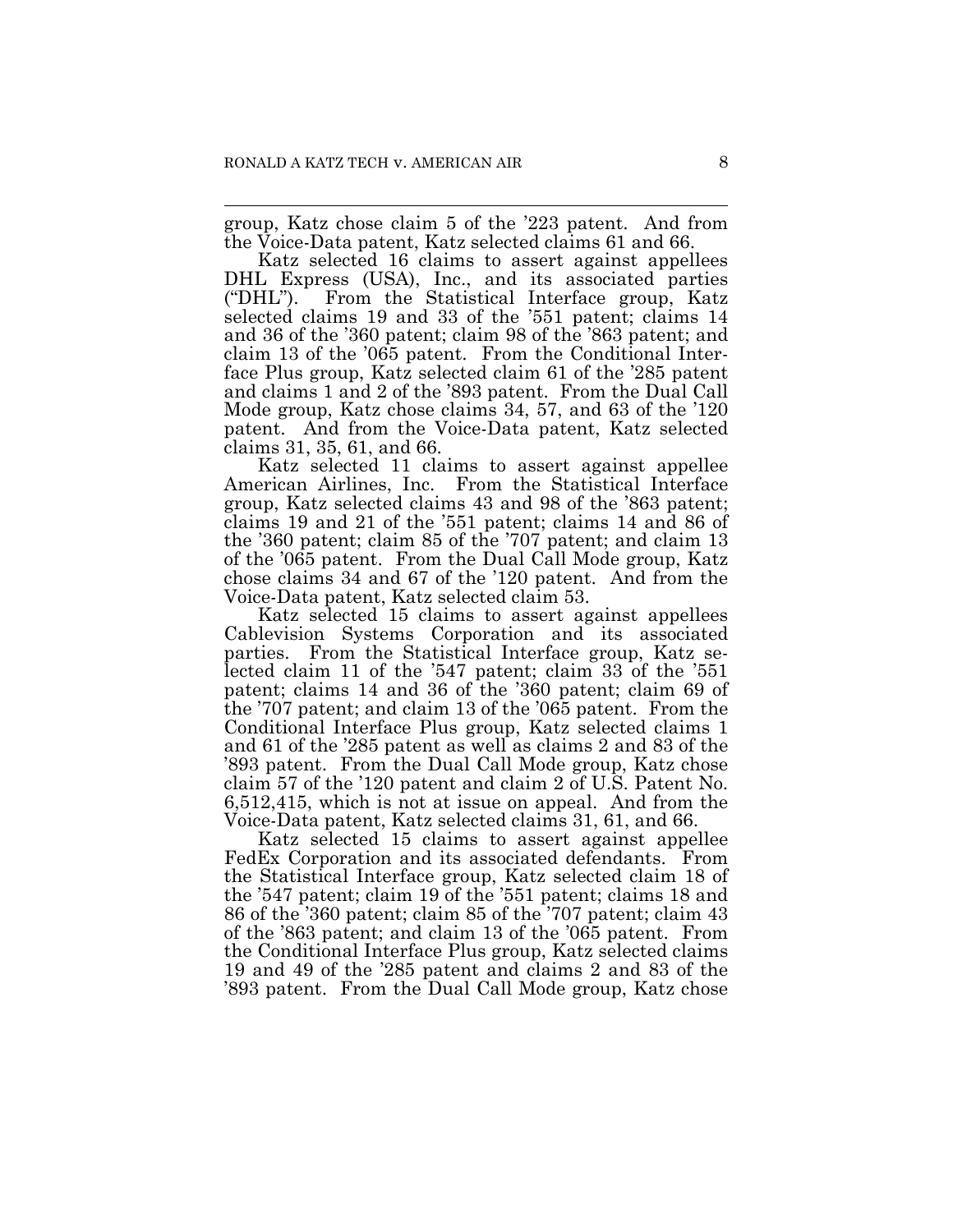Instead of selecting additional claims and seeking to show that those claims raised non-duplicative issues of infringement or validity, Katz moved the court to sever and stay the non-selected claims. Katz contended that the court's requirement that it select particular claims violated its due process rights because the court's order could result in decisions having a preclusive effect on nonselected claims regardless of whether those claims presented distinct issues of invalidity or infringement. The court denied Katz's motion. The court held that Katz's rights under the unselected claims were protected by the proviso that Katz could add new claims if it could show that the new claims raised non-duplicative issues of validity or infringement.

The defendants then jointly moved for summary judgment on the issues of anticipation, obviousness, written description, and indefiniteness. The defendants also moved individually for summary judgment on casespecific grounds. In response to those motions, the district court held all the claims selected against the appellees to be either invalid or not infringed by the appellees' accused devices. The court then entered final judgments in favor of the appellees. The related actions against other defendants are still pending in the district court.

II

Katz appeals the district court's decision not to sever and stay the unselected claims. Katz contends that by entering final judgments in these cases without severing and staying the unselected claims, the district court divested Katz of its rights in the unselected claims without due process. Katz argues that the court's judgments may have preclusive effects in any subsequent actions on

claims 34 and 67 of the '120 patent. And from the Voice-Data patent, Katz selected claims 31 and 53.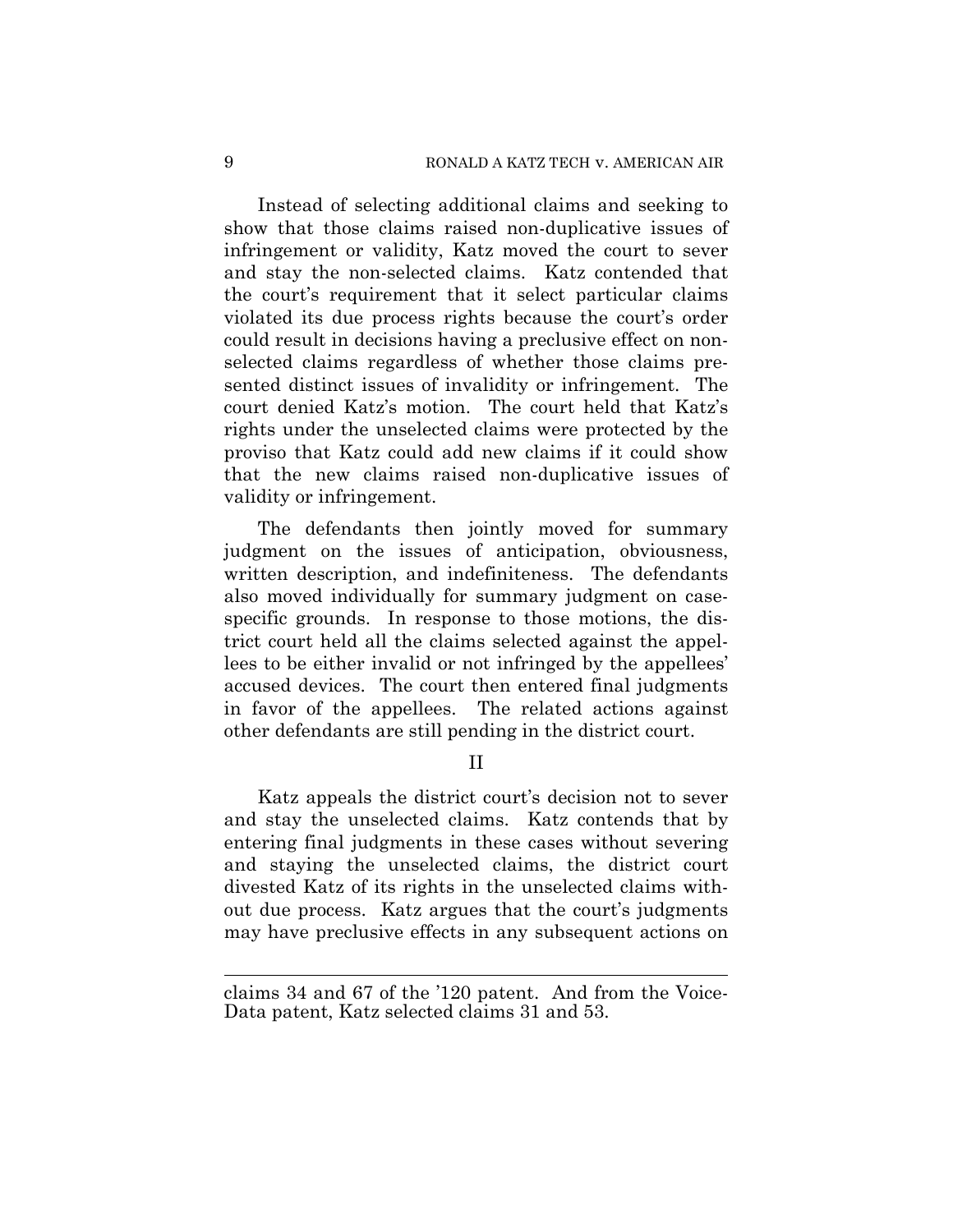the unselected claims and that due process requires that Katz be allowed to litigate the unselected claims either in this case or in subsequent actions.[5](#page-9-0) Katz also contends the district court assumed its claims were duplicative, in violation of the claim-differentiation doctrine and the independent presumption of claim validity from 35 U.S.C. § 282.

A

We reject Katz's due process argument. Katz has not shown that the claim selection procedure the district court employed was inadequate to protect Katz's rights with respect to the unasserted claims[.6](#page-9-1) To make out a due process claim, Katz must demonstrate that the district court's claim selection procedure risked erroneously depriving it of its rights and that the risk outweighed the added costs associated with a substitute procedure. *See Mathews v. Eldridge*, 424 U.S. 319, 335 (1976).

Katz argues that it was improper for the district court to impose any burden on it to make a showing that any of the unselected claims raised issues of infringement or invalidity that were not duplicative of the issues raised by the selected claims. According to Katz, the court should have required the appellees to bear the burden to show that issues were duplicative; absent such a showing, Katz contends, the unasserted claims should have been expressly excluded from the judgments entered in this case.

<span id="page-9-0"></span> $\overline{a}$ l Although we accept Katz's assertion that the final judgments could have preclusive effects in later actions brought against the same or other parties, the precise effect of the judgments in this case will necessarily have to be decided in any such later actions that may be brought.

<span id="page-9-1"></span>We assume without deciding that Katz has a separate property right in each claim of each asserted patent.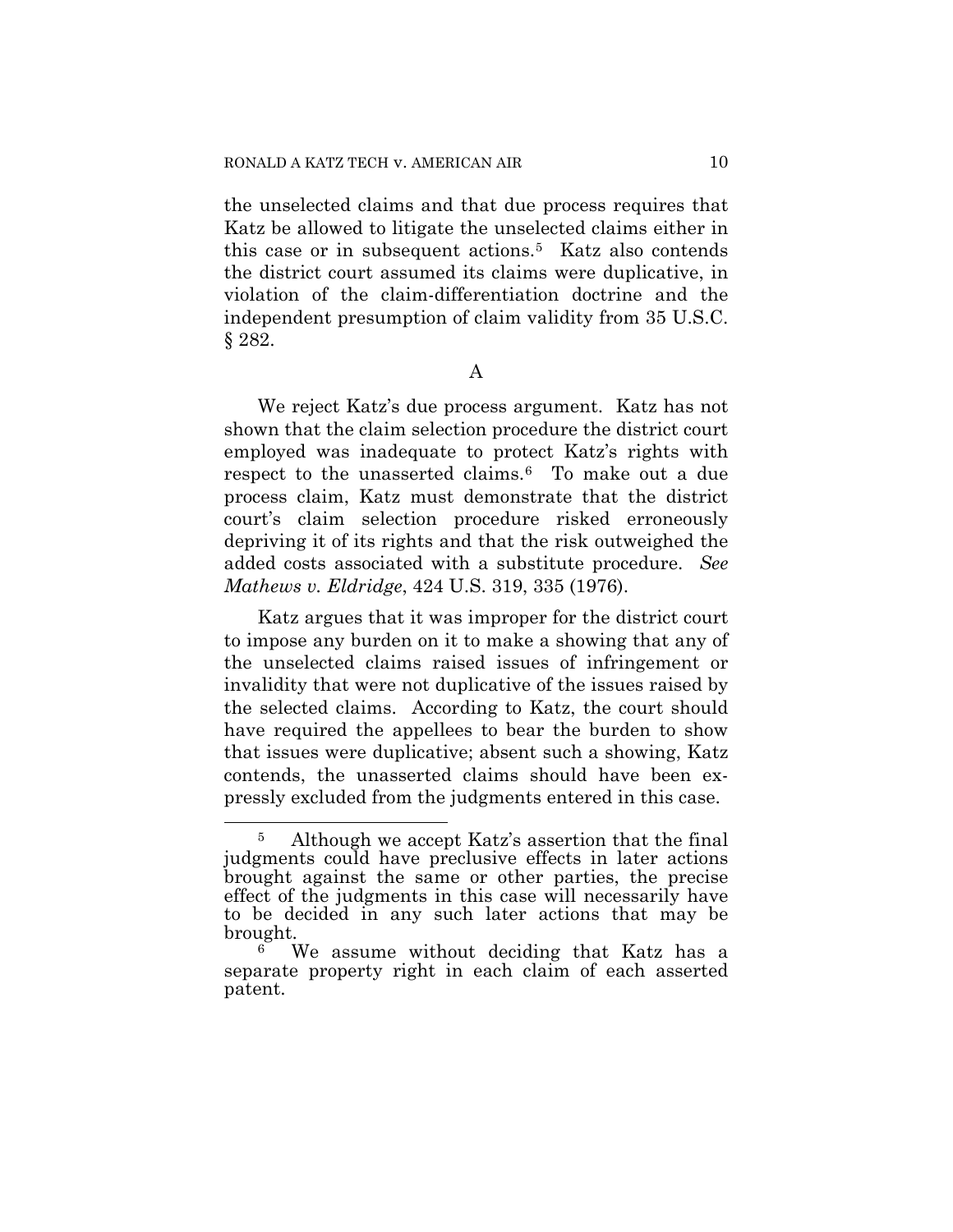Katz supports its argument by pointing to collateral estoppel cases in which a second defendant has borne the burden of demonstrating that the asserted claims lacked patentably significant additions to claims previously found to be invalid when asserted against a first defendant. *See Bourns, Inc. v. United States*, 537 F.2d 486, 493 n.6 (Ct. Cl. 1976); *Medinol Ltd. v. Guidant Corp.*, 341 F. Supp. 2d 301, 314 (S.D.N.Y. 2004). Because other defendants in future suits would bear the burden of showing that any newly asserted claims were barred by the district court's judgment as a matter of issue preclusion, Katz argues by analogy that the appellees should have been required to show that the issues presented by the claims that Katz did not select in this case were identical to the issues presented by the selected claims. Burden allocation, however, is a tool "intended progressively to sharpen the inquiry into the elusive factual question[s]" in a case. *See Tex. Dep't of Cmty. Affairs v. Burdine*, 450 U.S. 248, 255 n.8 (1981). When the claimant is in the best position to narrow the dispute, allocating the production burden to the claimant will benefit the decision-making process and therefore will not offend due process unless the burden allocation unfairly prejudices the claimant's opportunity to present its claim.

Katz has failed to demonstrate that the allocation of burdens in the claim selection procedure adopted by the district court unfairly prejudiced it by creating a significant risk that Katz would be erroneously deprived of property rights in unselected claims. The district court noted that by providing examples of duplicative claims and pointing out the common genealogy of Katz's patents and the terminal disclaimers in almost all of them, the defendants had made "a convincing showing that many of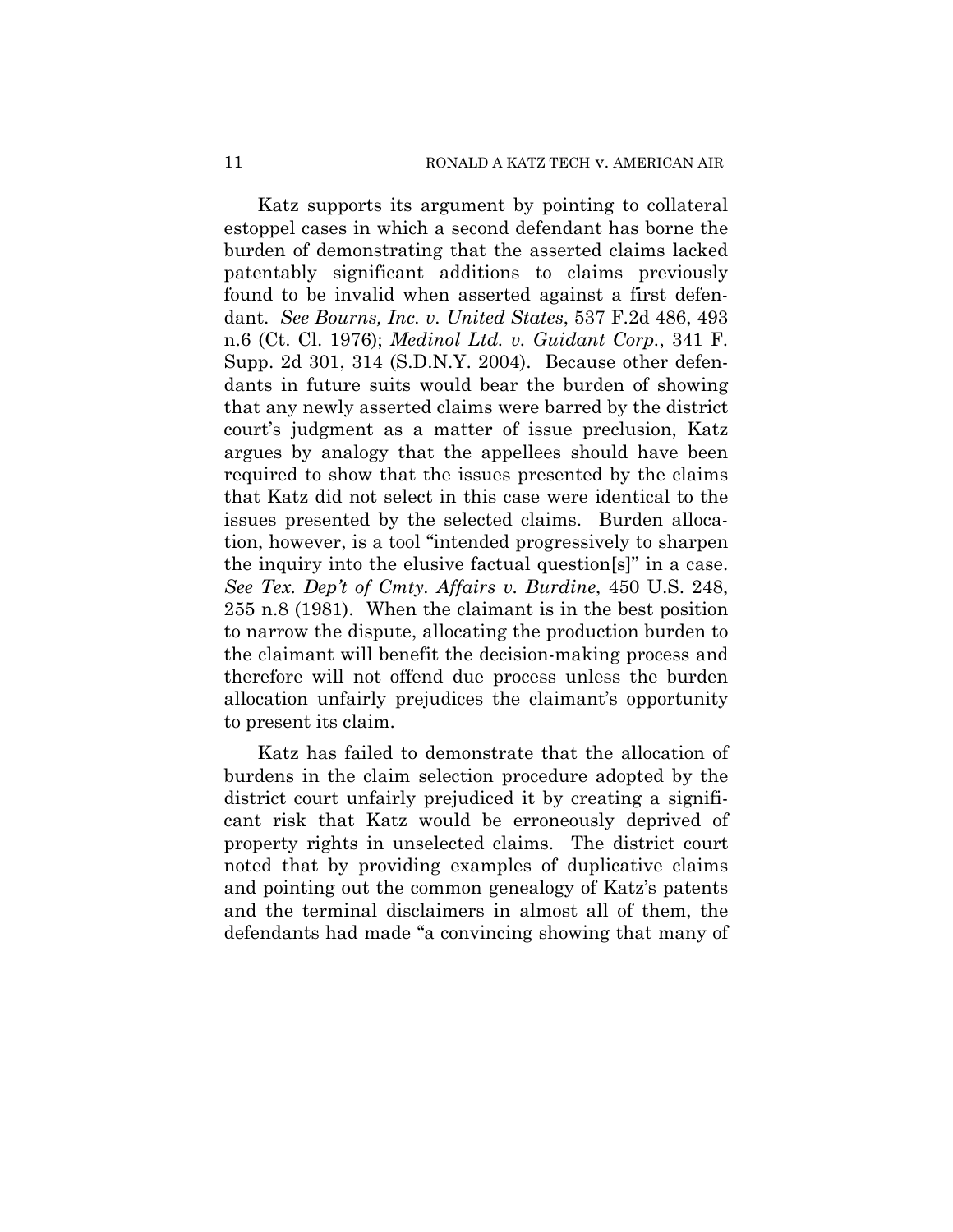the claims are duplicative."[7](#page-11-0) Because neither side had provided an analysis of all of the claims, the court recognized the possibility that the limitations on the number of claims to be asserted might be unduly restrictive. The court therefore provided that more claims could be added if Katz could show that the additional claims presented unique issues. Under the circumstances of this case, we conclude that the district court acted reasonably in concluding that it would be more efficient to require Katz to point out those unselected claims that raised separate issues of infringement and invalidity rather than requiring the defendants to prove that all of the unselected claims were duplicative.

Katz made no effort to identify any such claims. Instead, it complained that the number of claims the court allowed was insufficient, and it moved to add new claims exceeding the 64-claim limit across all actions. The district court noted that Katz did not "attempt to prove that the specific newly asserted claims raise[d] new infringement/validity issues." Instead, the court observed, Katz merely asserted "the generalized notion that 64 was too few [claims] for the number of accused services at issue." Because Katz did not file a motion to add claims with the requisite showing of need, the court concluded that Katz "cannot legitimately complain that it did not have a meaningful opportunity to be heard on those claims." Even absent a showing of uniqueness, the court allowed Katz to add new claims that were closely

l

<span id="page-11-0"></span><sup>7</sup> Although Katz objects that the court examined only a small number of claims before making that finding, the court also based its finding on the common genealogy of Katz's patents. Because Katz has thousands of claims stemming from only eight unique specifications with a common genealogy, we cannot conclude that district court erred in finding that many of Katz's claims are duplicative based on the evidence before it and Katz's refusal to make a counter-showing.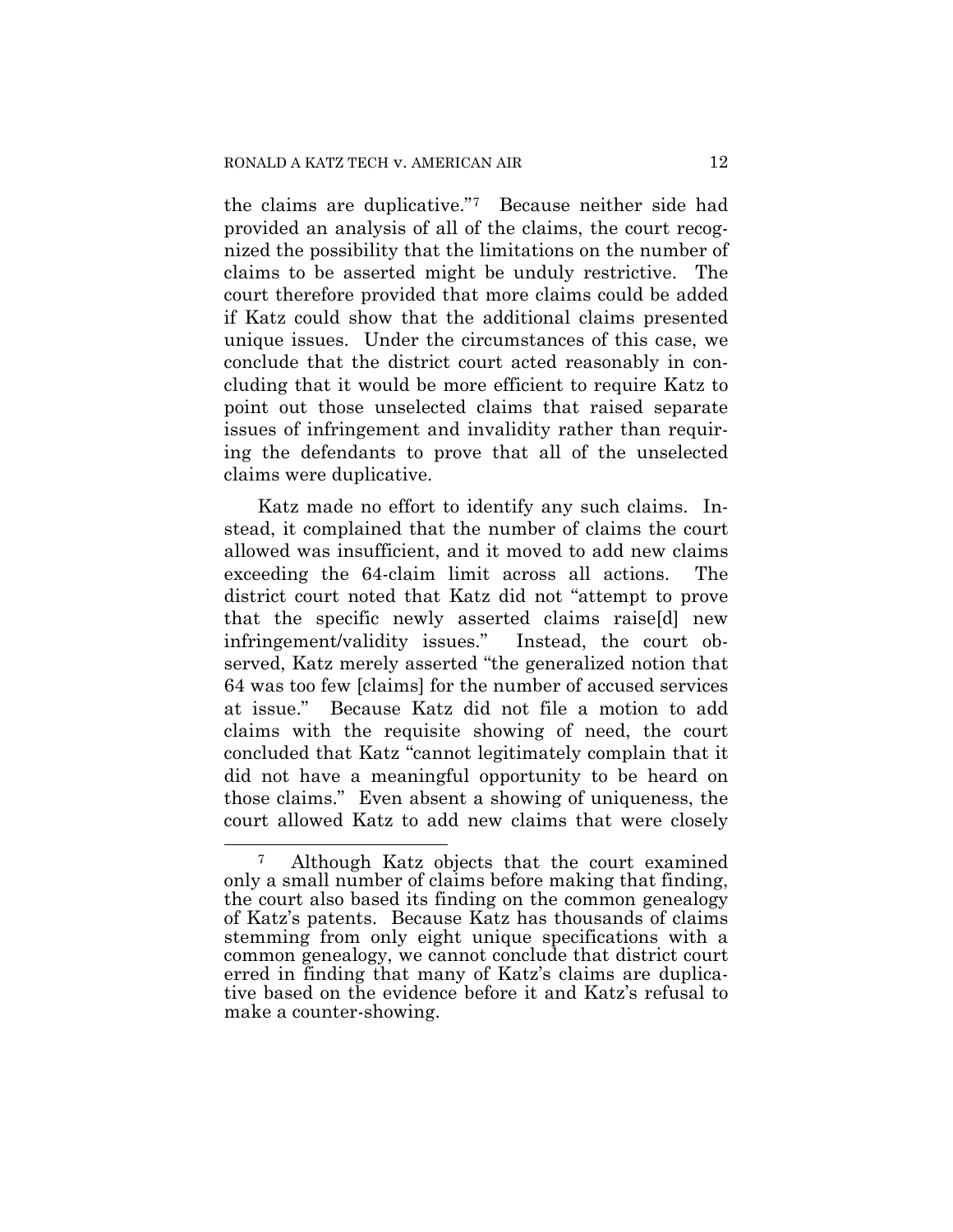related to claims it had already selected.[8](#page-12-0) In the end, Katz selected a total of almost 100 claims to be addressed in the consolidated cases. Nonetheless, Katz moved to sever and stay all of the unselected claims. The district court rejected that motion, explaining:

The motion fails to identify any claims that are substantially different from the claims it is currently asserting. It does not identify any services or products that it could accuse of infringing nonselected claims, let alone, show that these services do not present the same issues for selected claims. Plaintiff's motion merely states that an order limiting it to 16 claims per defendant group violates due process. However, due process is not merely a theoretical concern, the plaintiff must be able to show that it has lost some tangible right.

We agree with the district court's due process analysis. Based on its initial determination that the asserted patents contained many duplicative claims, it was both efficient and fair to require Katz to identify those unasserted claims that, in Katz's view, raised separate legal issues from those raised by the asserted claims. In light of Katz's failure to make, or even attempt to make, any such showing, it was reasonable for the district court to

l

<span id="page-12-0"></span><sup>8</sup> Per defendant group, the court gave Katz the unlimited right to substitute any claim for a previously selected claim that was dependent on the newly selected claim. In addition, the court permitted Katz to make as many as three substitutions of claims per defendant group, choosing those claims from among the previously selected 40 claims, from any claims from which the previously selected 40 claims depended, or from any claims that depended from the previously selected 40 claims. Finally, the court permitted Katz one substitution of any claim with any claim already identified in Katz's motion to add new claims.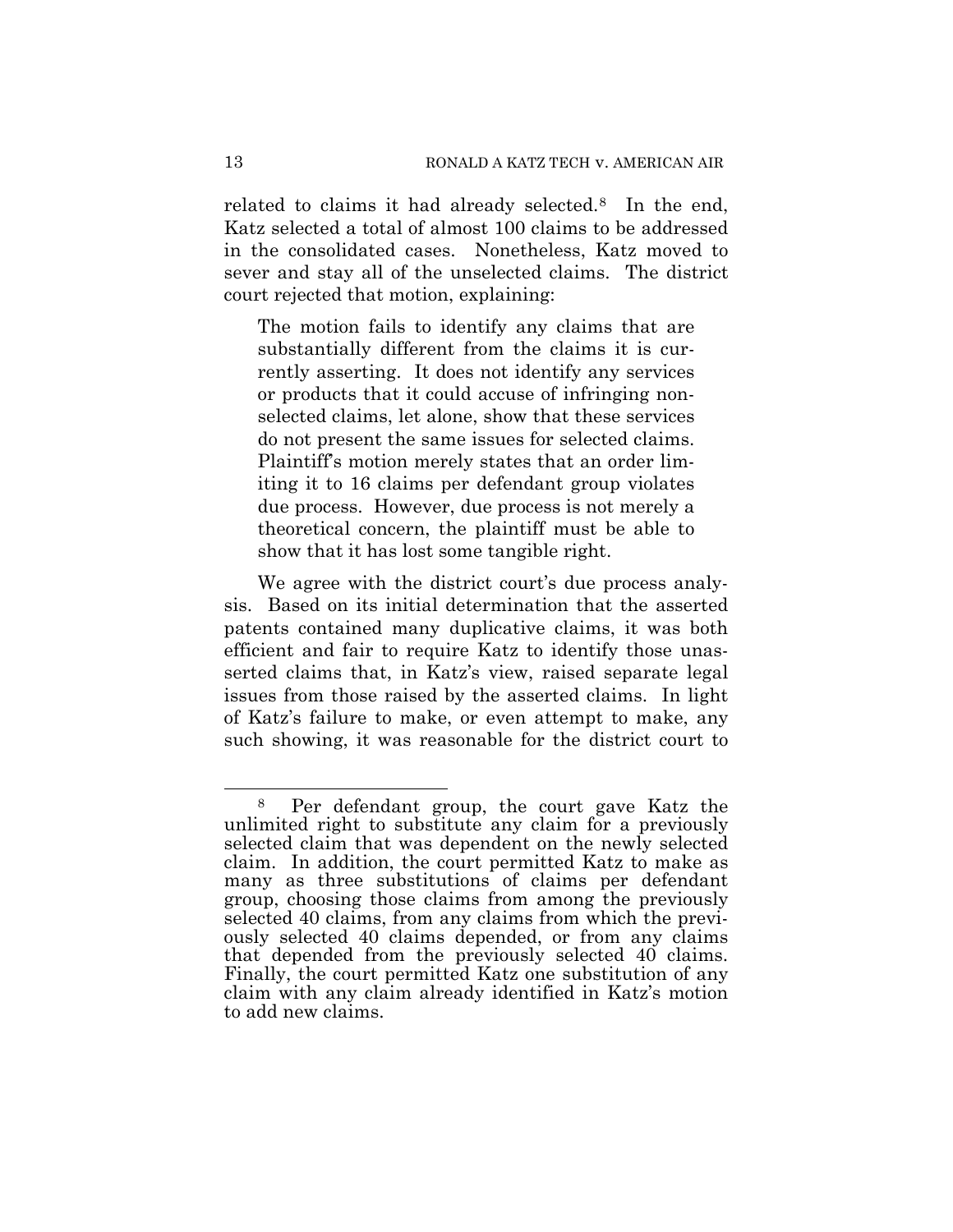deny Katz's motion to sever and stay the disposition of all of the unselected claims.

In approving the district court's procedure, we do not suggest that a district court's claim selection decisions in a complex case such as this one are unreviewable. Katz could have sought to demonstrate that some of its unselected claims presented unique issues as to liability or damages. If, notwithstanding such a showing, the district court had refused to permit Katz to add those specified claims, that decision would be subject to review and reversal.[9](#page-13-0) As noted, however, the problem with Katz's position is that Katz made no effort to make such a showing with respect to any of the unselected claims. Instead, Katz chose to make the "all or nothing" argument that the entire claim selection process was flawed from the start and that it is impermissible to give the judgments effect as to the unselected claims regardless of Katz's failure to make any showing as to the uniqueness of any of those claims. That sort of global claim of impropriety is unpersuasive. In complex cases, and particularly in multidistrict litigation cases, the district court "needs to have broad discretion to administer the proceeding." *In re Phenylpropanolamine (PPA) Prods. Liab. Litig.*, 460 F.3d 1217, 1232 (9th Cir. 2006). Given the district court's need to manage the cases before it and the "strong public interest in the finality of judgments in patent litigation," *Cardinal Chem. Co. v. Morton Int'l, Inc.* 508 U.S. 83, 100 (1993), we cannot adopt Katz's broad proposition. And, not having made a record reflecting that the court erred

l

<span id="page-13-0"></span><sup>9</sup> It is also conceivable that a claim selection order could come too early in the discovery process, denying the plaintiff the opportunity to determine whether particular claims might raise separate issues of infringement or invalidity in light of the defendants' accused products and proposed defenses. Katz makes no such argument in this appeal.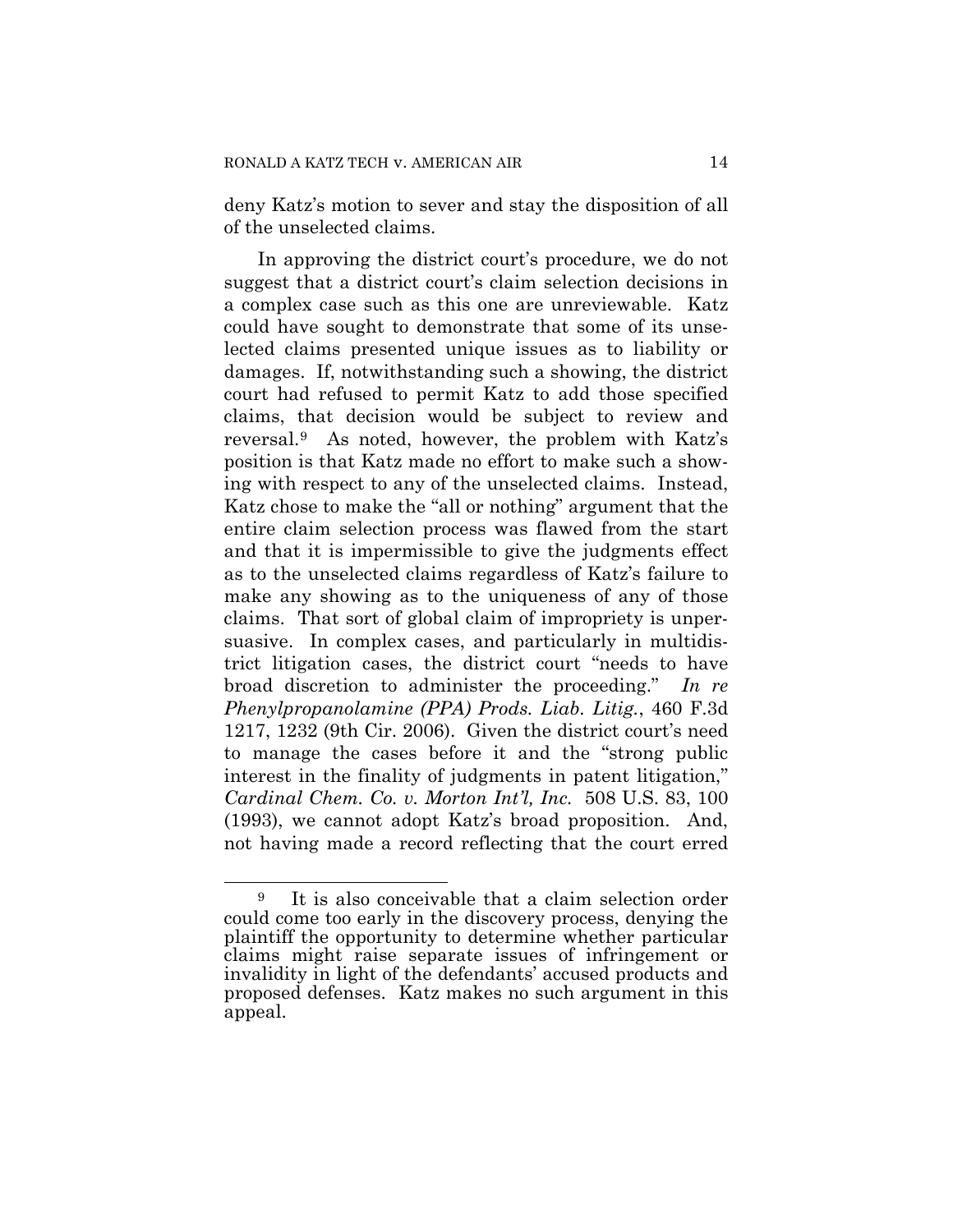in its disposition of particular claims, Katz cannot point to specific errors by the court in the administration of the claim selection scheme that the court adopted.

#### B

Turning to Katz's other arguments, we hold that the court did not violate the statutory presumption that each claim is independently presumed valid, *see* 35 U.S.C. § 282, or the "rebuttable presumption that different claims are of different scope," *Amgen Inc. v. Hoechst Marion Roussel, Inc.*, 314 F.3d 1313, 1326 (Fed. Cir. 2003). While different claims are presumed to be of different scope, that does not mean that they necessarily present different questions of validity or infringement. And the court only required Katz to demonstrate that new claims presented unique questions of validity or infringement. The court explained that with respect to infringement, Katz "should be prepared to show that a noninfringement defense raised by a specific defendant group to a currently asserted claim does not apply in substantially the same manner to a newly asserted claim." With respect to validity, the court ordered that Katz "should be prepared to show that the defendants have raised serious issues of validity on a currently asserted claim, but that the same defense does not affect the newly asserted claim in substantially the same way." Although the court required Katz to show that additional claims presented unique questions for the case, the court did not place a burden on Katz to demonstrate that its claims covered distinct subject matter.

## III

The district court granted summary judgment of indefiniteness as to a number of the asserted claims under two different theories. With respect to certain claims that were drafted in the means-plus-function format pre-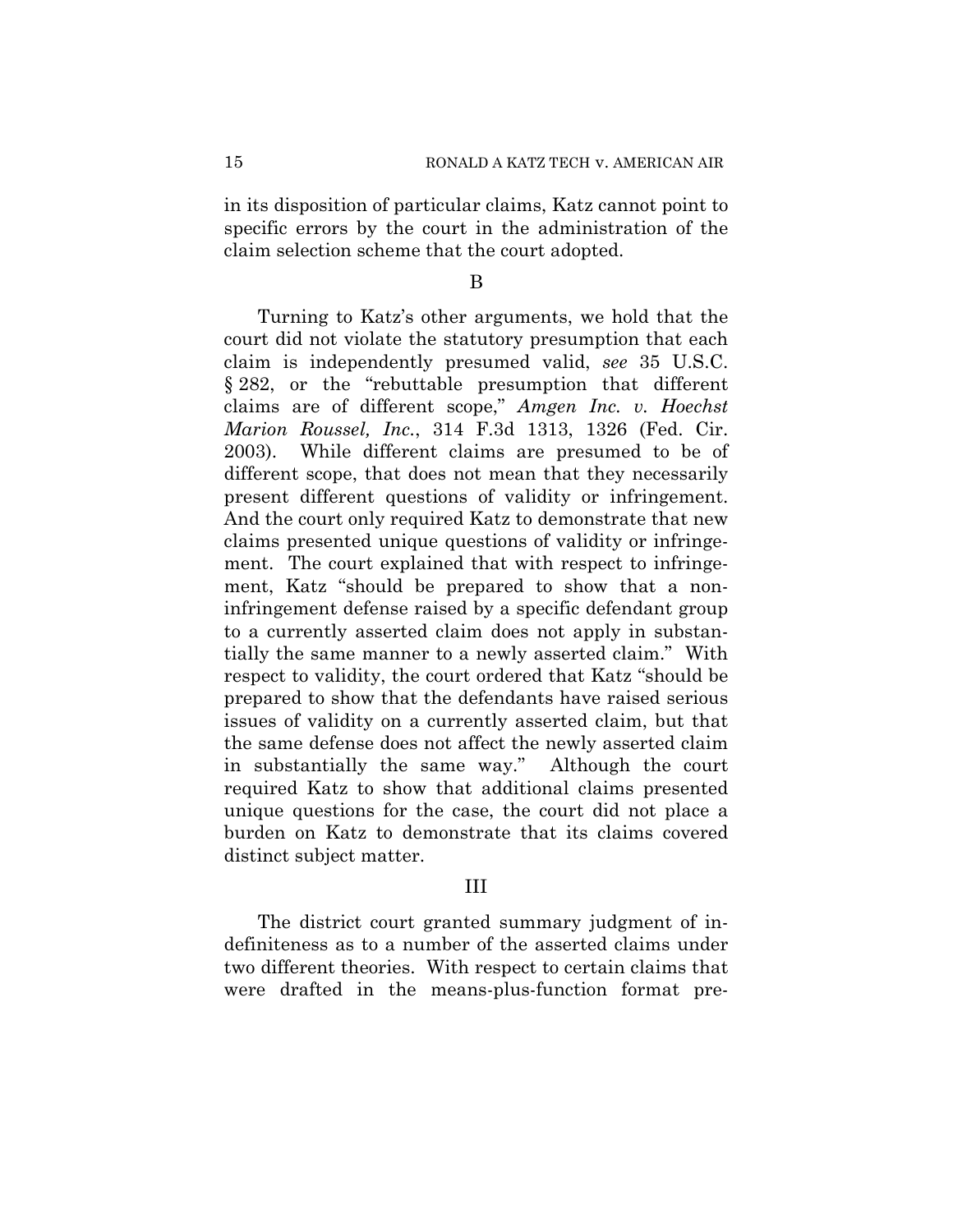scribed by 35 U.S.C. § 112 ¶ 6, the court concluded that the claims were invalid for indefiniteness because the only corresponding structure disclosed in the specification was a general purpose computer and the specification did not disclose an algorithm by which the general purpose computer performed the recited function. We affirm that ruling in part, vacate it in part, and remand for further proceedings. The district court also invalidated several claims as indefinite for claiming both an apparatus and a method of using that apparatus. We affirm that ruling.

#### A

Katz appeals the district court's ruling that claims directed to a "means for processing" were indefinite because the claims failed to satisfy the requirements of section 112, paragraph 6. In particular, the court held that the claims failed to disclose structure corresponding to the recited function in the form of a computer algorithm. On that ground, the court invalidated a number of claims from the Statistical Interface and Conditional Interface Plus groups. The invalidated claims are claims 96, 98, and 99 of the '863 patent, which recite a "means for processing at least certain of said answer data signals"; claims 11 and 18 of the '547 patent, which recite an "analysis structure for receiving and processing said caller data signals"; claim 19 of the '551 patent, which recites an "analysis structure connected to the record memory for processing at least certain of the data relating to certain individual callers subject to qualification by the qualification structure"; claims 21 and 33 of the '551 patent and claim 13 of the '065 patent, which recite a "processing means . . . for receiving customer number data entered by a caller and for storing the customer number data . . . and based on a condition coupling an incoming call to the operator terminal, the processing means visually displaying the customer number data"; and claim 61 of the '285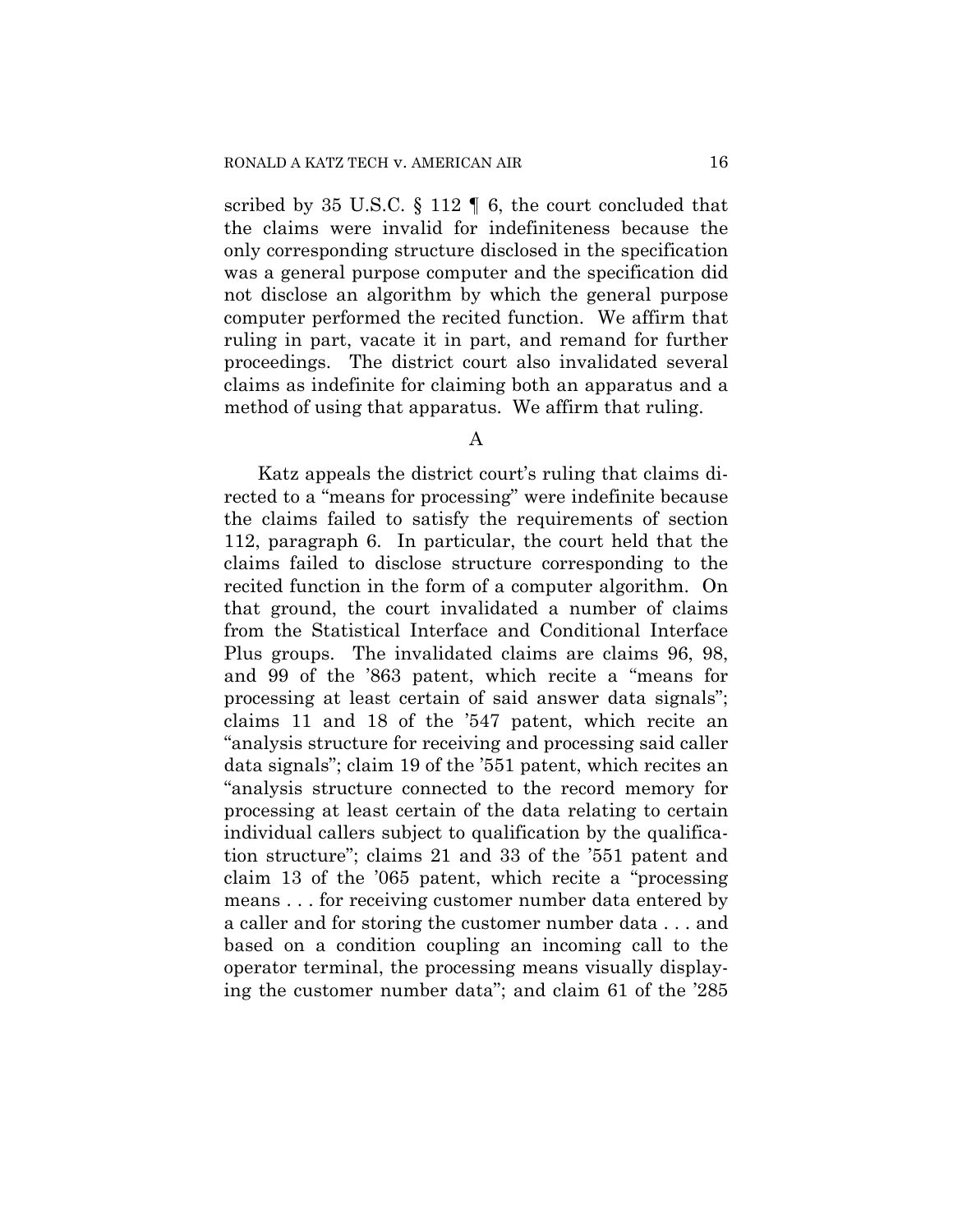patent, which recites a "means for processing coupled to said forwarding means for processing caller information data entered by an operator." The court invalidated those claims pursuant to the analysis set forth in *WMS Gaming, Inc. v. International Game Technology*, 184 F.3d 1339 (Fed. Cir. 1999), and *Aristocrat Technologies Australia Pty Ltd v. International Game Technology*, 521 F.3d 1328 (Fed. Cir. 2008), because the specifications of each of the patents at issue disclosed only general purpose processors and did not disclose the algorithms that those processors used to perform the recited functions.

In *WMS Gaming*, this court addressed a means-plusfunction limitation in which the recited function was implemented by a general purpose computer. The patent claimed slot machines having a "means for assigning a plurality of numbers representing" the angular positions of each slot reel. 184 F.3d at 1346. The parties agreed that a computer controlled the means-plus-function limitation, and the district court construed the limitation to cover "any table, formula, or algorithm" that might be used to perform the function of assigning numbers representing the angular positions of the reel. This court rejected that interpretation and construed the limitation to cover only the algorithm disclosed in the specification. The court did so because it construed the corresponding structure not to be a general purpose computer, but rather to be a special purpose computer programmed to perform the disclosed algorithm. *Id.* at 1348-49, citing *In re Alappat*, 33 F.3d 1526, 1545 (Fed. Cir. 1994) (en banc).

The subsequent case of *Harris Corp. v. Ericsson Inc.*, 417 F.3d 1241 (Fed. Cir. 2005), involved a signal processing patent claiming a "time domain processing means" for simulating the dispersive effect of media through which signals travel. *Id.* at 1245-46. The district court in that case held that the structure corresponding to that function was a "symbol processor." *Id.* at 1249. This court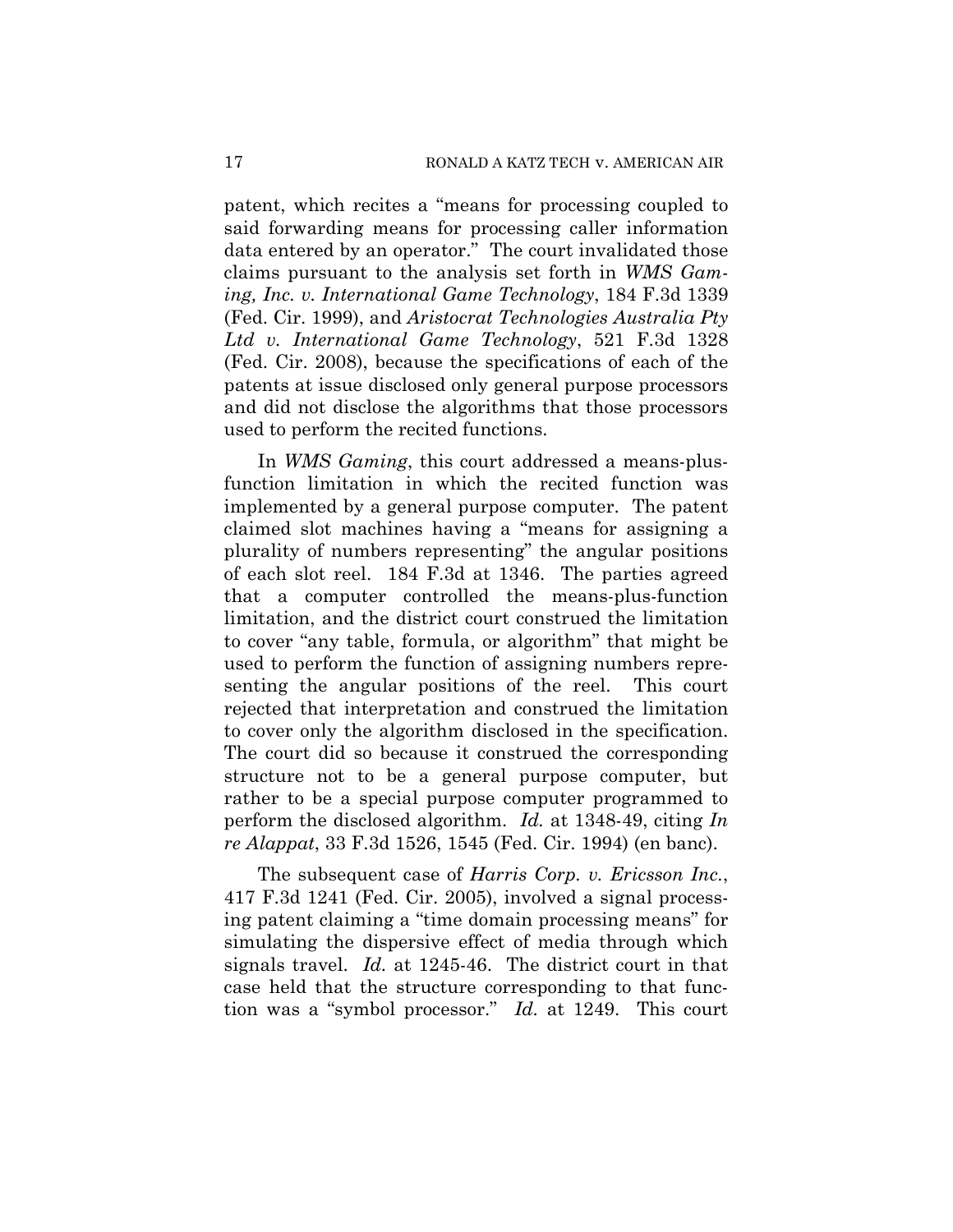reversed. The court noted that a "computer-implemented means-plus-function term is limited to the corresponding structure disclosed in the specification and equivalents thereof, and the corresponding structure is the algorithm." *Id.* at 1253. The court then held that the structure corresponding to the "time domain processing means" could not be merely a "symbol processor," because the "symbol processor" did not incorporate any disclosed algorithm. *Id.* at 1254.

In the *Aristocrat* case, decided several years later, the court applied *WMS Gaming* and *Harris* to a patent that failed to disclose the algorithm that the recited computer used to perform a computer-implemented function. The patent at issue in *Aristocrat* covered a slot machine with a "control means" to control displayed images, to define a set of predetermined arrangements for a given game depending on the player's selections, and to pay a prize when a predetermined arrangement of symbols was displayed. *Aristocrat*, 512 F.3d at 1330-31. The only disclosed structure was a standard microprocessor-based gaming machine with "appropriate programming." *Id.* This court affirmed the district court's ruling that the claims were indefinite due to the lack of structure corresponding to the recited functions. The court noted that the algorithm by which the functions are performed must be disclosed so as "to avoid pure functional claiming." *Id.* at 1333.

1

Several of Katz's claims are clearly indefinite under the principles of *WMS Gaming*, *Aristocrat*, and *Harris*. Claims 21 and 33 of the '551 patent and claim 13 of the '065 patent contain a means-plus-function limitation that recites a "processing means . . . for receiving customer number data entered by a caller and for storing the customer number data . . . and based on a condition coupling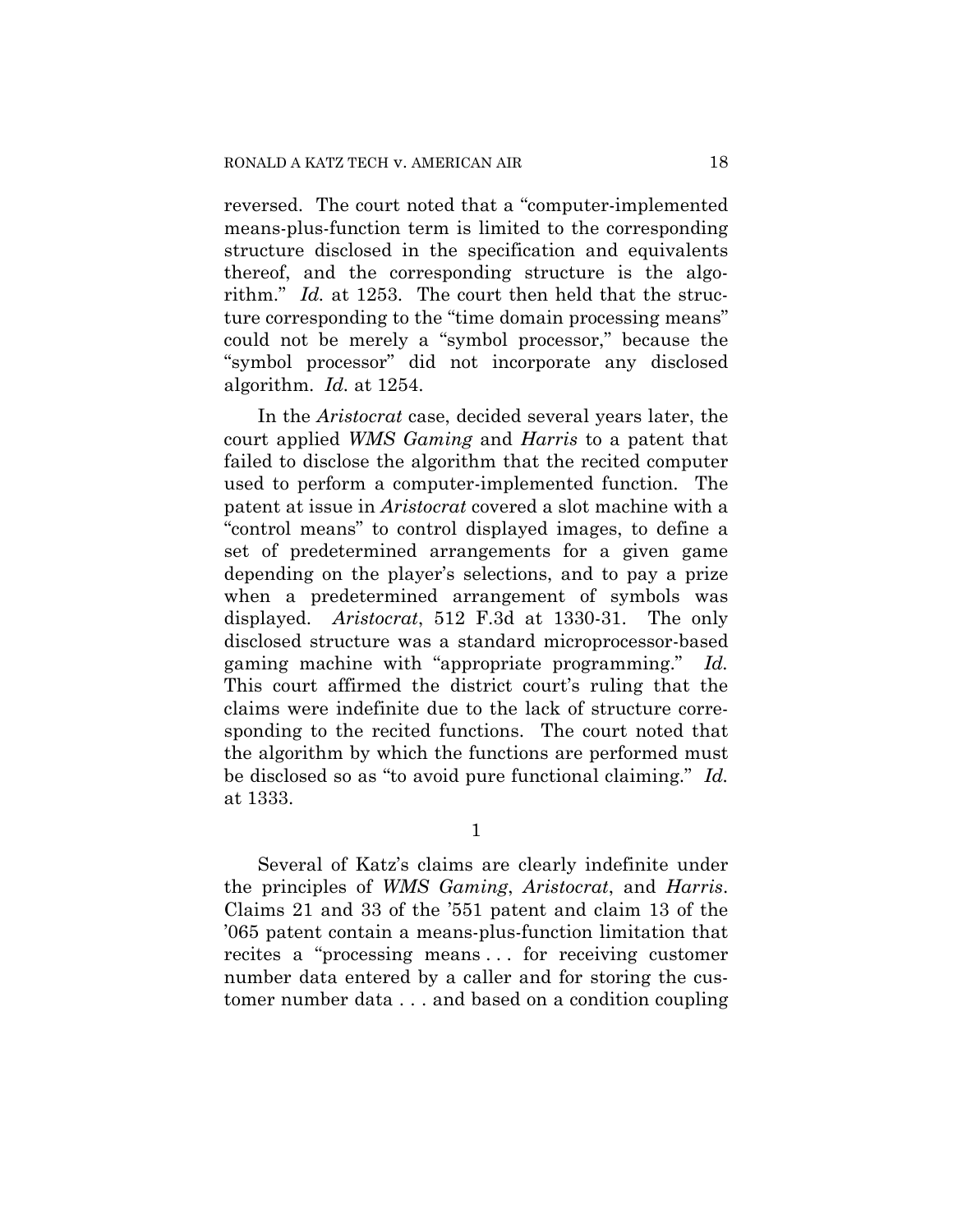an incoming call to the operator terminal, the processing means visually displaying the customer number data." The '551 and '065 patents, however, do not disclose an algorithm that corresponds to the "based on a condition coupling an incoming call to the operator terminal" function.

Computers can be programmed to conditionally couple calls in many ways. Without any disclosure as to the way Katz's invention conditionally couples calls, the public is left to guess whether the claims cover only coupling based on particular system conditions, such as the availability of an operator, or are broad enough to cover any coupling in conjunction with an if-then statement in source code. Katz's claims therefore fail to fulfill the "public notice function" of 35 U.S.C.  $\S 112 \parallel 2$  by "particularly pointing out and distinctly claiming" the invention. *See Praxair, Inc. v. ATMI, Inc.*, 543 F.3d 1306, 1319 (Fed. Cir. 2008). And by claiming a processor programmed to perform a specialized function without disclosing the internal structure of that processor in the form of an algorithm, Katz's claims exhibit the "overbreadth inherent in open-ended functional claims," *Halliburton Energy Servs. v. M-I LLC*, 514 F.3d 1244, 1256 n.7 (Fed. Cir. 2008), in violation of the limits Congress placed on means-plus-function claims in section 112, paragraph 6.[10](#page-18-0) Because of the absence of the requisite structure, we affirm the district court's indefiniteness ruling as to claims 21 and 33 of the '551 patent and claim 13 of the '065 patent.

l

<span id="page-18-0"></span><sup>&</sup>lt;sup>10</sup> In an effort to point to structure corresponding to the function recited in those claims, Katz points to communication lines connecting the processor to an "interface terminal." Those lines constitute the structure by which the processor sends calls to the operator terminal, but merely referring to those communication lines does not describe the algorithm by which a processor tests a condition and couples an incoming call to a terminal depending on the outcome of that test.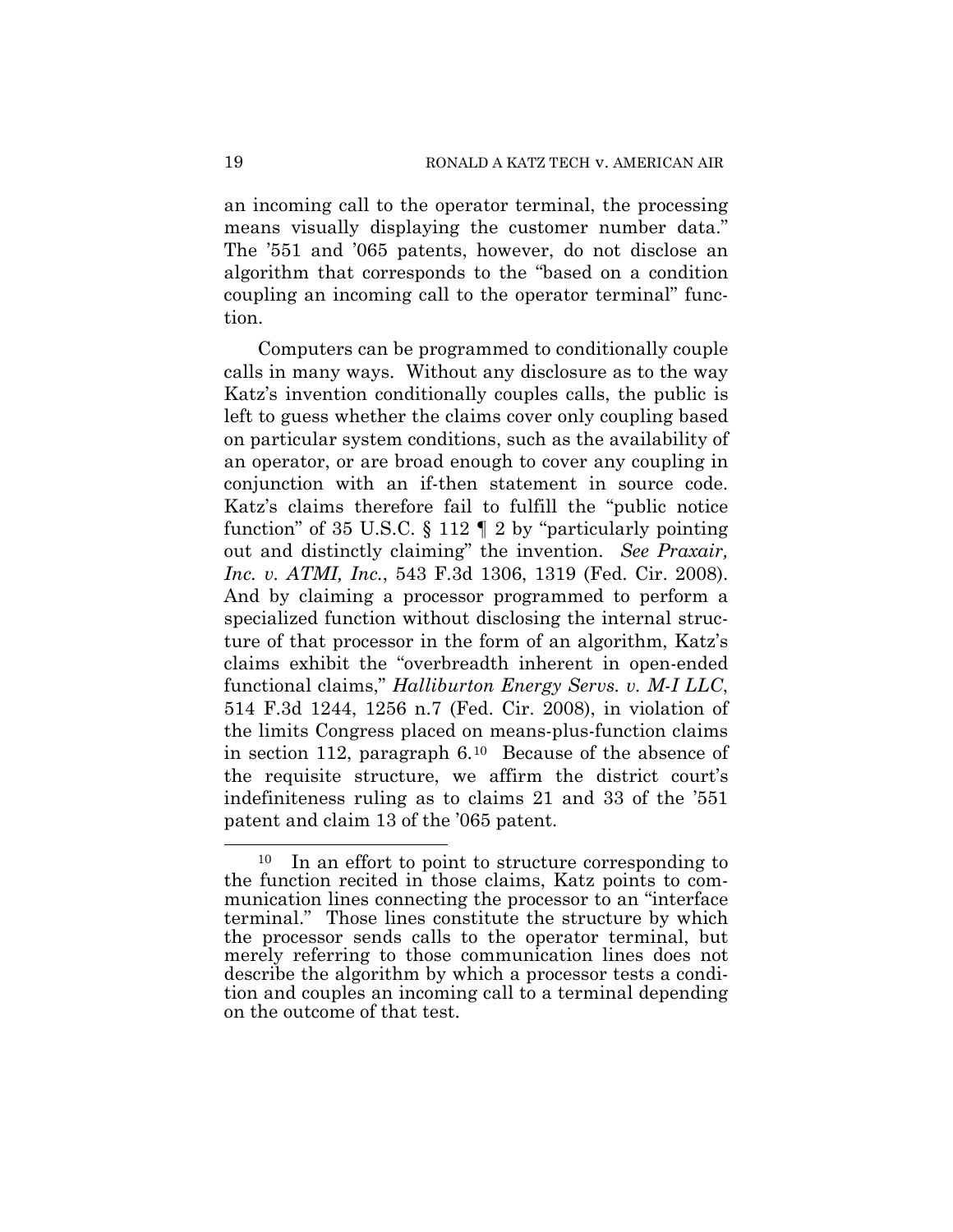2

We reach a different conclusion with respect to the district court's analysis of claims 96, 98, and 99 of the '863 patent, claims 11 and 18 of the '547 patent, claim 19 of the '551 patent, and claim 61 of the '285 patent. As to those claims, we conclude that the district court interpreted the principles of *WMS Gaming*, *Aristocrat*, and *Harris* too broadly, so we vacate the court's indefiniteness ruling and remand to the district court for claim construction and application of the correct rule.

The court interpreted those cases to require that "the specification . . . disclose an algorithm for [any] recited function" that is performed solely or predominantly by a general purpose computer. The appellees characterize that rule as applying to any function that is "linked" to a general purpose computer. But that interpretation of our prior cases is too broad. Those cases involved specific functions that would need to be implemented by programming a general purpose computer to convert it into a special purpose computer capable of performing those specified functions. *See, e.g.*, *Aristocrat*, 521 F.3d at 1333- 34; *Harris*, 417 F.3d at 1253; *WMS Gaming*, 184 F.3d at 1349. By contrast, in the seven claims identified above, Katz has not claimed a specific function performed by a special purpose computer, but has simply recited the claimed functions of "processing," "receiving," and "storing." Absent a possible narrower construction of the terms "processing," "receiving," and "storing," discussed below, those functions can be achieved by any general purpose computer without special programming.[11](#page-19-0) As

l

<span id="page-19-0"></span><sup>11</sup> In substance, claiming "means for processing," "receiving," and "storing" may simply claim a general purpose computer, although in means-plus-function terms. While broadly claiming in that manner makes it easier to satisfy the statutory requirement of "particularly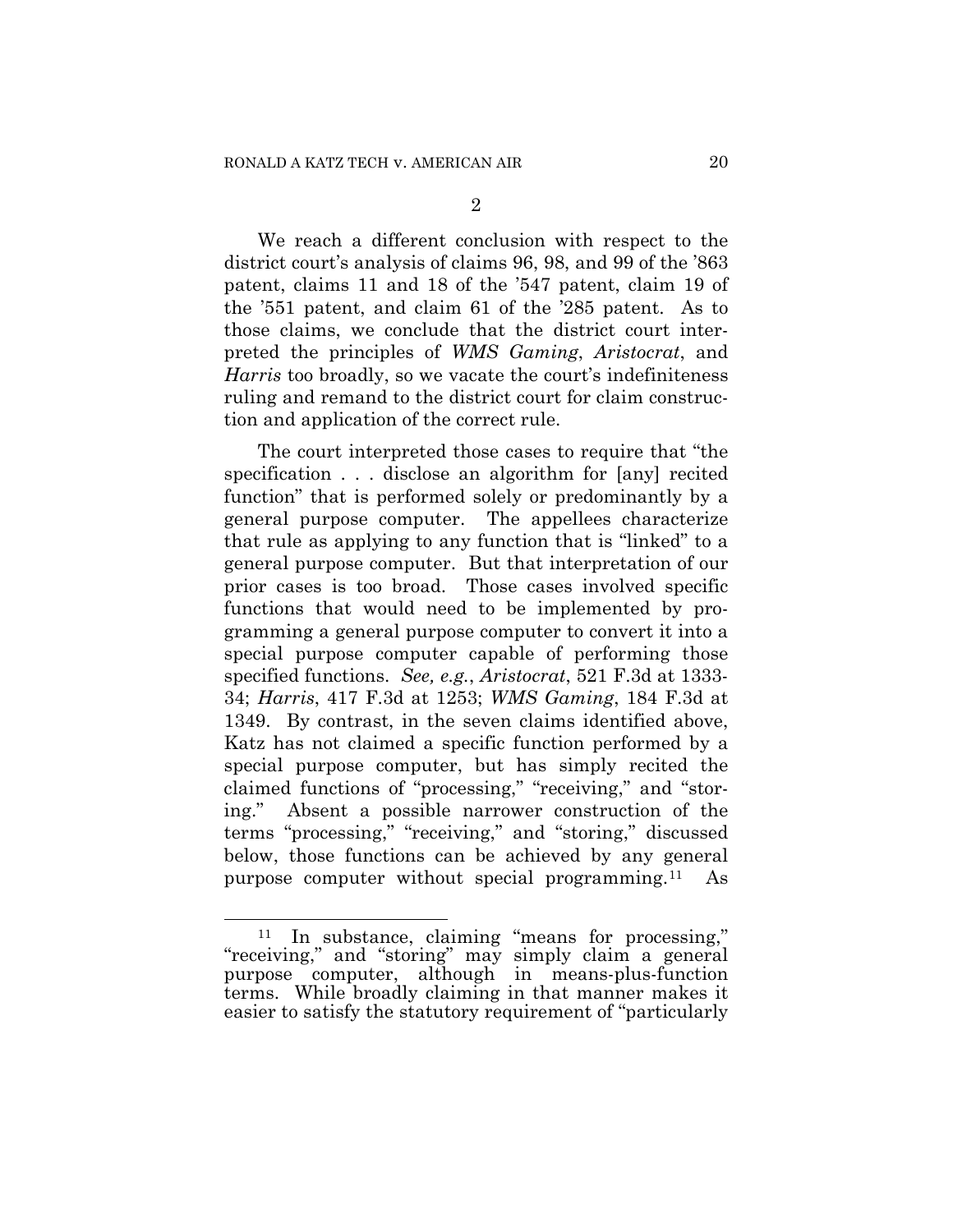such, it was not necessary to disclose more structure than the general purpose processor that performs those functions. Those seven claims do not run afoul of the rule against purely functional claiming, because the functions of "processing," "receiving," and "storing" are coextensive with the structure disclosed, i.e., a general purpose processor.

The appellees contend that the district court's broad rule of indefiniteness is supported by language from *Net MoneyIN, Inc. v. VeriSign, Inc.*, 545 F.3d 1359 (Fed. Cir. 2008). In that case, this court stated that "a means-plusfunction claim element for which the only disclosed structure is a general purpose computer is invalid if the specification fails to disclose an algorithm for performing the claimed function." *Id.* at 1367, citing *WMS Gaming*, 184 F.3d at 1337-38. When viewed in context, it is clear that the quoted language applied only to computerimplemented means-plus-function claims in which the computer would be specially programmed to perform the recited function. As authority, the court cited *WMS Gaming*, which was limited to a computer implementing a specific function. And the claim at issue in *Net MoneyIN* recited a particular function not disclosed simply by a reference to a general purpose computer. That claim involved a credit card authorization system with a "means for generating an authorization indicia in response to queries containing a customer account number and amount." *Net MoneyIN*, 545 F.3d at 1365. The only recited structure for performing that function was a "bank computer." The patentee contended that the recited structure was sufficient because a person of ordinary skill in the art would understand that a bank computer com-

pointing out and distinctly claiming the subject matter" of the claims, 35 U.S.C.  $\S 112 \parallel 2$ , it increases the vulnerability of the claims to possible invalidity on other grounds.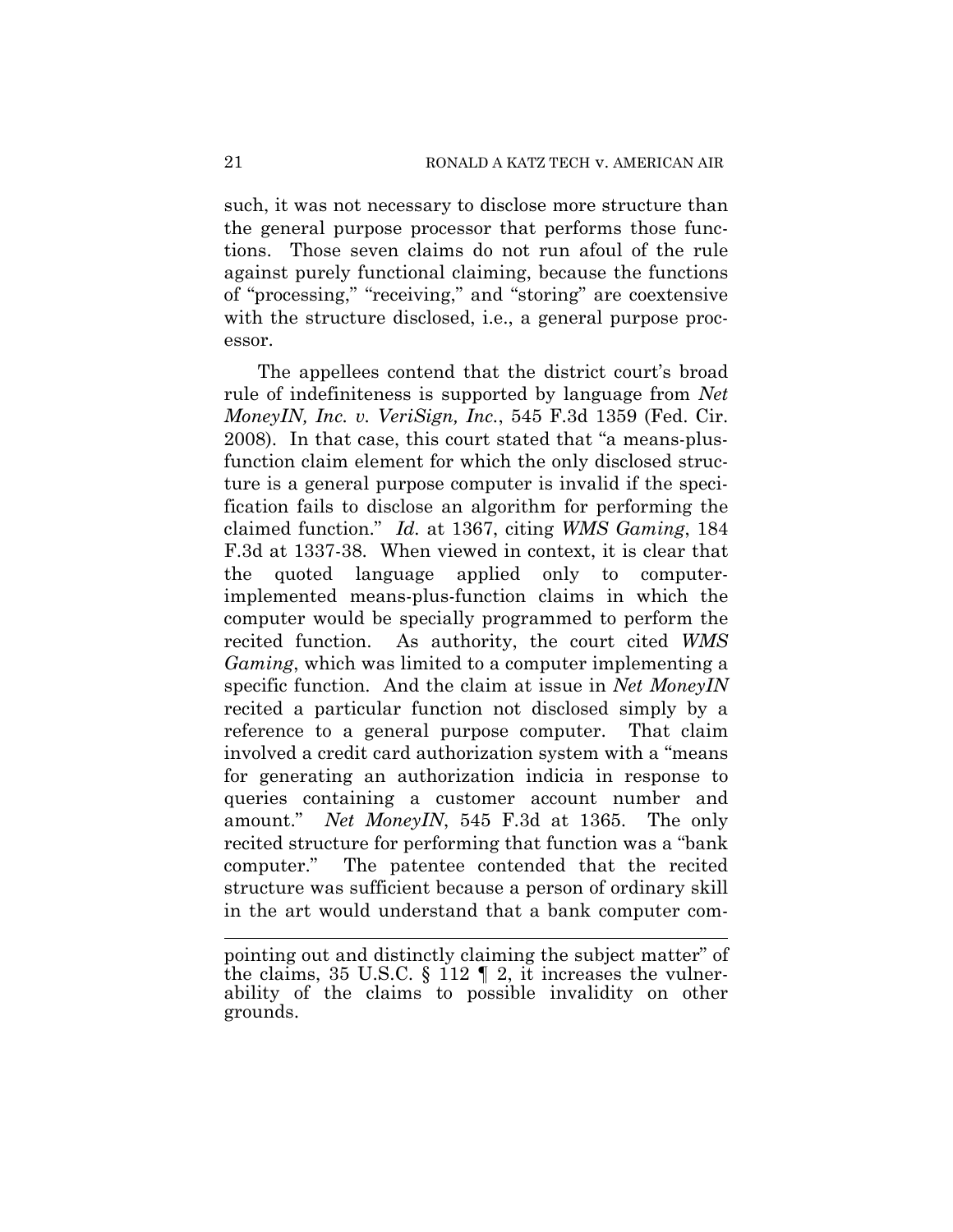pares account data and transaction amount data to determine if credit is available. This court rejected that argument on the ground that the specification did not disclose an algorithm to perform the specified function, even though a person of ordinary skill in the art might have been able to devise one. *Net MoneyIN*, therefore, does not support a broader principle of indefiniteness than was applied in this court's previous cases.

At oral argument, the parties disagreed about what the claims meant by "processing." Katz contended that "processing" meant nothing more specific than "processing." The appellees contended that "processing" was limited to the specific functions disclosed in the specifications. The district court's construction of "means for processing" in related patents as "processing calls in an interface format" does not resolve that dispute. Because the parties have not briefed the construction of the term "processing" as used in the seven claims referred to above, we leave it to the district court to construe that term, along with the terms "receiving" and "storing." Based on its construction, the district court can then determine whether the functions recited in those seven contested claims can be performed by a general purpose processor or, instead, constitute specific computer-implemented functions as to which corresponding algorithms must be disclosed.

3

As an alternative argument for vacating the court's indefiniteness ruling, Katz contends that the corresponding structure for the means-plus-function terms is not limited to the general purpose microprocessor 92, but also includes the interface 20, disclosed in the common specification of the Statistical Interface patents. Katz is correct that the interface 20 may perform analysis on data, *see* '863 patent, col. 4, ll. 52-53, but that is beside the point. If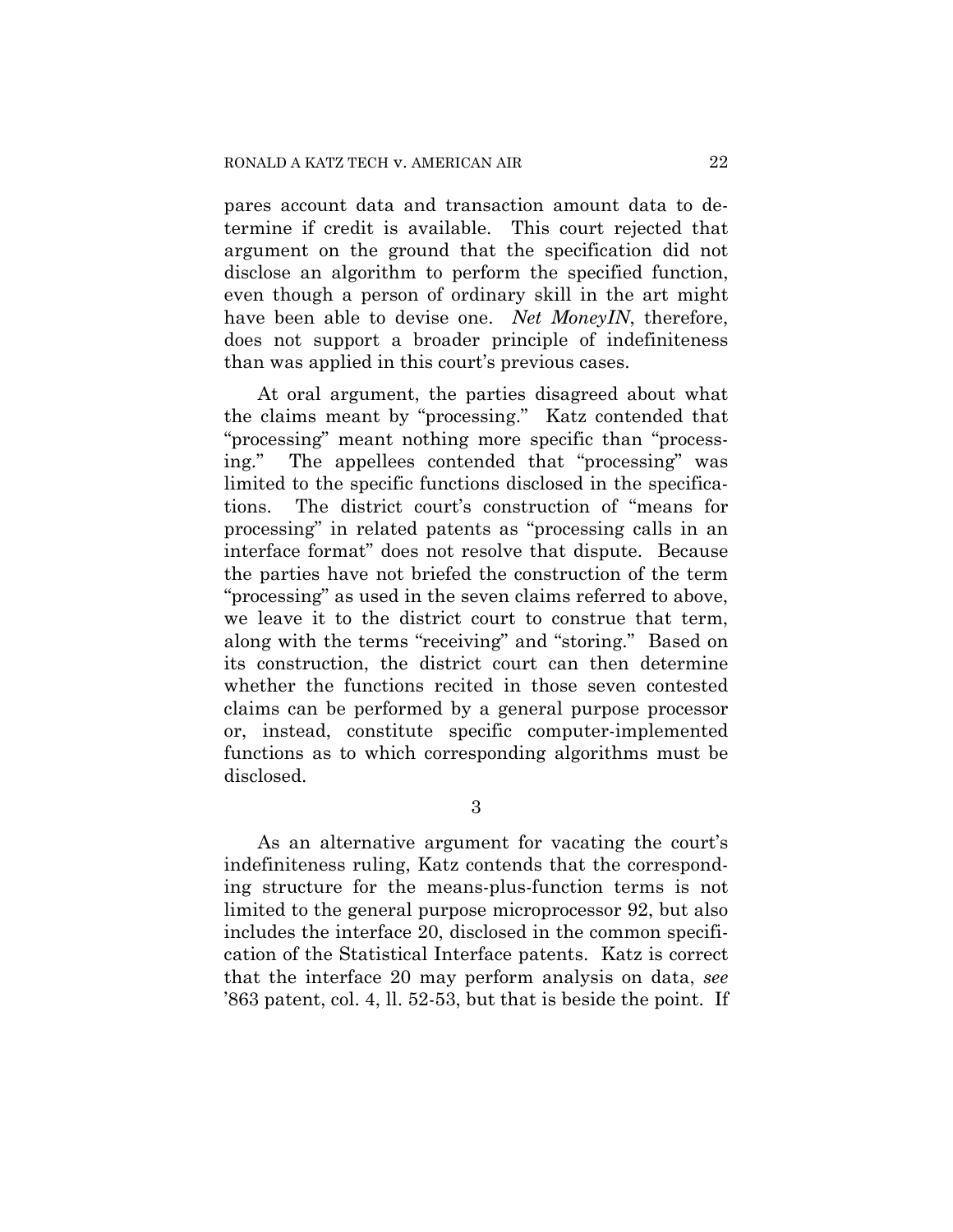a function's corresponding structure is a type of computer or processor, indefiniteness analysis does not turn on the name of the structure that does the processing. *See, e.g.*, *Net MoneyIN*, 545 F.3d at 1366-67 (rejecting the argument that persons of skill in the art would understand how a "bank computer" would be programmed); *Harris*, 417 F.3d at 1254 (rejecting the construction of "symbol processor" as corresponding structure because it did not incorporate the disclosed algorithm). The key inquiry is whether one of ordinary skill in the art would understand the patent to disclose structure that sufficiently corresponds to the claimed function, which in the case of a specific function implemented on a general purpose computer requires an algorithm. *See Aristocrat*, 521 F.3d at 1337, citing *Med. Instrumentation & Diagnostics Corp. v. Elekta AB*, 344 F.3d 1205, 1212 (Fed. Cir. 2003). As to claims 21 and 33 of the '551 patent and claim 13 of the '065 patent, which recite the "based on a condition coupling an incoming call to the operator terminal" limitation, Katz has not provided sufficient evidence that a person of ordinary skill would understand that interface 20 discloses a particular algorithm for conditionally coupling calls.[12](#page-22-0) The patent discloses that interface 20 has "switching mechanisms," but that is an insufficient

l

<span id="page-22-0"></span><sup>12</sup> Because the display terminals are the corresponding structure for the function of "visually displaying the customer number data," one of the recited functions in the "processing means" limitation of these claims, Katz argues that the specification need not set forth an algorithm for performing the other functions recited in the limitation. Katz contends that by disclosing the display terminals the Statistical Interface specification has disclosed "more than" a general purpose computer and thereby has avoided "pure functional claiming." *Aristocrat*, 521 F.3d at 1333. Although the display terminals are special purpose machines, Katz has provided no evidence that they include structure capable of conditionally coupling calls.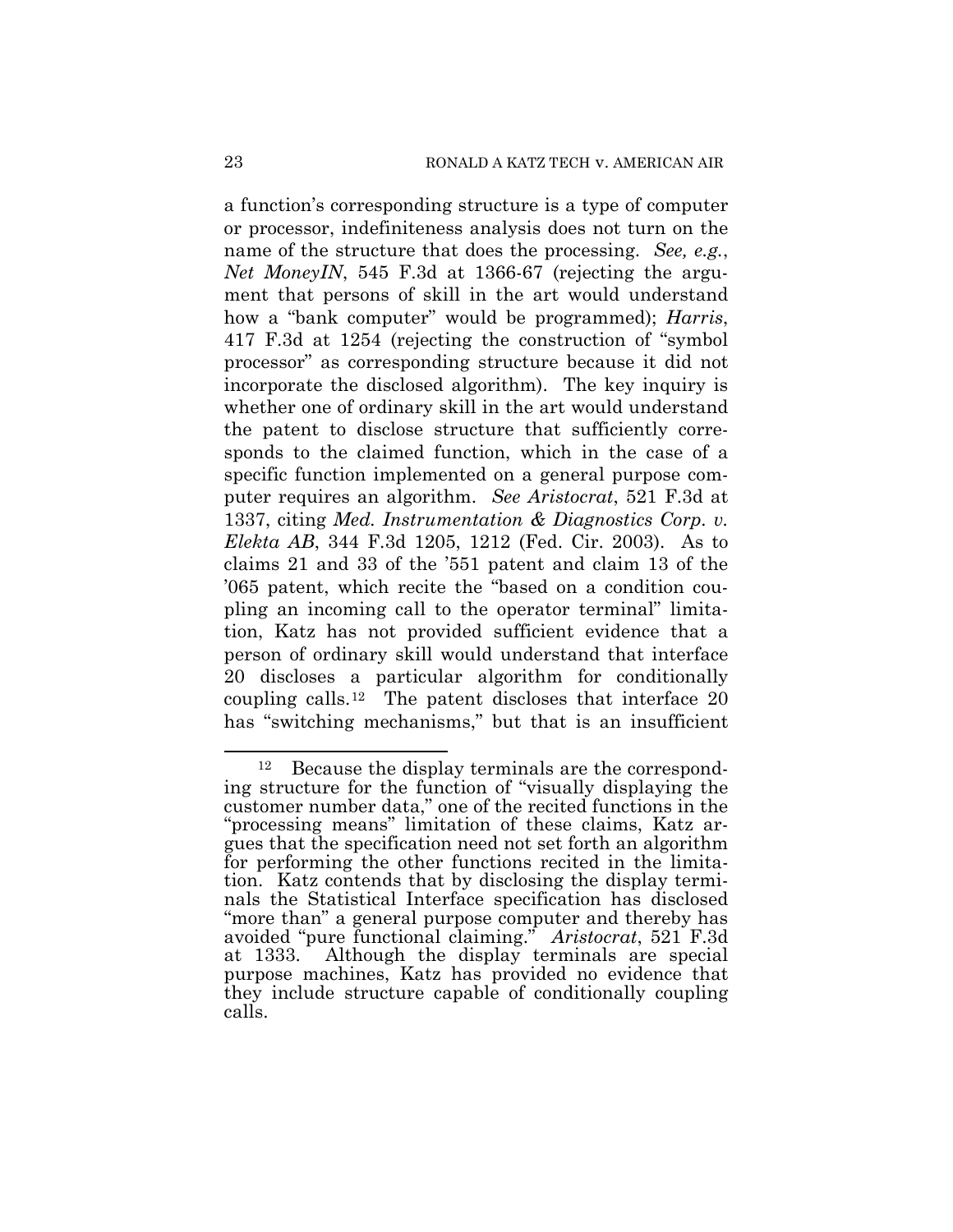description of an algorithm for conditionally coupling calls. As to the other claims, it may be necessary for the district court to address whether a person of ordinary skill in the art would understand interface 20 to sufficiently disclose structure that performs pertinent functions, depending on the outcome of the court's construction of the "processing," "receiving," and "storing" functions recited in those claims.

B

The district court held that Statistical Interface claims 1, 2, and 83 of the '893 patent are indefinite under *IPXL Holdings, L.L.C. v. Amazon.com, Inc.*, 430 F.3d 1377, 1384 (Fed. Cir. 2005), because they claim both an apparatus and a method of use. In *IPXL*, this court addressed a claim that covered a system with "an input means" and required a user to use the input means. This court held that the claim was indefinite because it was unclear "whether infringement . . . occurs when one creates a system that allows the user [to use the input means], or whether infringement occurs when the user actually uses the input means." *Id.*

Claims 1, 2, and 83 of the '893 patent cover a system with an "interface means for providing automated voice messages . . . to certain of said individual callers, wherein said certain of said individual callers digitally enter data." The district court found "no meaningful distinction" between those claims and the claim at issue in *IPXL*.

Katz seeks to distinguish *IPXL* on the ground that the term "wherein" does not signify a method step but instead defines a functional capability. We disagree and uphold the district court's ruling. Like the language used in the claim at issue in *IPXL* ("wherein . . . the user uses"), the language used in Katz's claims ("wherein . . . callers digitally enter data" and "wherein . . . callers provide . . . data") is directed to user actions, not system capabilities.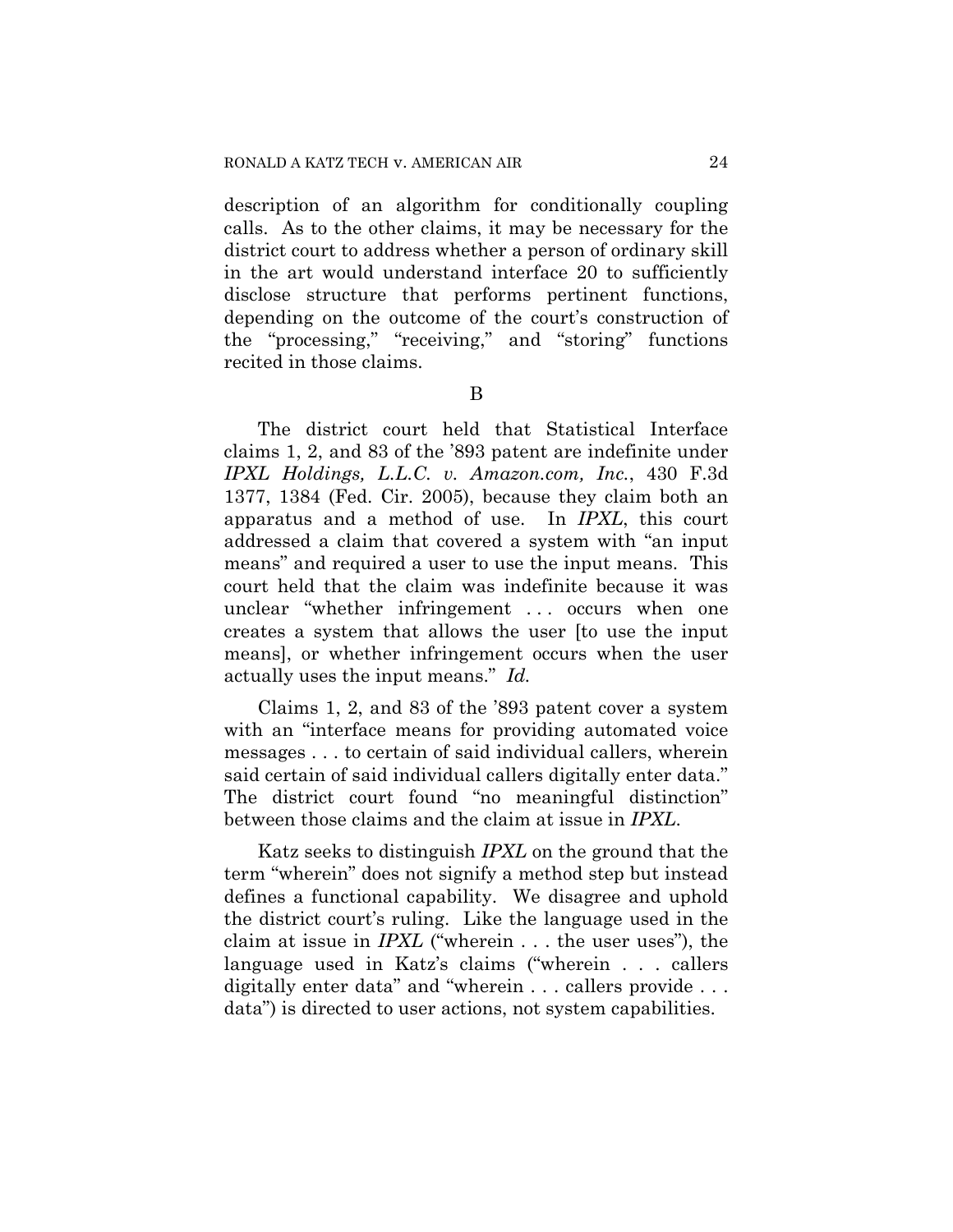In the alternative, Katz contends that this court narrowed *IPXL* in the subsequent decision in *Microprocessor Enhancement Corp. v. Texas Instruments Inc.*, 520 F.3d 1367, 1374-75 (Fed. Cir. 2008). That case dealt with a method claim that recited structural elements. The claim took the form of a "method of executing instructions in a pipelined processor comprising: [structural limitations of the pipelined processor]; the method further comprising: [method steps implemented in the pipelined processor]." *Id.* at 1374. The court in *Microprocessor* distinguished *IPXL* because the method claim in *Microprocessor* did not create any confusion as to when the claim was directly infringed; direct infringement occurred upon practicing the claimed method in a processor with the required structural limitations. Simply making or selling a processor having that structure would not have infringed. Katz's claims, however, create confusion as to when direct infringement occurs because they are directed both to systems and to actions performed by "individual callers." Katz's claims therefore fall squarely within the rationale of *IPXL* and are indefinite.

## IV

The district court invalidated several claims from the Statistical Interface patents and the Dual Call Mode patents for failing to satisfy the written description requirement of  $35 \text{ U.S.C.} \$  112  $\P$  1.

Written description is a factual inquiry. *Ariad Pharm., Inc. v. Eli Lilly & Co.*, 598 F.3d 1336, 1351 (Fed. Cir. 2010) (en banc). "[T]he test requires an objective inquiry into the four corners of the specification from the perspective of a person of ordinary skill in the art. Based on that inquiry, the specification must describe an invention understandable to that skilled artisan and show that the inventor actually invented the invention claimed." *Id.* The purpose of the written description requirement "is to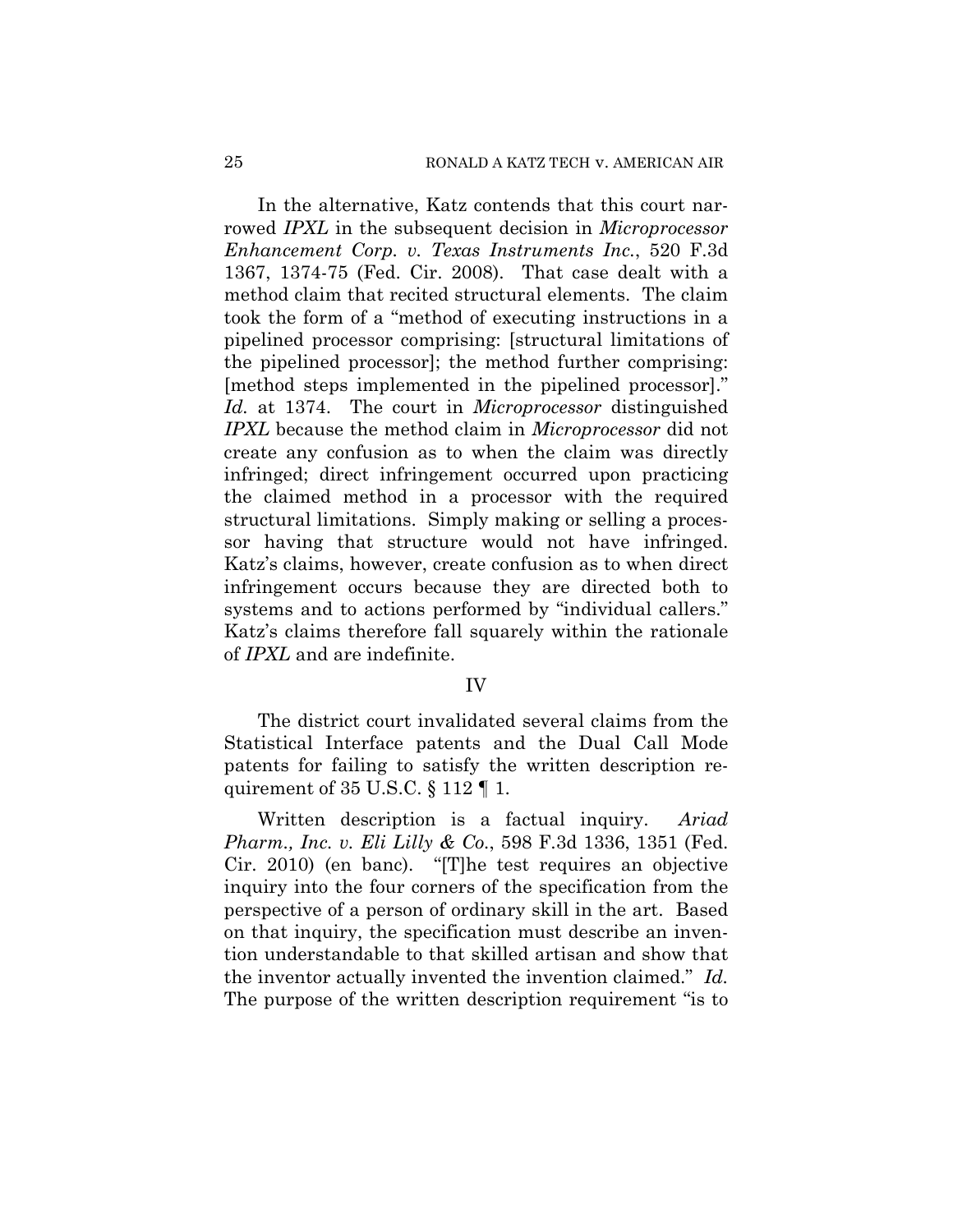ensure that the scope of the right to exclude, as set forth in the claims, does not overreach the scope of the inventor's contribution to the field of art as described in the patent specification." *Reiffin v. Microsoft Corp.*, 214 F.3d 1342, 1345 (Fed. Cir. 2000).

## A

From the Statistical Interface group of patents, the district court invalidated method claims 13, 14, 36, and 86 of the '360 patent for claiming the step of "visually displaying customer number data" without describing that step in the specification.[13](#page-25-0) Those claims also require the step of "receiving customer number data entered by a caller." Thus, the district court concluded that the specification had to describe the visual display of customer number data entered by a caller. The district court read the specification as lacking such a description and held the claims invalid for that reason.

Katz contends that the district court erred by considering the second step, "receiving customer number data entered by a caller," when the defendants identified the first step as the only disputed limitation. Katz claims that by doing so, the court deprived it of the opportunity to advance claim construction arguments, demonstrate specification support, or proffer expert testimony. We disagree. That the defendants did not challenge certain limitations does not make those limitations irrelevant for understanding the scope of the claims. *See ACTV, Inc. v. Walt Disney Co.*, 346 F.3d 1082, 1088 (Fed. Cir. 2003) ("[T]he context of the surrounding words of the claim also

l

<span id="page-25-0"></span><sup>13</sup> The district court also held claim 13 of the '065 patent and claims 21 and 33 of the '551 patent invalid for a lack of written description. Those patents are similar to the '360 patent, but we have affirmed the district court's indefiniteness ruling for those claims, so we do not discuss them further here.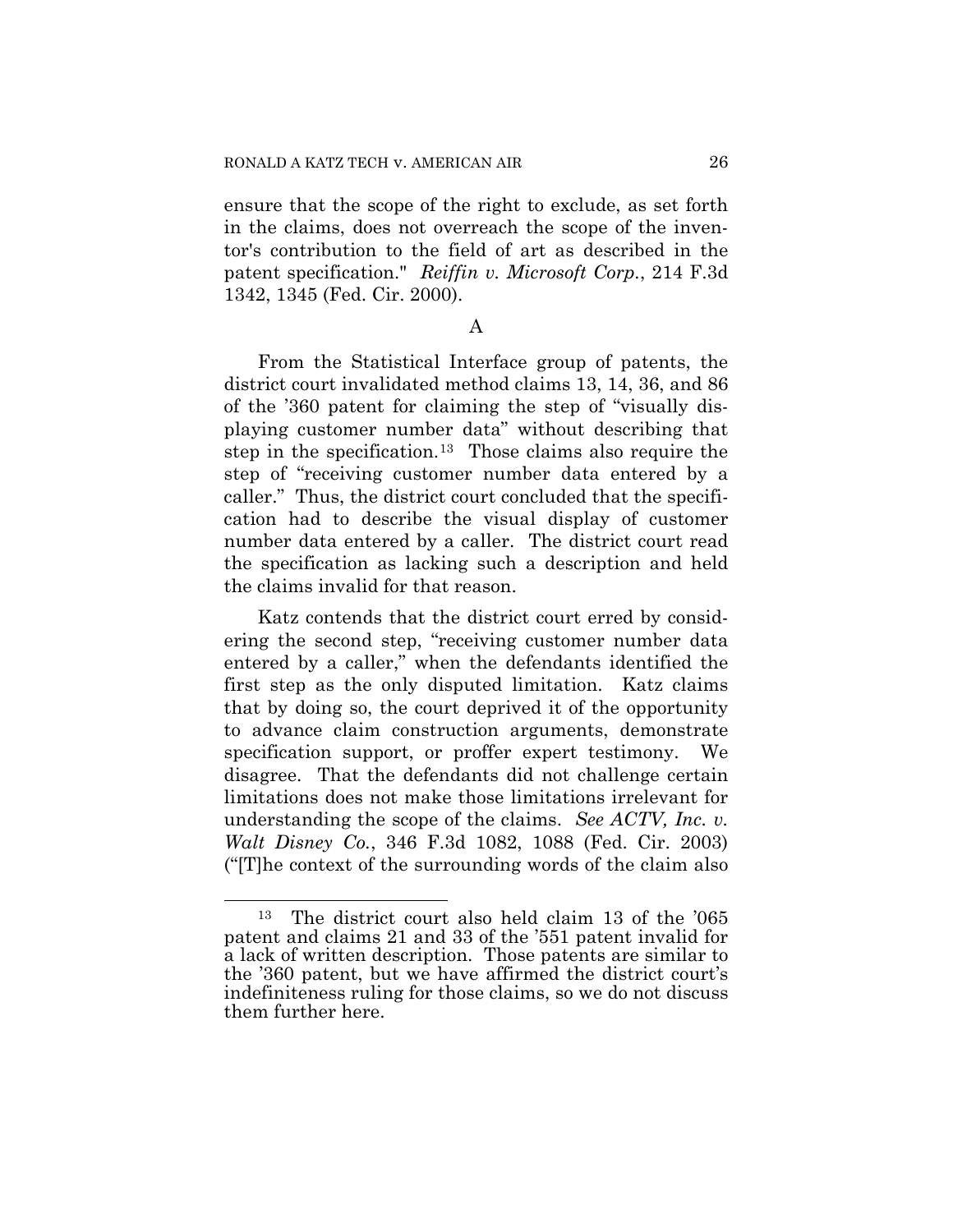must be considered in determining the ordinary and customary meaning of those terms."). The district court did not hold that the specification fails to describe the step of "receiving customer number data entered by a caller." Instead, the court held that the specification fails to describe the step of "visually displaying customer number data" because the only descriptions of visual display in the specification involve information that was not entered by customers. In doing so, the district court construed the claims, but that was entirely permissible, as claim construction is inherent in any written description analysis.

We reject Katz's contention that the district court's claim constructions denied it the opportunity to demonstrate specification support or proffer expert testimony. It should have been clear to Katz that the construction of the claims was important to the written description analysis. Moreover, the defendants specifically identified very similar language from claim 75 of the same patent (the '360 patent) as failing to satisfy the written description requirement. The similarity of that language, "identification data entered by the callers," put Katz on notice of the deficiency in the specification, i.e., the lack of disclosure of the visual display of data entered by callers. Thus, Katz had ample incentive and opportunity to demonstrate specification support and offer expert testimony on that issue.

Despite that opportunity, Katz has not shown specification support for the visual display of caller-entered customer number data. Katz points to three statements in the specification as providing that support, but each fails to show that the inventor was in possession of the claimed invention as of the filing date. First, Katz contends that the discussion of the interface terminal discloses the display of customer-entered data. That discussion, however, references only the display of opera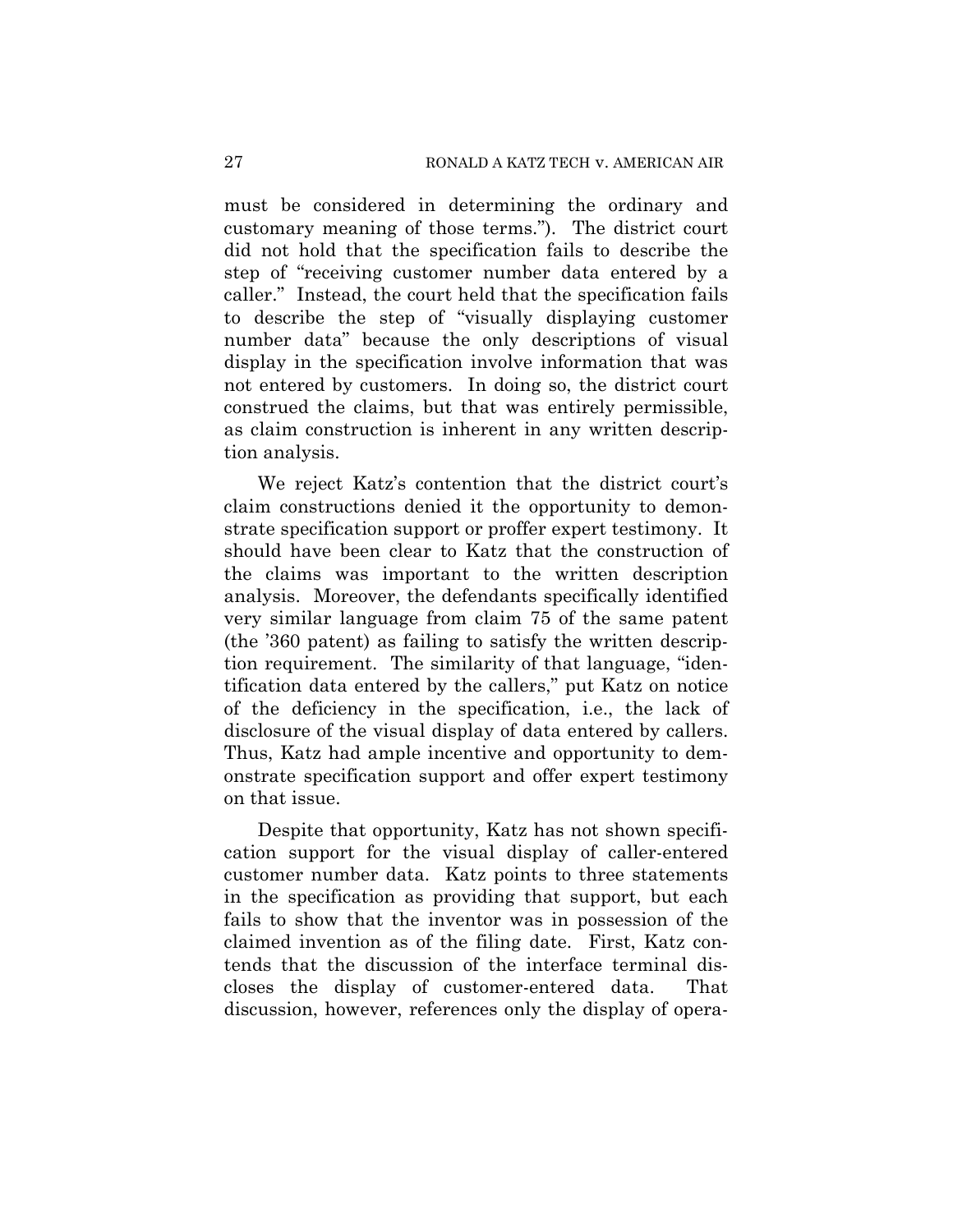tor-entered data. *See* '360 patent, col. 11, ll. 11-16. Next, Katz points to the command terminal in an auction embodiment, which displays the "number of bidders" and "fresh bidders." *Id.*, col. 15, ll. 23-32. Even if Katz's expert were correct that the fresh bidders are identified by customer numbers, the specification would still not provide the required support, because it contains no indication that those customer numbers were entered by the customer. Finally, Katz points to a broad statement that "[i]n any of the various formats, the status of the analysis can be televised by selecting a camera focused on the interface terminal IT." *Id.*, col. 19, ll. 51-53. The district court called that sentence the "Bootstrapping Sentence" because Katz contended that it disclosed the display of everything "[i]n any of the various formats." The previous descriptions of the interface terminal, however, were limited to operator-entered data. And Katz's expert did not state that the sentence in question disclosed the display of caller-entered data. Because Katz failed to point to a genuine factual dispute over whether the specification disclosed the display of caller-entered customer numbers, the district court properly entered summary judgment on that issue.

B

From the Dual Call Mode group, the district court invalidated claim 34 of the '120 patent for claiming a system in which "called number identification signals (DNIS) . . . identif[y] said operating process format" without describing such a system in the specification. Katz contends that the specification describes such a system by disclosing that DNIS signals correspond to different "call modes," such as 800 number or 900 number, and that different call modes are used to identify different "call processing flows." The appellees contend that different call processing flows are not different "formats," as that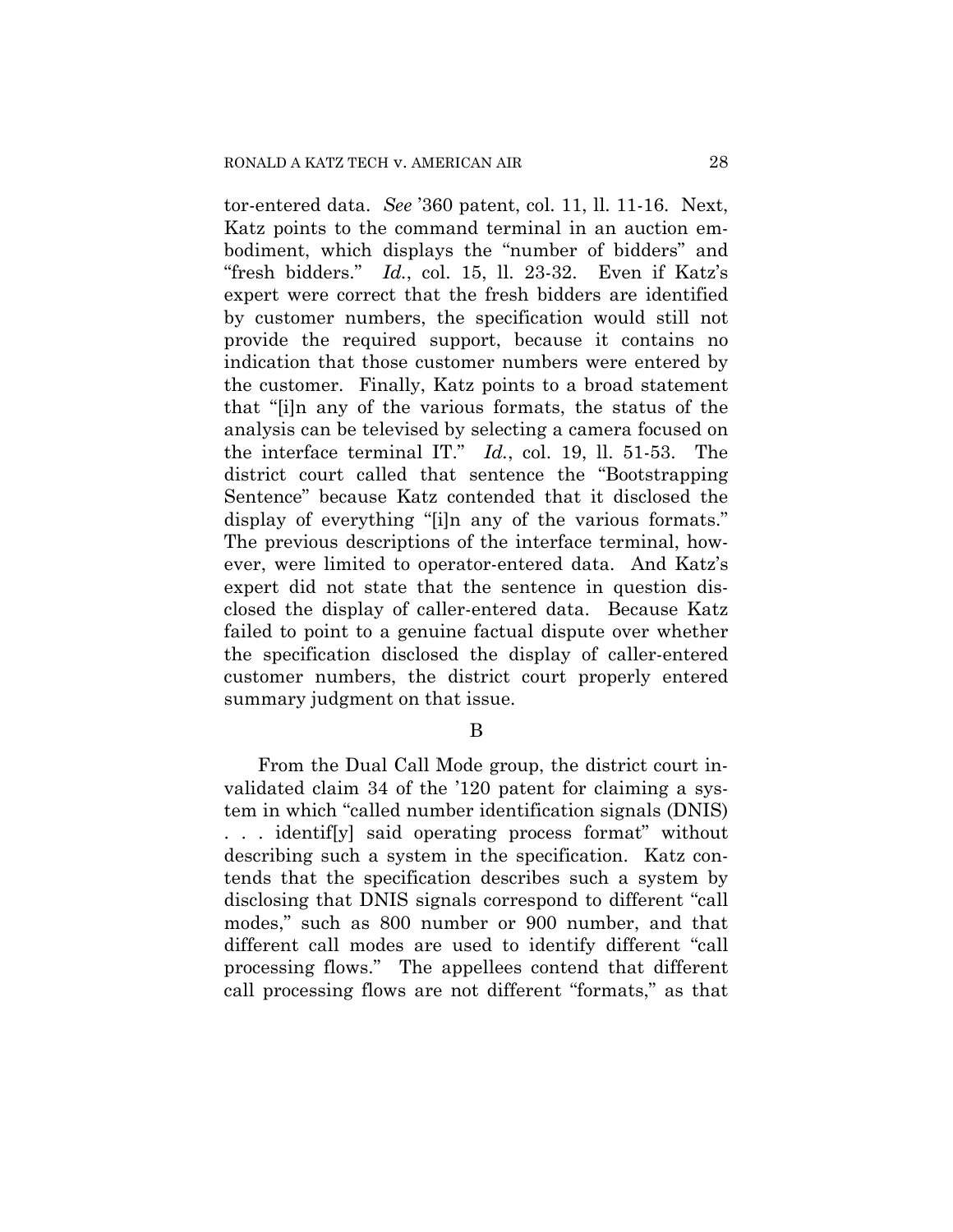term was construed by the district court. The court construed the term "format" as follows:

Format refers to a call processing flow implemented by at least one computer program that sets forth the content and sequence of steps to gather information from and convey information to callers through pre-recorded prompts and messages. Selection of, or branching to, a module or subroutine within a computer program does not constitute selection of a separate format. Selection of (or branching to), a second computer program by a first computer program, that together implement a call process flow application also does not constitute selection of a separate format.

We agree with Katz that the different call modes disclosed by the specification identify different formats. For example, the specification describes asking different questions to and gathering different information from callers who dial an 800 number, as opposed to those who dial a 900 number. *Compare* '120 patent, col. 7, ll. 1-8, *with id.*, col. 7, ll. 27-39. The different questions, however, are relevant only to qualifying the 800 caller for participation in the game or contest. Katz did not point to anything in the specification that describes presenting 800 callers with a different version of the game or contest. It is unclear whether the claim requires such a description, because the district court has not construed "operating process format," which may have a narrower definition than "format." *See id.* col. 3, ll. 10-11, 39-43. The parties have not briefed us on this construction, and we decline to construe it *sua sponte*. We therefore vacate the district court's judgment of invalidity as to claim 34 of the '120 patent and remand for construction of the term "operating process format."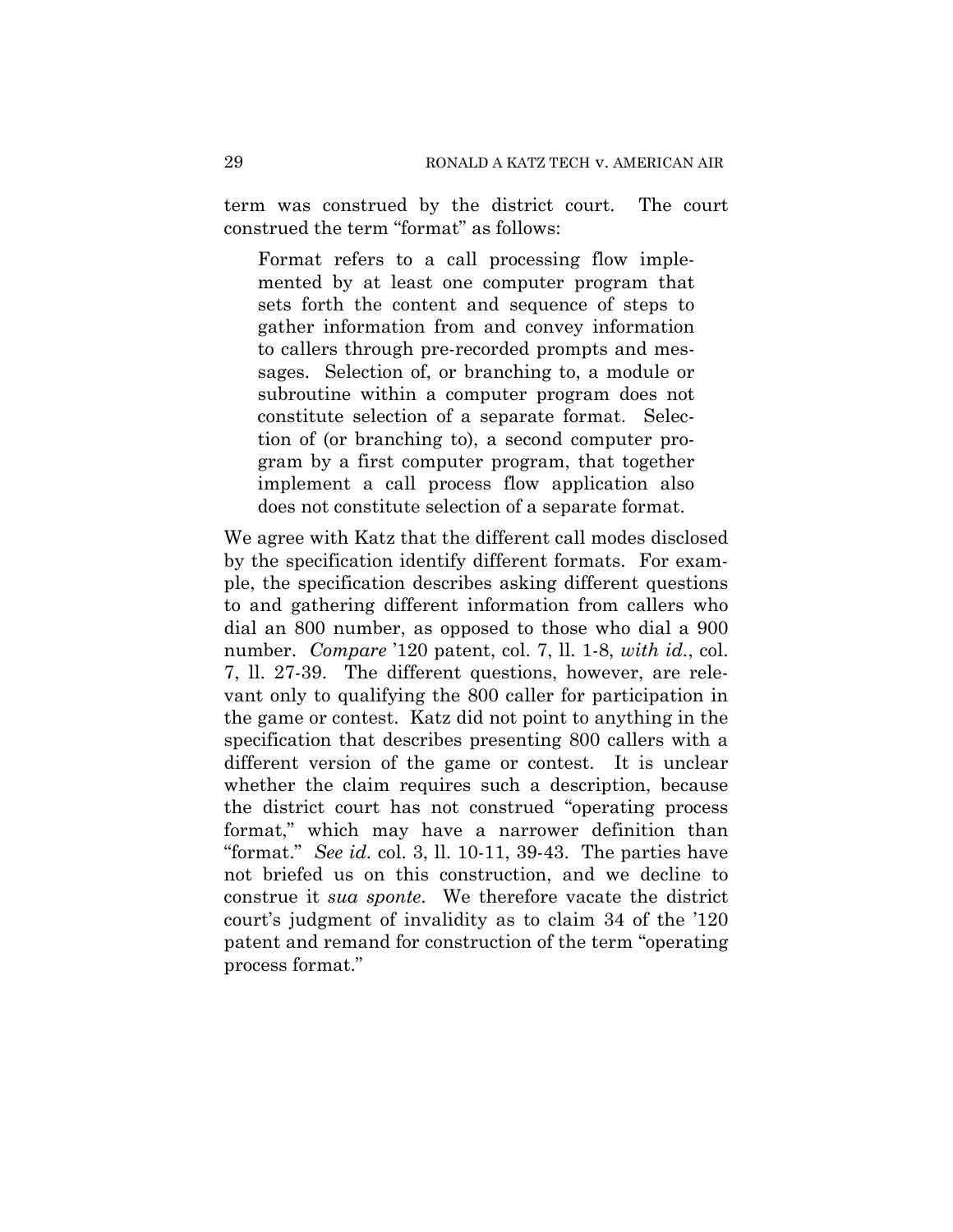V

Katz next appeals the district court's rulings on obviousness. The court held that several of the Voice-Data claims from the '965 patent would have been obvious in view of a prior art patent to Szlam and a prior art reference known as "Yoshizawa." The court also invalidated several of the Dual Call Mode claims from the '120 patent in view of two prior art references known as "Student Registration" and "Moosemiller." Finally, the court invalidated one other claim from the '120 patent in view of Szlam and Student Registration. We affirm all of those rulings.

A

In appealing the obviousness ruling as to claims 31, 35, 53, 61, and 66 of the '965 patent, Katz admits that Szlam and Yoshizawa disclose all the elements of the claims. Katz argues, however, that the trial court erred in concluding that it would have been obvious to combine those references.

Szlam describes a customer-service system using a voice response unit ("VRU") to receive ordering information from callers and to transfer callers to agents. Katz agrees that Szlam discloses all of the claim limitations except the limitation in claims 31, 35, and 53 that requires acknowledgement numbers to be provided to individual callers and the limitation in claims 61 and 66 that requires the system to confirm stored information with a caller. Katz does not dispute that those limitations are disclosed in Yoshizawa, which describes a telephone betting system using a VRU that allows a caller to place bets and that gives the caller a registration number that can be used to cancel the bet. Yoshizawa reads back stored information to the caller before the caller can cancel a bet. Katz argues that it would not have been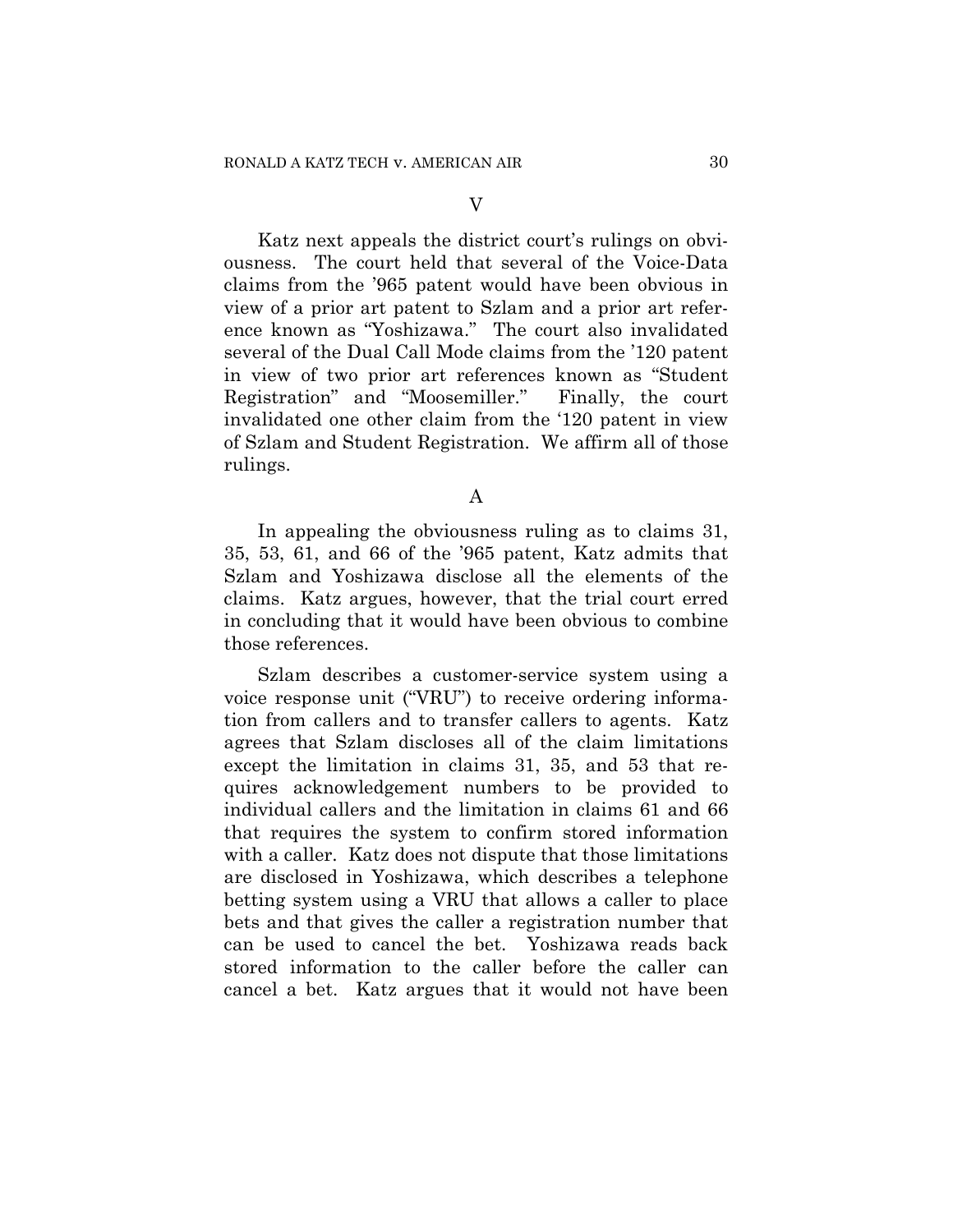obvious to combine the two references because the registration numbers in Yoshizawa are used to cancel a bet under "tight time constraints," which are not present in a customer-service system such as Szlam. We disagree. Yoshizawa explicitly states that its invention can be applied to "order entry" systems, which are not described as operating under "tight time constraints." Moreover, the use of a registration number to cancel an order works in the same way as canceling a bet, even in the absence of time pressures.

We also disagree with Katz's contention that a person of ordinary skill in the art would not be motivated to combine Yoshizawa with Szlam because Yoshizawa distinguishes operator-assisted systems such as Szlam. A reference can distinguish prior art in order to show the novelty of an invention without teaching away from combining the prior art with the invention disclosed in the reference. *See Ricoh Co., Ltd. v. Quanta Computer Inc.*, 550 F.3d 1325, 1332 (Fed. Cir. 2008) ("A reference may be said to teach away when a person of ordinary skill, upon reading the reference, would be discouraged from following the path set out in the reference, or would be led in a direction divergent from the path that was taken by the applicant.") (internal quotation omitted).

Katz also contends that the prior art references teach away from claim 31, which requires both caller-entered customer numbers and ANI ("Automatic Number Identification," i.e., signals indicating the caller's number in a manner similar to caller identification) to obtain account information. According to Katz, Szlam teaches away from using both techniques because it discloses only the use of ANI or caller-entered customer numbers. Katz contends that Yoshizawa teaches away from using ANI because its system allows users to place bets "on a street corner," whereas ANI could not effectively operate in that setting because people could bypass the system by calling from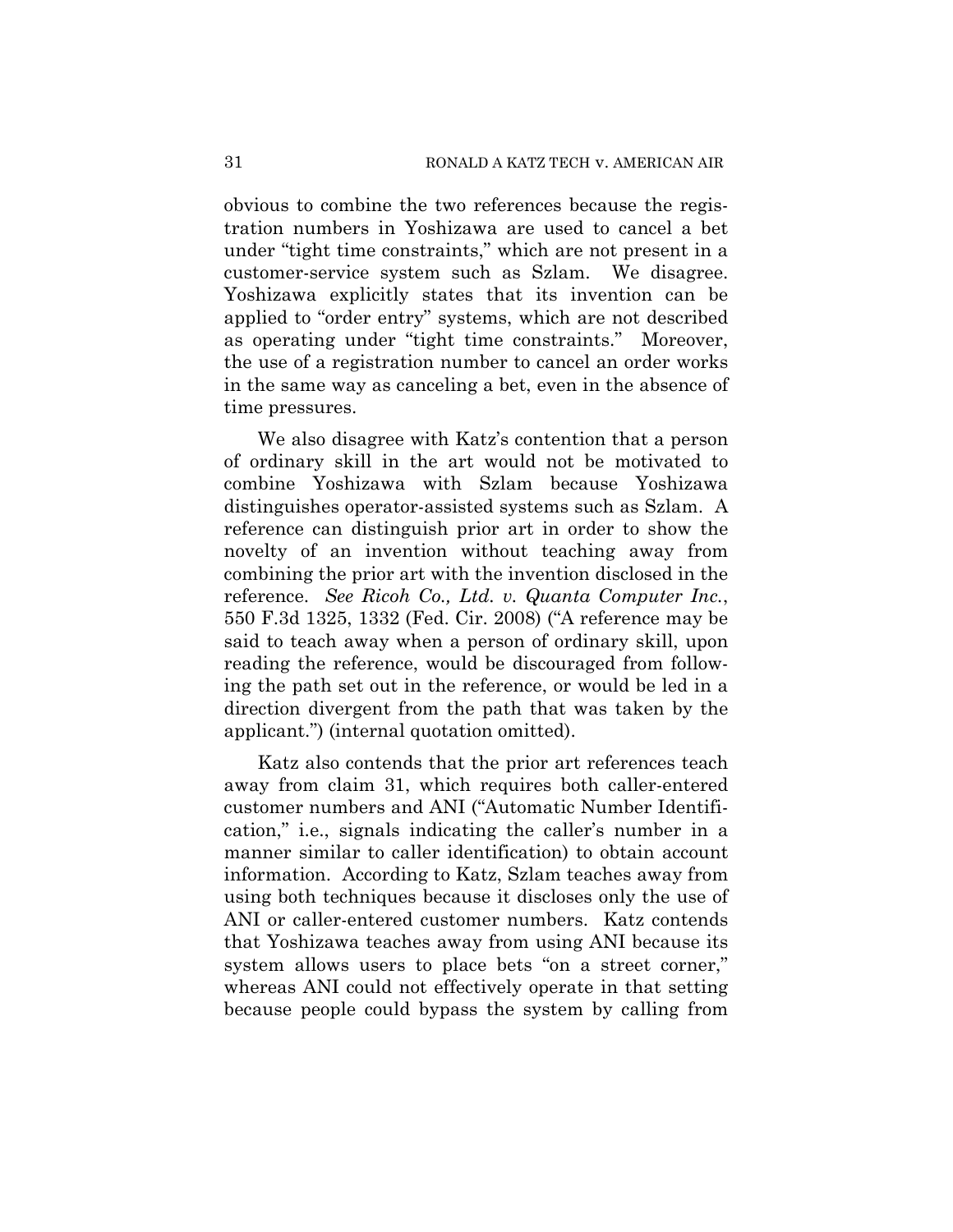different telephones. While those are distinctions between the prior art and the invention, they do not lead to the conclusion that the prior art teaches away from the invention. Neither of the references would lead an inventor down an errant path or discourage using the combination of ANI and caller-entered numbers to obtain account information. We agree with the district court that there is no dispute of material fact as to whether the identified claims of the '965 patent would have been obvious in view of Szlam and Yoshizawa.

Katz next appeals the district court's decision that claims 35, 53, 61, and 66 of the '965 patent were not entitled to priority over Szlam. Once an accused infringer establishes obviousness by clear and convincing evidence, the burden shifts to the patentee to prove priority over the invalidating prior art. *See PowerOasis, Inc. v. T-Mobile USA, Inc.*, 522 F.3d 1299, 1305 (Fed. Cir. 2008). To be entitled to the priority date of an earlier application, the patentee must show that "the application necessarily discloses that particular device." *Hyatt v. Boone*, 146 F.3d 1348, 1354 (Fed. Cir. 1998) (internal quotation omitted). Therefore, in order for the claims to have priority over Szlam, the parent application needed to disclose the invention of those claims: receiving caller-entered signals, looking up data corresponding to that caller in a file, and displaying the located data. To support its argument that the earlier application provided such disclosure, Katz points to the same portions of the Statistical Interface specification that it did in appealing the written description rulings—the interface terminal, the command terminal, and the "Bootstrapping Sentence." Katz fails, however, to explain how those specification statements disclose the display of data corresponding to callerentered signals. Because Katz has not met its burden to establish priority over Szlam, we affirm the district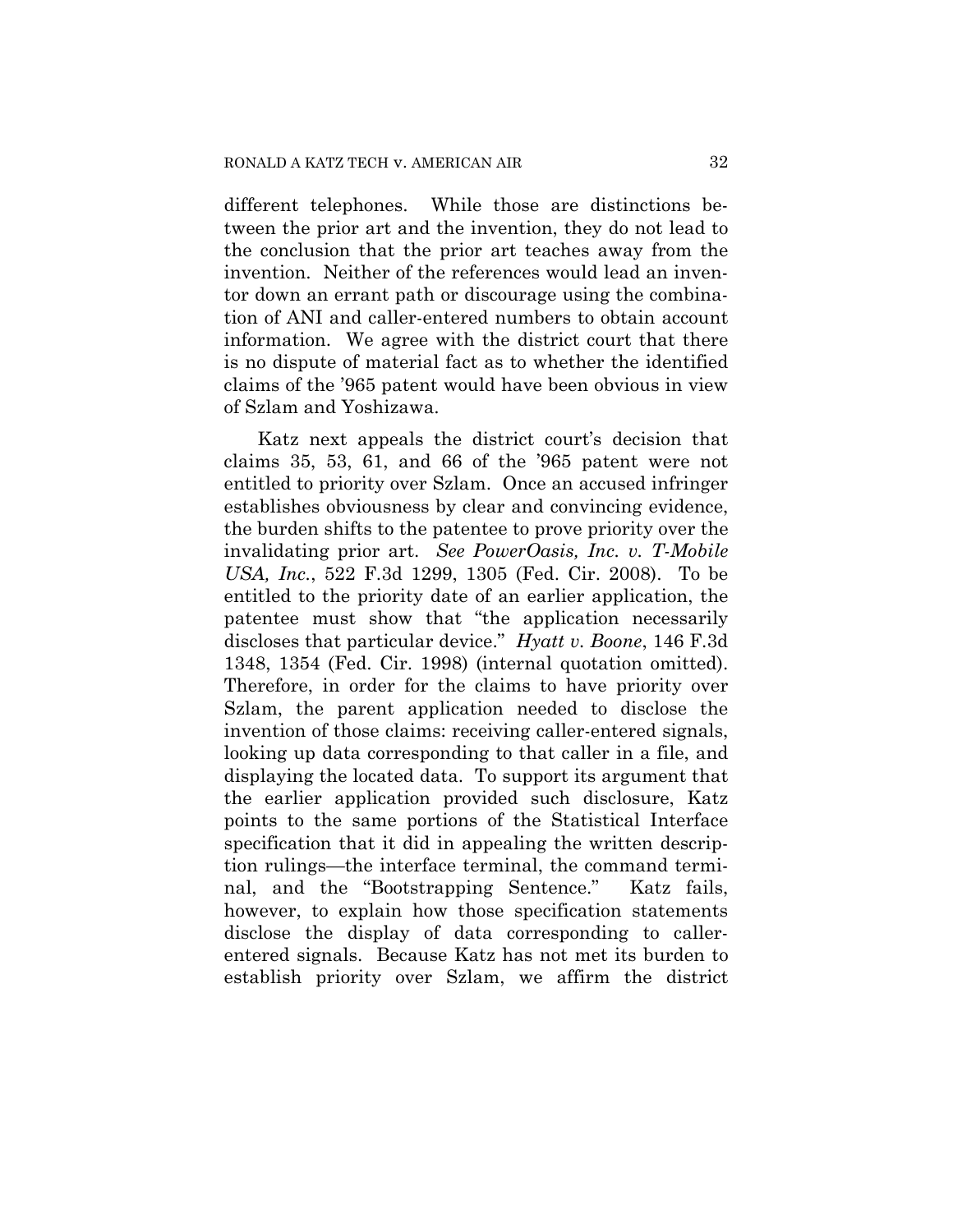court's ruling that claims 35, 53, 61, and 66 of the '965 patent are invalid for obviousness.

B

The district court held that claims 57 and 63 of the '120 patent would have been obvious in view of the Student Registration and Moosemiller references, and that claim 67 of the '120 patent would have been obvious in view of the Szlam and Student Registration references. Moosemiller discloses a voice response system that uses a host computer to provide callers with voice prompts allowing callers to log in to the system with touchtone signals. The Moosemiller system can identify the number that the caller has dialed and use that information to classify incoming calls and greet each caller with an appropriate prompt.

Katz argues that there is a genuine factual issue as to whether Student Registration discloses the "cue suppression" limitation of "utilizing, for qualified callers, the identification signals relating to the callers, to avoid prompting certain callers with a certain previously provided cue or cues." The court construed that limitation to require using "identification signals . . . to prevent" callers from receiving previously provided prompts. In the Student Registration system, students use their identification numbers to register for courses, and the system provides different messages depending on a student's registration status. For example, the system will use Dialog #23 if the student wishes to be placed on a course registration waiting list. If the student is already on the waiting list, the system will not play Dialog #23 but will instead play Dialog #27, which tells the student that he or she is already registered or is on the waiting list for the course. Katz argues that the asserted claims of the '120 patent require a system that tracks the cues a user has received, and that Student Registration discloses a sys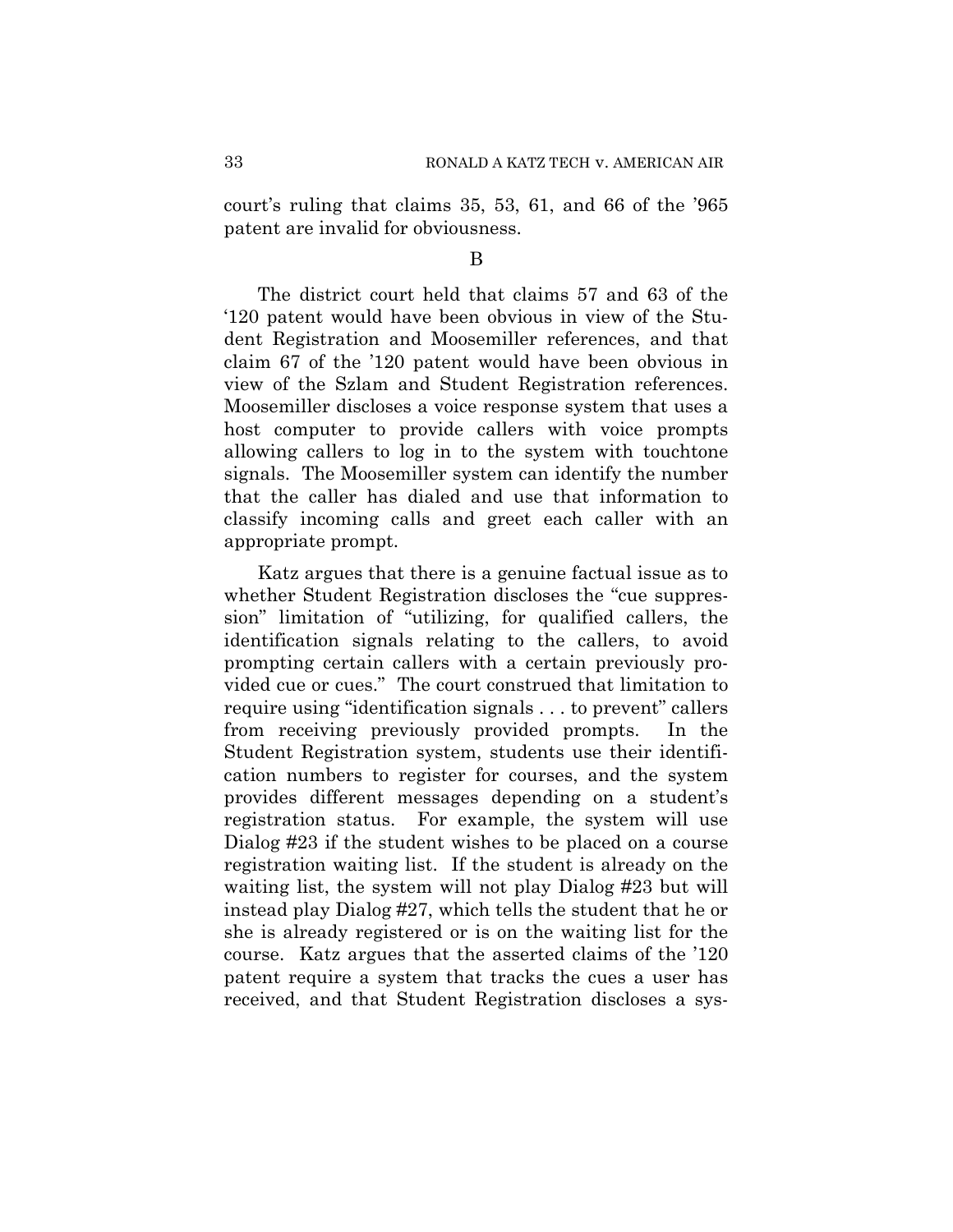tem that tracks only the student's registration status. The asserted claims, however, simply require using identification signals to avoid repeating cues; they do not dictate how that must be accomplished. Because the Student Registration system uses student numbers to access the caller's registration status and avoid giving repeat cues, Student Registration clearly discloses the "cue suppression" limitation.

Katz next argues that it would not have been obvious to combine Student Registration and Szlam to create the invention of claim 67 of the '120 patent, which bases cue suppression on ANI data. Katz contends that students' mobility and their tendency to share telephone numbers would cause "unpredictable and disastrous results" in a cue suppression system based solely on ANI data. The problem with Katz's argument is that claim 67 reads on any method to suppress cues by identifying callers based in part on ANI data. And Student Registration discloses multi-faceted identification techniques such as using a personal identification number or a birth date in addition to a registration number. Claim 67 is therefore an obvious combination of Student Registration's cue suppression with the ANI-based identification process of Szlam. *See KSR Int'l Co. v. Teleflex Inc.*, 550 U.S. 398, 417 (2007) ("[I]f a technique has been used to improve one device, and a person of ordinary skill in the art would recognize that it would improve similar devices in the same way, using the technique is obvious unless its actual application is beyond his or her skill.").

## VI

Katz next appeals three of the district court's claim constructions pertaining to several of the asserted claims. However, none of those claim construction issues gives rise to reversible error.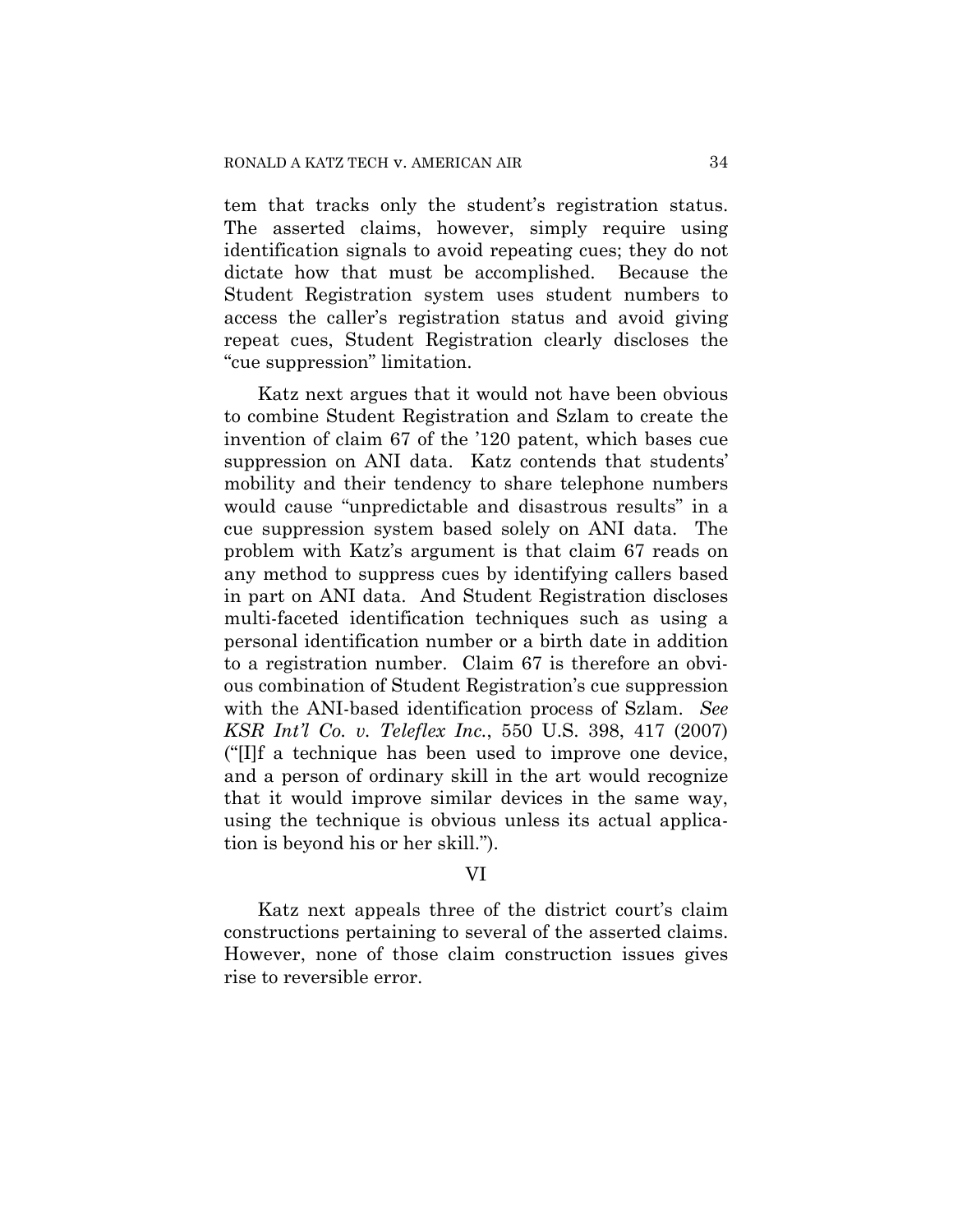Claim 31 of the '965 patent (the Voice-Data patent) recites a method claim for controlling communications in a communications facility, including the step of "generating computer acknowledgement numbers to identify the transaction for the system and individual callers and providing said computer acknowledgement numbers to the individual callers." The district court construed the term "acknowledgement number" as "a number used by a caller to verify or acknowledge a transaction to the system." That construction does not specify how the caller uses the number to acknowledge a transaction to the system. One reasonable reading of the court's construction is that the caller enters the number to the system. Another is that the caller listens to the number and then confirms that it is correct. A third possible reading is that the caller simply listens to the number and does not need to provide any confirmation to the system, i.e., the transaction is "to the system," but the acknowledgement is not. In a subsequent opinion, the district court held "there is nothing within the specification or the term itself that requires an acknowledgment number to be provided to the system." The appellees, however, contend that the district court's construction requires the caller to repeat the acknowledgment number to the system.

Katz argues that a construction that requires the caller to enter a confirmation number into the system would erroneously limit the proper scope of the claims by importing limitations from a single embodiment. We agree. While the health poll embodiment of the '762 patent requires the user to enter the acknowledgement number into the system as a security measure, '762 patent, col. 8, ll. 43-49, another embodiment does not require the user to enter the acknowledgement number, *id.*, col. 11, ll. 49-58. And an embodiment from the '965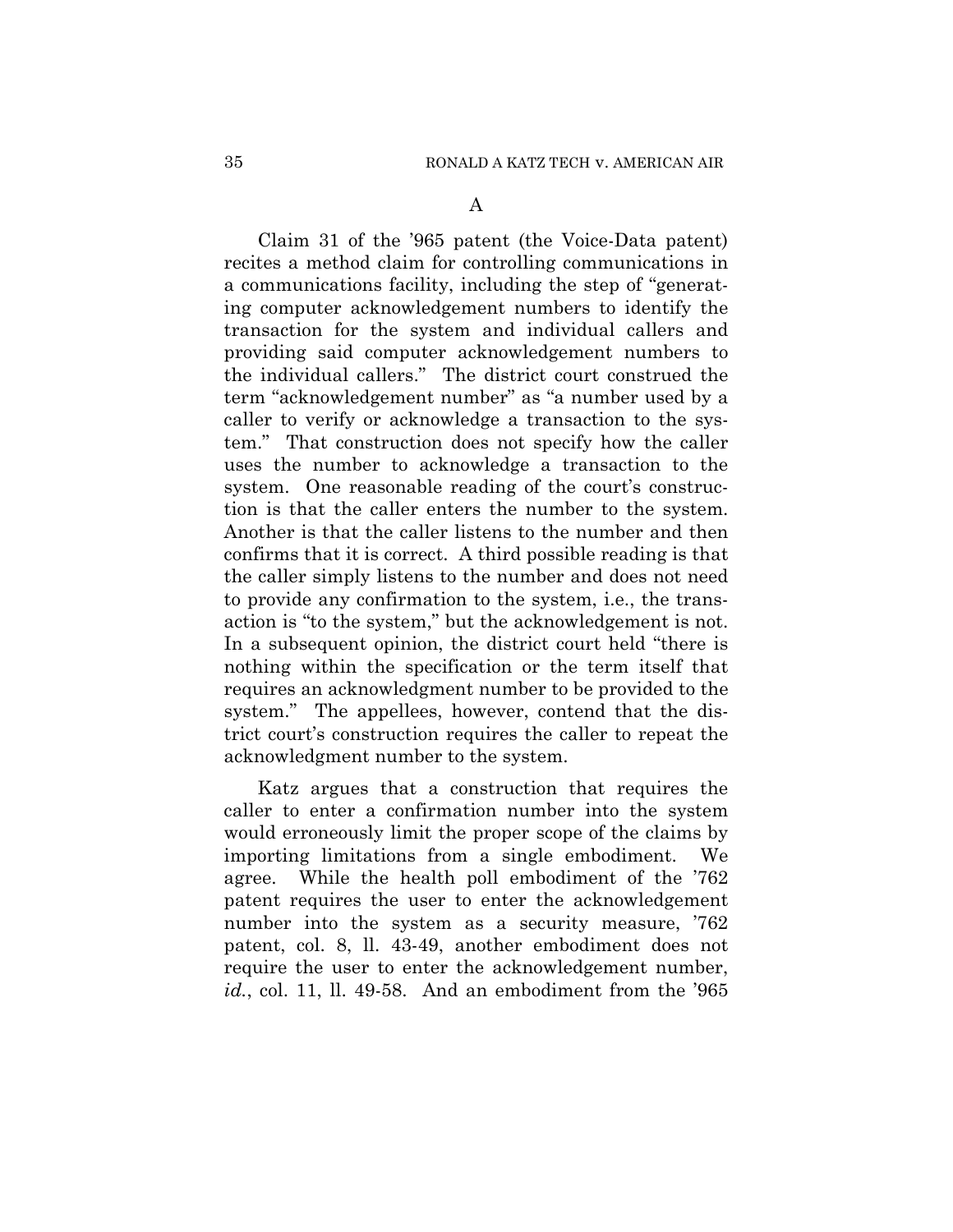patent explicitly states that the caller may enter the acknowledgement number but is not required to do so. '965 patent, col. 12, ll. 57-59.<sup>[14](#page-35-0)</sup> Because there is a strong presumption against a claim construction that excludes a disclosed embodiment, *Chimie v. PPG Indus., Inc.*, 402 F.3d 1371, 1377 (Fed. Cir. 2005), we reject the appellees' interpretation of the term "acknowledgement number" as a number that the caller must repeat to the system. Instead, we hold that the correct construction of "acknowledgement number" is "a number that can be used by a caller to identify a transaction." This construction does not affect any of the district court's summary judgment rulings, however, because we have affirmed the district court's ruling that claim 31 is invalid for obviousness, and the construction of the term "acknowledgement number" does not affect that ruling.

B

Based on an argument Katz made during reexamination to avoid prior art, the district court construed the term "personal identification data" to have a meaning distinct from passwords and PIN numbers. From the Statistical Interface group, claim 43 of the '863 patent and claim 18 of the '547 patent cover the use of "personal identification data." In response to the examiner's rejection on reexamination based on Yoshizawa's use of a

<span id="page-35-0"></span> $\overline{a}$ l 14 The parties agree that the term "acknowledgement number" has the same meaning in the '762 patent as in the '965 patent. Our holding, however, is limited to the meaning of the term "acknowledgement number" in the '965 patent because no claims of the '762 patent have been selected against any of the appellees. If defendants other than the appellees wish to argue for a different construction for the '762 patent, they would be free to do so unless they had agreed that the terms should have a consistent meaning across both patents.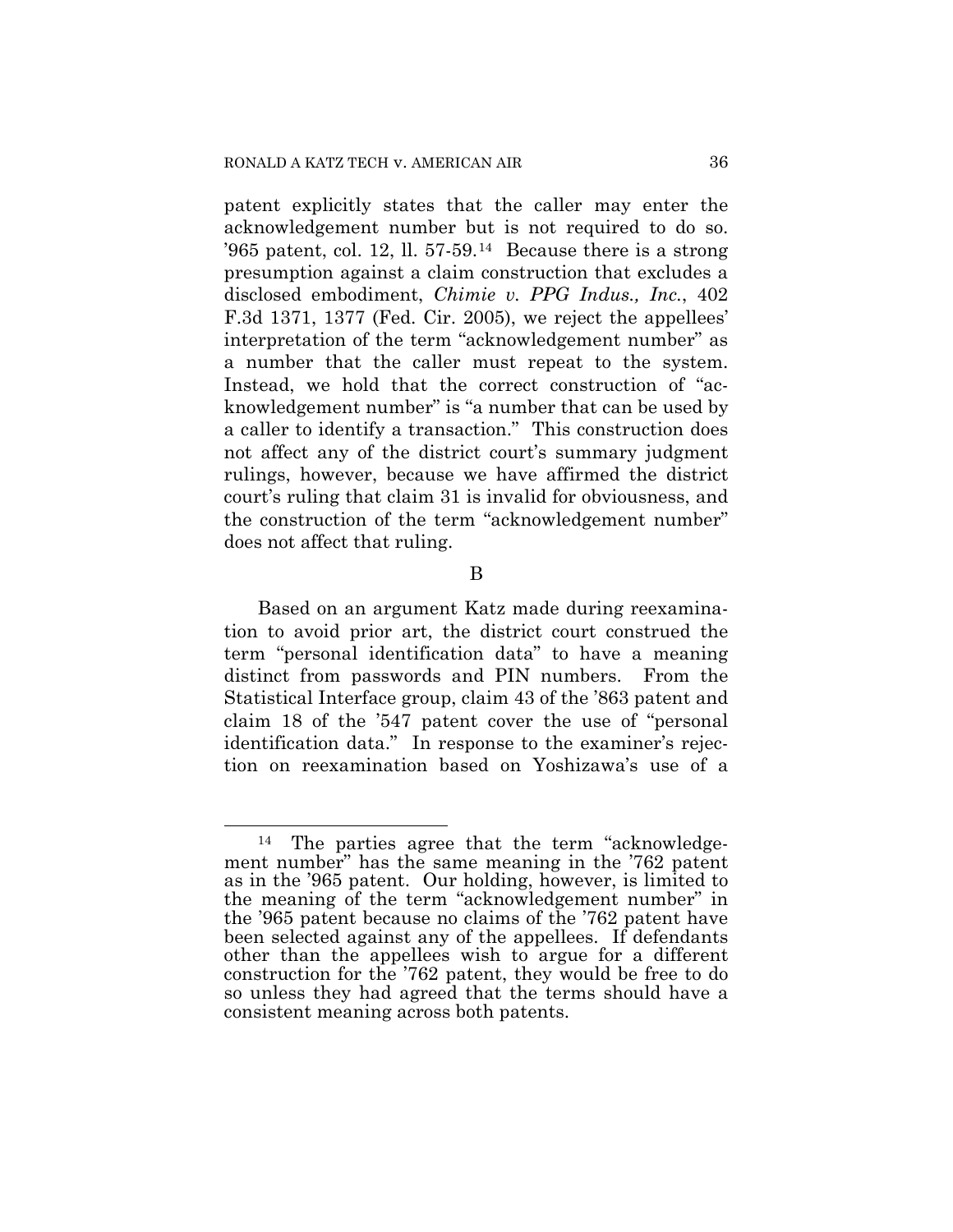password as the "personal identification data," Katz explained:

Although the Examiner alleges that the password entered by a subscriber satisfies the "one other distinct identification data element," the Patentee respectfully submits that the claim requires that "one other distinct identification data element" to be "personal identification data" of the caller. A password that is composed (and frequently changed) serves as an access code or PIN, rather than personal identification data. . . . [S]everal examples of personal identification data [include] a caller's name, address, telephone number, initials, age, etc.

On appeal, Katz argues that the distinction it proffered in reexamination did not have the effect of disclaiming all passwords or PINs, particularly those that are not arbitrarily composed and are not frequently changed. We reject that argument. Katz's disclaimer distinguished "personal identification data" from all composed passwords, not just arbitrarily composed passwords. For example, Katz disclaimed the use of passwords that can be composed and changed, including passwords that are initially set to telephone numbers or other personal identification data. Katz contends that would-be infringers could circumvent the patent simply by labeling "personal identification data" as a "password." For example, Katz envisions a circumventing system that assigns a user's social security number to the user as a "password." However, such a concern is not present in this case and could be addressed by determining whether the purported password can be composed and changed. If the system allowed the user to change his password from his social security number to another phrase of his choosing, that system would lie outside the scope of Katz's claims in light of the prosecution history. We therefore find no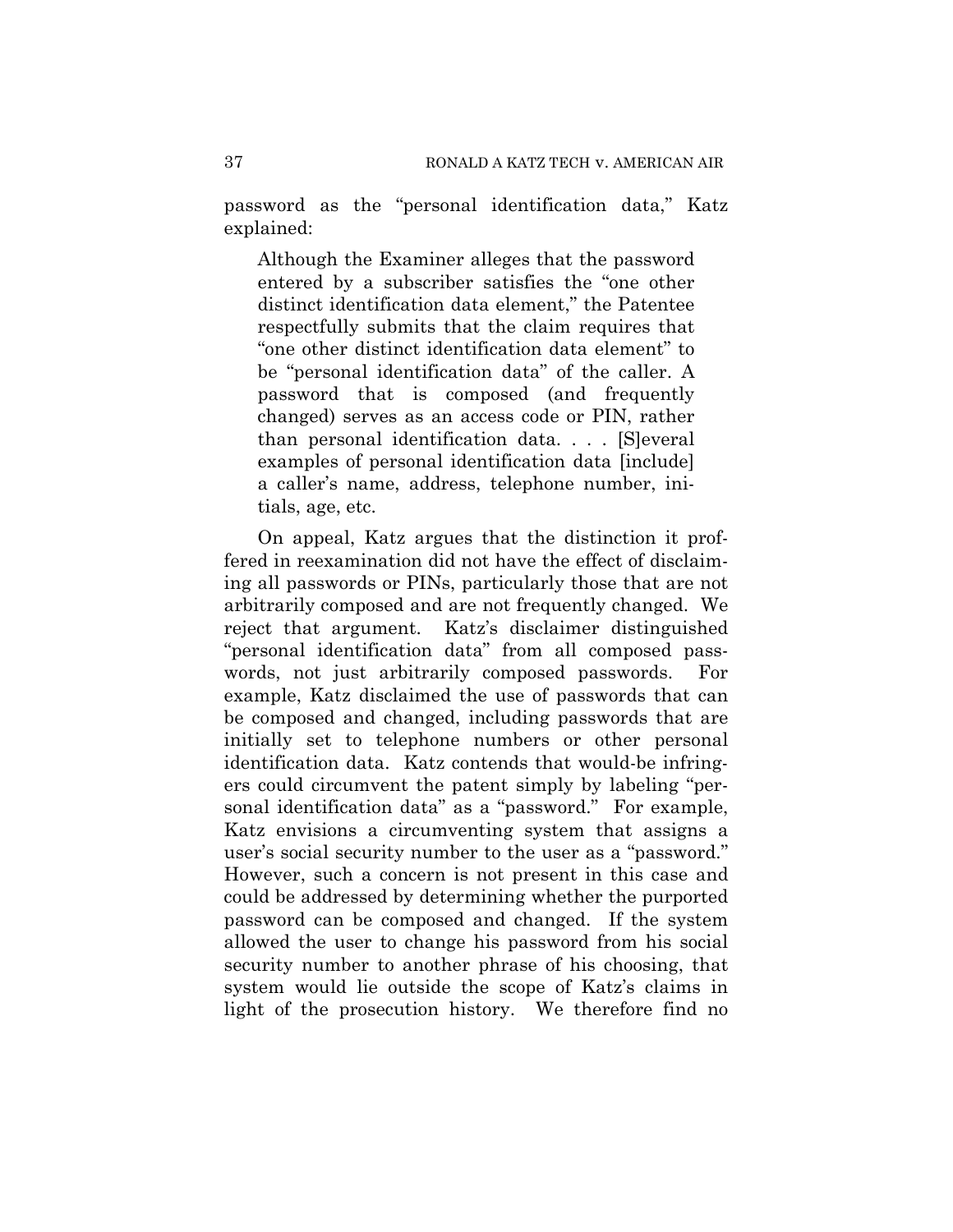error in the district court's claim construction of "personal identification data."

## $\mathcal{C}$

For several patents in the Statistical Interface group, the district court construed the term "customer number" to mean a number assigned to a customer by a vendor or recognized by the vendor for the purpose of identifying the customer. The court further construed that term to be distinct from a credit card number. The court's construction applied to the use of that term in claim 18 of the '360 patent and claim 43 of the '863 patent. Katz appeals the district court's construction of "customer number," noting that the specification contains embodiments in which a "credit card number" is used to identify people. However, Katz is unable to point to any place in the specification where the term "credit card number" is linked to the term "customer number." The only references to both terms indicate that they are used for different purposes. A figure in the specification shows "customer number" and "credit card number" as two distinct fields. *See* '863 patent, fig. 5. Additionally, claim 32 of the '762 patent treats the two elements as distinct. It recites a means to provide signals "indicative of an individual caller's customer number and credit card number" and a structure "to verify said individual caller's customer number and credit card number to determine said individual caller's credit." Because we ordinarily interpret claims consistently across patents having the same specification, *NTP, Inc. v. Research in Motion, Ltd.*, 418 F.3d 1282, 1293 (Fed. Cir. 2005), we agree with the district court's construction of the term "customer number."

## VII

Finally, Katz appeals from the district court's summary judgment determinations that U.S. Bank, American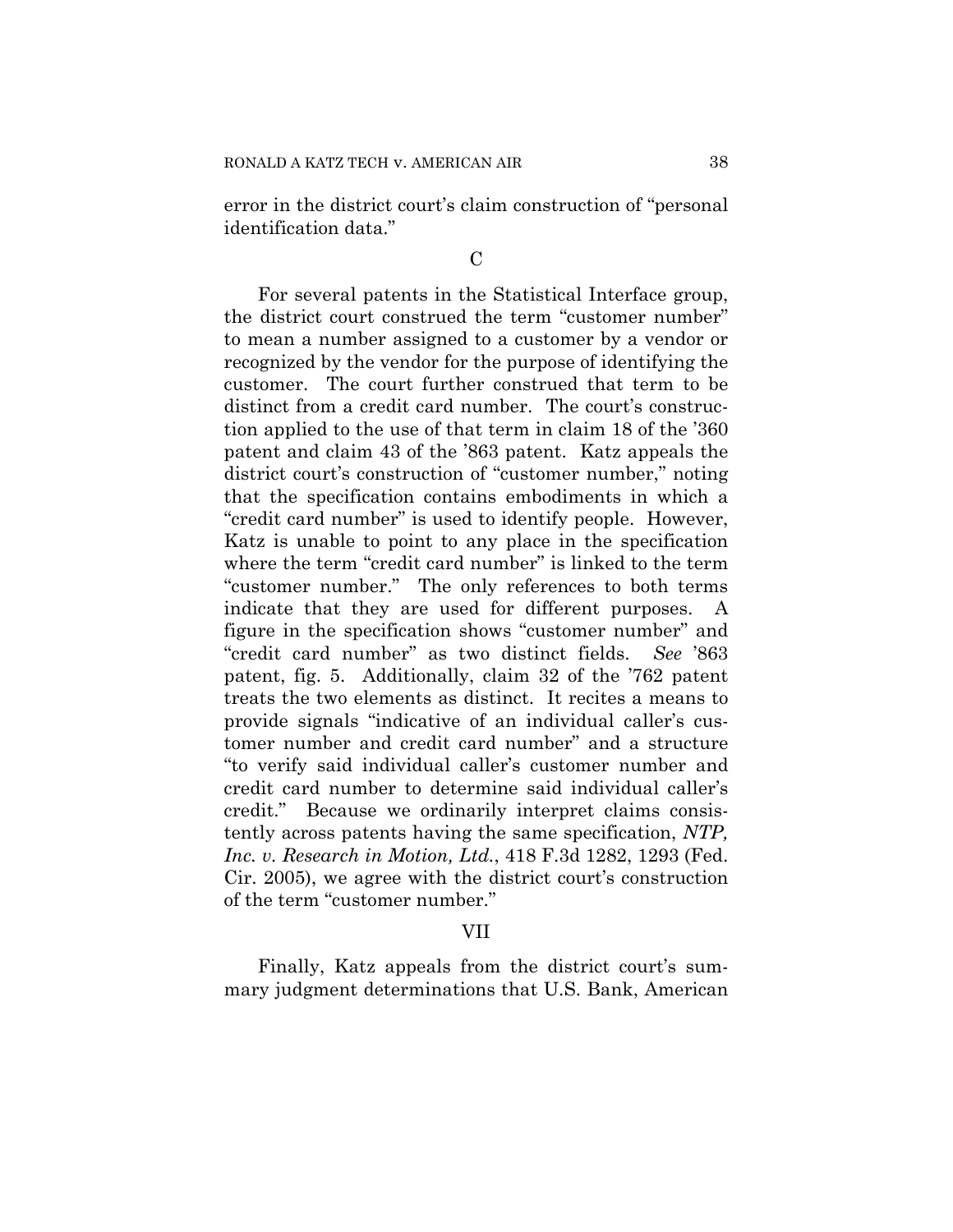Airlines, and DHL did not infringe the remaining claims selected against them. Claim 63 of the '120 patent was asserted only against DHL and is the only remaining claim against DHL. Because we have sustained the district court's order invalidating that claim, we do not address the infringement issue as to that claim.

## A

Katz appeals from the district court's summary judgment that U.S. Bank's accused systems do not infringe Statistical Interface claims 43 and 49 of the '863 patent and Conditional Interface Plus claims 19, 49, and 71 of the '285 patent. Those claims require that the interface structure or method include means or a step for receiving "dialed number identification service" ("DNIS") data signals, which the court construed to mean data or signals "that identify the number called" by the party calling the data processing system.

Although the parties do not disagree with the court's construction of the term DNIS, they disagree about the meaning of the court's construction. Specifically, Katz argues that the DNIS limitation, as construed by the court, is satisfied as long as the accused system assigns a distinct value to each called number, which can be used to identify the called number and route incoming calls accordingly. U.S. Bank seems to argue that the court's construction of the DNIS limitation requires that the accused system actually store the ten-digit telephone number dialed by the caller, rather than a value that "identifies" that number in some other fashion. In the summary judgment opinion, it appears that the district court may have adopted that narrower interpretation, as it remarked that U.S. Bank's system did not store the called number itself, but only a shorter number that represented the called number.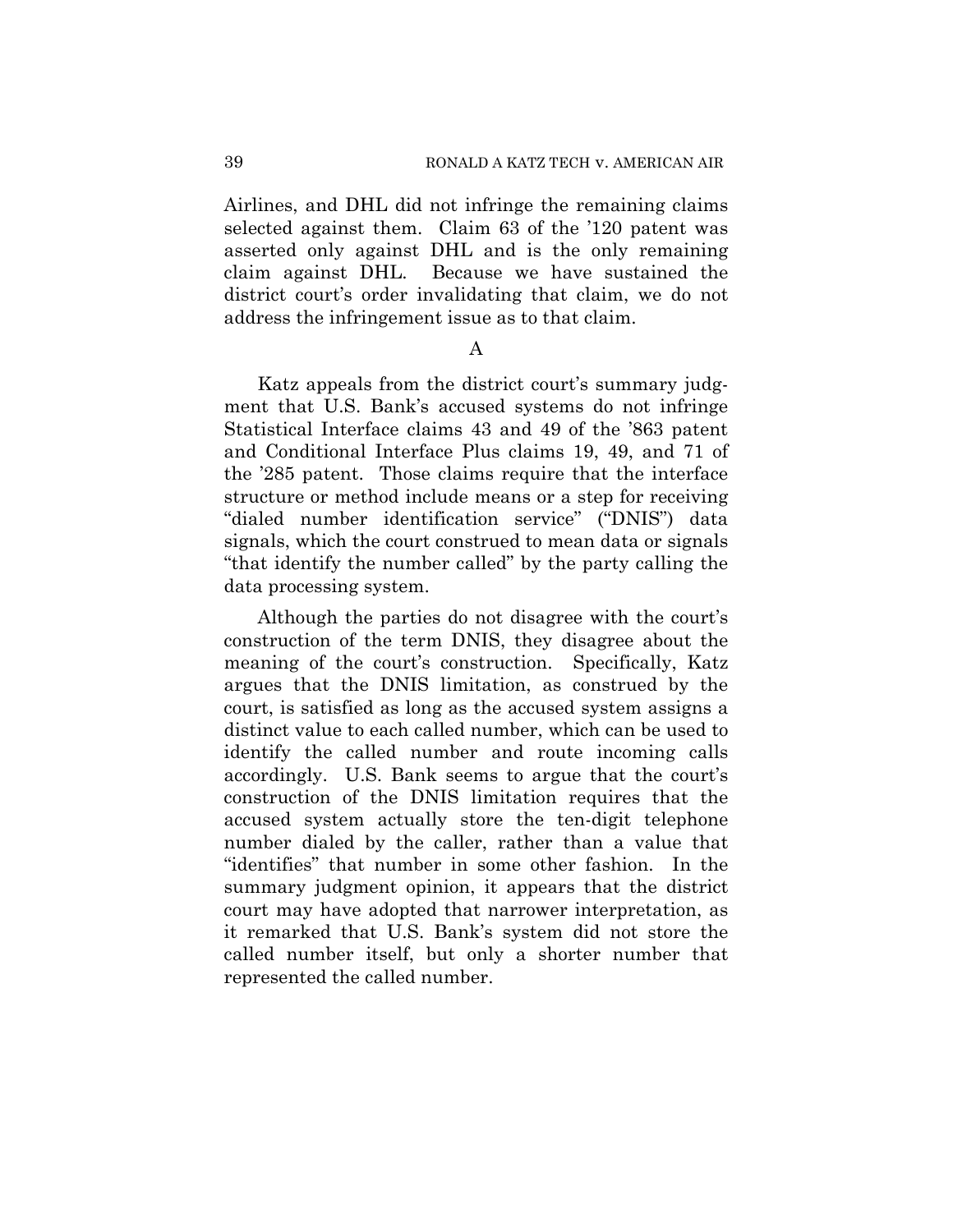The district court's brief discussion of the DNIS issue leaves it unclear whether the court's construction of the DNIS limitation requires that the accused system use the full ten-digit called telephone number or merely some other representation that uniquely identifies the called number. Because the parties have addressed this issue only fleetingly in their briefs, we vacate the court's summary judgment order as to these claims and remand for the district court to resolve this issue of claim construction.

U.S. Bank argued in the alternative that, even under the broader interpretation of the court's claim construction advocated by Katz, the accused U.S. Bank systems do not infringe because they lack signals that uniquely identify the called number. The accused systems use only five digits, which are sometimes referred to as vector directory numbers ("VDNs"). U.S. Bank's expert, Dr. Paul S. Min, stated that one VDN can correspond to many called numbers in the accused system and thus does not uniquely identify the number called. If Dr. Min's statement had been undisputed, summary judgment of noninfringement would have been proper. Katz, however, pointed to a genuine factual dispute over whether the five digit codes can identify the called number in the accused systems. Katz's expert, Dr. David Lucantoni, noted that U.S. Bank uses the terms VDN and DNIS interchangeably to refer to five digit codes. U.S. Bank contends that Dr. Lucantoni's conclusion was wholly unsupported, but some of the documentation supporting U.S. Bank's summary judgment motion labels five-digit codes as DNIS, not VDN. Other U.S. Bank documents specifically direct the creation of a one-to-one relationship between the assigned DNIS values and the numbers dialed by callers. Because the evidence suggests U.S. Bank's systems use five-digit codes to uniquely identify called numbers, we conclude that summary judgment in U.S. Bank's favor on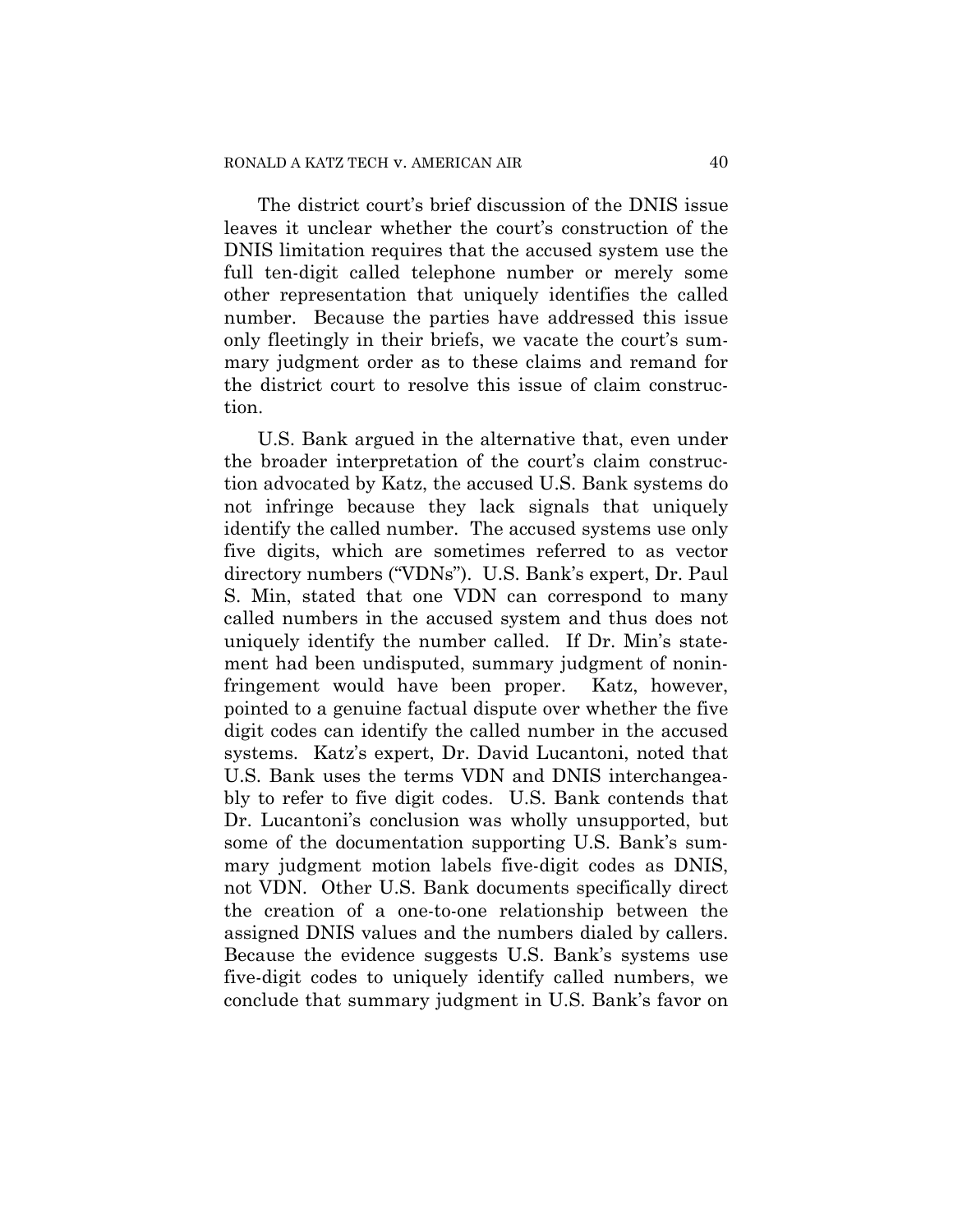the DNIS issue was improper under the broader construction of the term DNIS.

Katz also appeals from the district court's summary judgment that U.S. Bank's accused system does not infringe claim 5 of the '223 patent. Katz first appeals the district court's implicit claim construction that "means for selectively receiving calls" requires that some of the calls not be received by the system. Katz contends that the court's construction would not cover one of the disclosed embodiments, in which different audio response units ("ARUs") receive different categories of calls, i.e., calls to 800 numbers, calls to 900 numbers, and calls to area code numbers. We disagree. The system as a whole has to selectively receive calls because the "means for selectively receiving calls" consists of "means for receiving calls in a plurality of call modes" including the 800, 900, and area code modes. Katz's contention that each ARU is the "means for selectively receiving calls" fails because claim 5 makes clear that the "means for selectively receiving calls" consists of multiple ARUs. Additionally, the embodiment Katz points to does not receive all calls, because calls in the 800 and area code calling modes will be aborted under certain conditions. *See* '223 patent, fig. 2.

We reject Katz's argument that the accused system does not receive all calls. Both parties agree that the accused system consists of a public branch exchange ("PBX"), which connects calls to an interactive voice response unit ("IVR"). Katz's expert, Dr. Lucantoni, stated that in the accused system some calls are never received by the IVR portion of the system, but he did not dispute that all of the calls are received by the PBX portion of the system. Dr. Lucantoni's contention that the IVR "selects" not to receive certain calls was based on his description of several "examples" of instances in which the IVR does not receive calls. The examples cited by Dr. Lucantoni, however, do not support his characterization of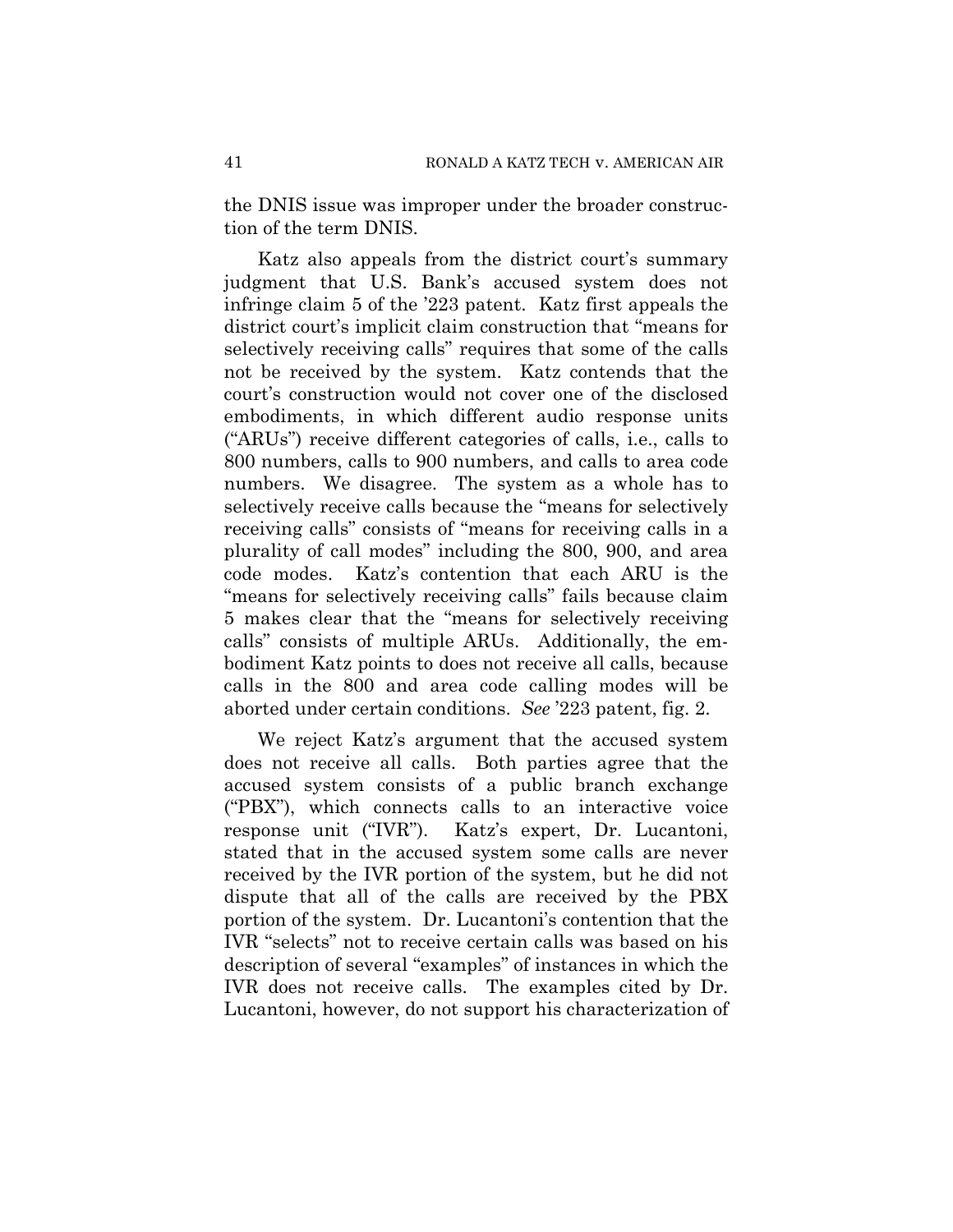the accused system. He pointed to a failure to connect due to a theoretical corrupted data packet. He also gave the theoretical example of holding a call in a queue until an IVR is available and, after an extended delay, canceling the call if an IVR is still not available. In both of those examples, the system was designed to connect all calls to an IVR but was vulnerable to failure due to unforeseen circumstances. A reasonable jury could not conclude from those examples that that the accused system selects not to receive calls in the same way the '223 patent provides that calls will be aborted in order to "limit repeat-call advantages" to callers who seek to place multiple calls to the system. *See* '223 patent, fig. 2, col. 3, ll. 21-25. Accordingly, we affirm the summary judgment of noninfringement as to claim 5 of the '223 patent.

## B

American Airlines moved for summary judgment of noninfringement, contending that its accused system lacked a "record structure" that stored both "called data signals" developed by caller-operated touchtone telephones and "caller data" entered into the system by live operators. For those reasons, American Airlines argued, its accused system did not satisfy the "record structure" limitation of claim 43 of the '863 patent. In response to that motion, Katz changed its infringement theory after the close of discovery to assert that SABRE, a third-party system used by American Airlines, was the infringing record structure. Katz had previously contended that the "record structure" was a combination of two structures— SABRE and a system referred to as Periphonics IVR. Although the district court stated that it was "troubled" by the last-minute switch in Katz's theory, the court viewed the issue of the belated assertion of Katz's infringement theory as moot because it concluded that American Airlines did not infringe even under Katz's new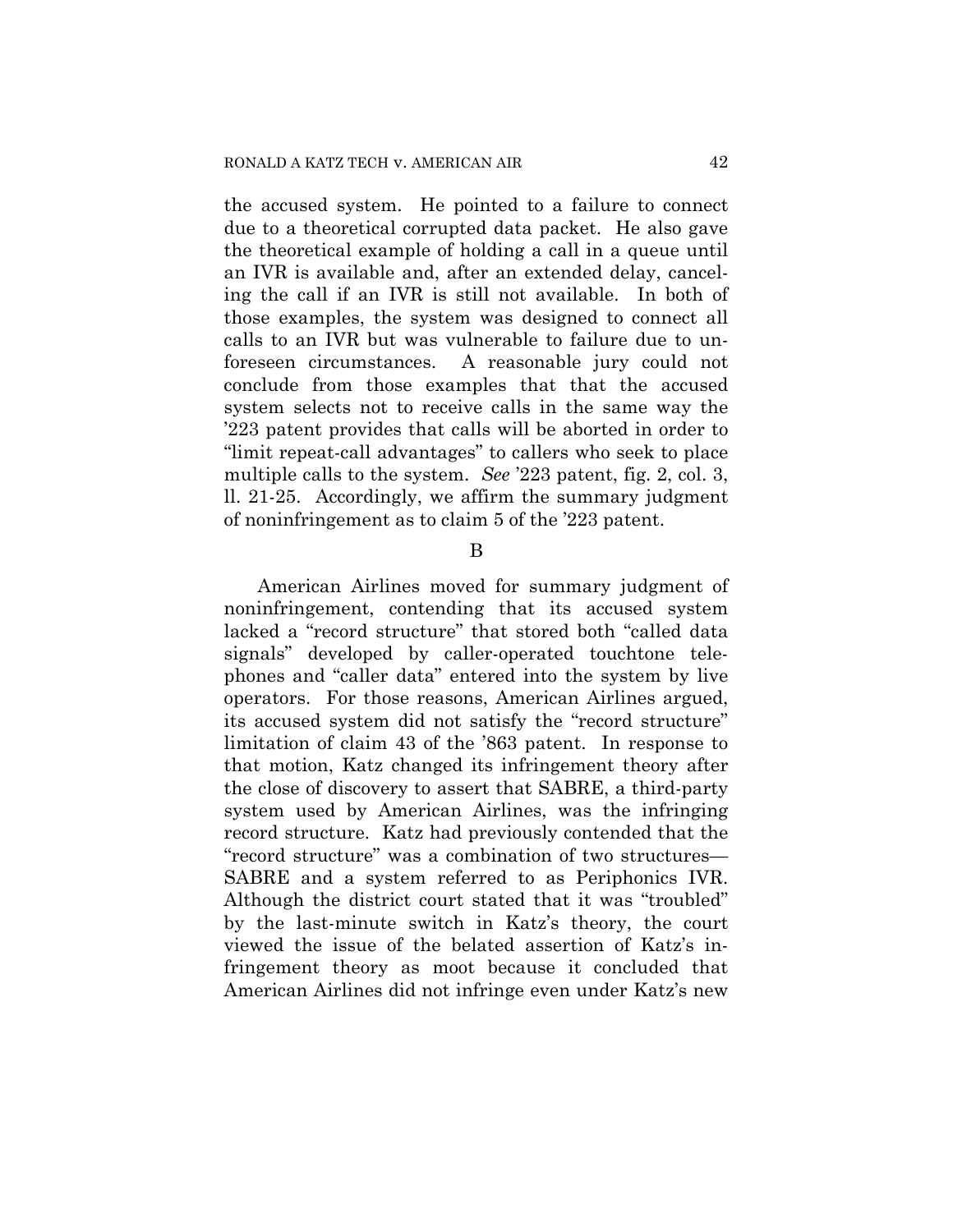theory. We hold that summary judgment on Katz's new theory was inappropriate. We therefore vacate the district court's summary judgment order and remand to the district court the portion of the case involving the assertion of claim 43 of the '863 patent against American Airlines. On remand, the district court may revisit the question whether Katz timely asserted its present infringement theory under that claim.

Katz's new theory is that SABRE is a "record structure" that "receive[s] said caller data signals from said interface structure for accessing a file and storing certain of said data developed by said remote terminals," as required by claim 43. *See* '863 patent, col. 25, ll. 21-25 (independent claim 27, from which claim 43 depends). American Airlines contends that Katz's theory has two deficiencies. First, American Airlines argues that receiving and storing caller-entered data is insufficient because the record structure must "receive said caller data signals" and store "data developed by said remote terminals." *Id.* For that reason, it argues, claim 43 requires that the system receive and store touchtone signals generated when users actuate the buttons on a remote terminal (e.g., a telephone), rather than receiving and storing bits representing the signals. Putting aside the physical challenges associated with storing "signals," the difficulty with American Airlines' construction is that the "record structure" receives the signals from the "interface structure." And the "interface structure" does not provide touchtone signals to the record structure, but instead provides "caller data signals representative of data . . . developed by said remote terminals." *Id.*, col. 25, ll. 14-16. Thus, receiving and storing information representative of the caller-entered data is sufficient to infringe.

Second, American Airlines contends that Katz fails to point to any evidence that SABRE receives and stores information representative of caller-entered data. We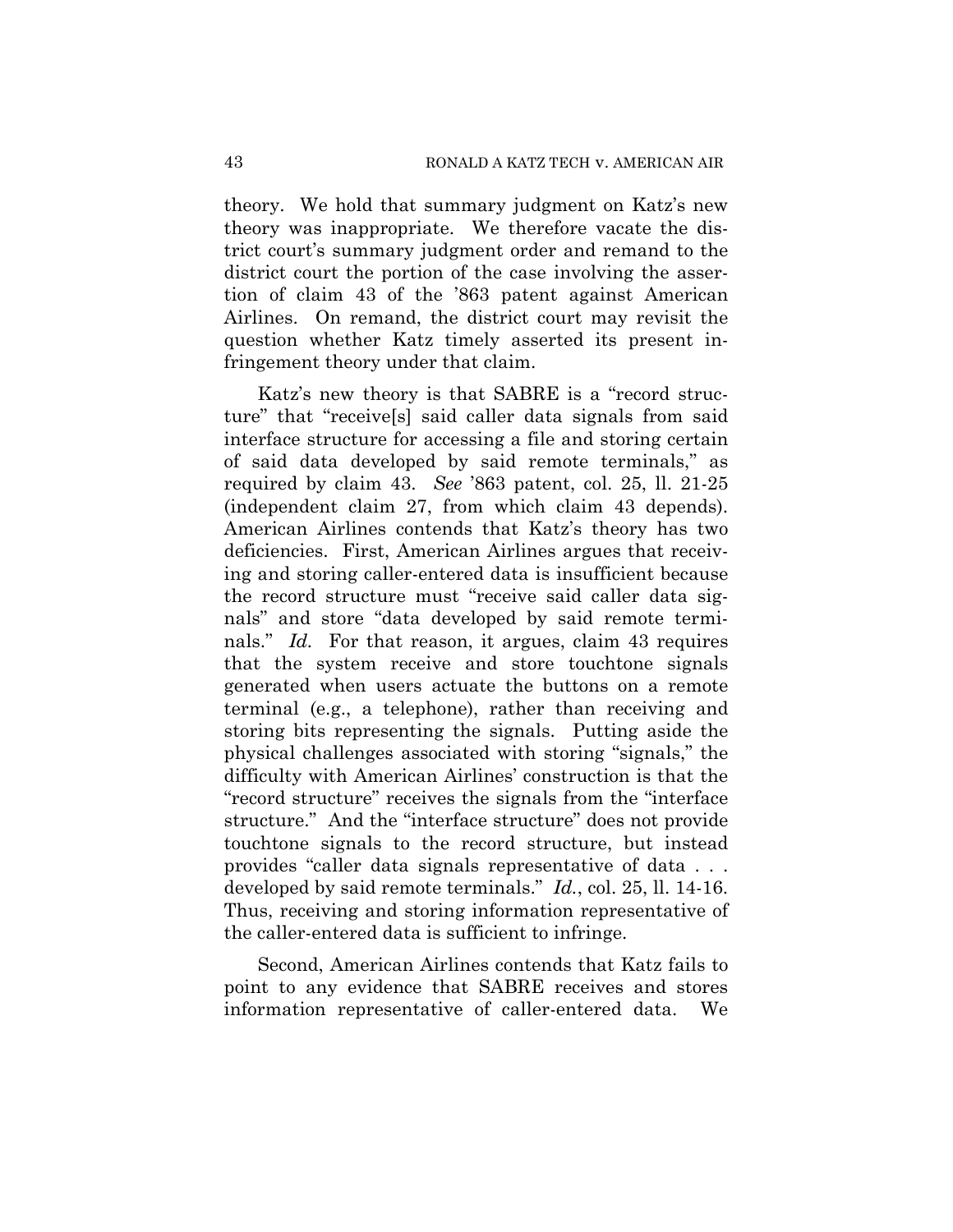disagree. There is at least a genuine issue of material fact as to whether SABRE stores information representative of caller-entered data. Katz submitted an expert's infringement report stating that the SABRE collects information from the caller and stores the information in the SABRE database including passenger and flight information. That evidence is supported by an American Airlines document entitled "Dialog Specification: Non Revenue Travel Application." That document describes a telephone-interface system that collects caller-entered data including passenger and flight information. In describing eligibility checks for various flight bookings, the document states that "SABRE will also check for [various eligibility criteria] when trying to build the [passenger record], and will return a specific error code." This implies that SABRE receives and stores callerentered data. Because there is a genuine issue of material fact as to whether American Airlines' system receives and stores information representative of caller-entered data, we vacate the district court's summary judgment of noninfringement against American Airlines on claim 43 of the '863 patent and remand for further proceedings on that issue, subject to the district court's revisiting, at its discretion, the timeliness of Katz's assertion of its current infringement theory.

## VIII

Katz appeals many of the district court's rulings on claims that were not selected against any of the appellees. Because those claims are not at issue in this appeal, we do not address Katz's arguments with respect to the district court's rulings on those claims. Those rulings are the following: the court's indefiniteness rulings as to claim 11 of the '021 patent, claim 19 of the '547 patent, claim 116 of the '707 patent, claim 34 of the '551 patent, claim 4 of the '893 patent, and claims 41 and 42 of the